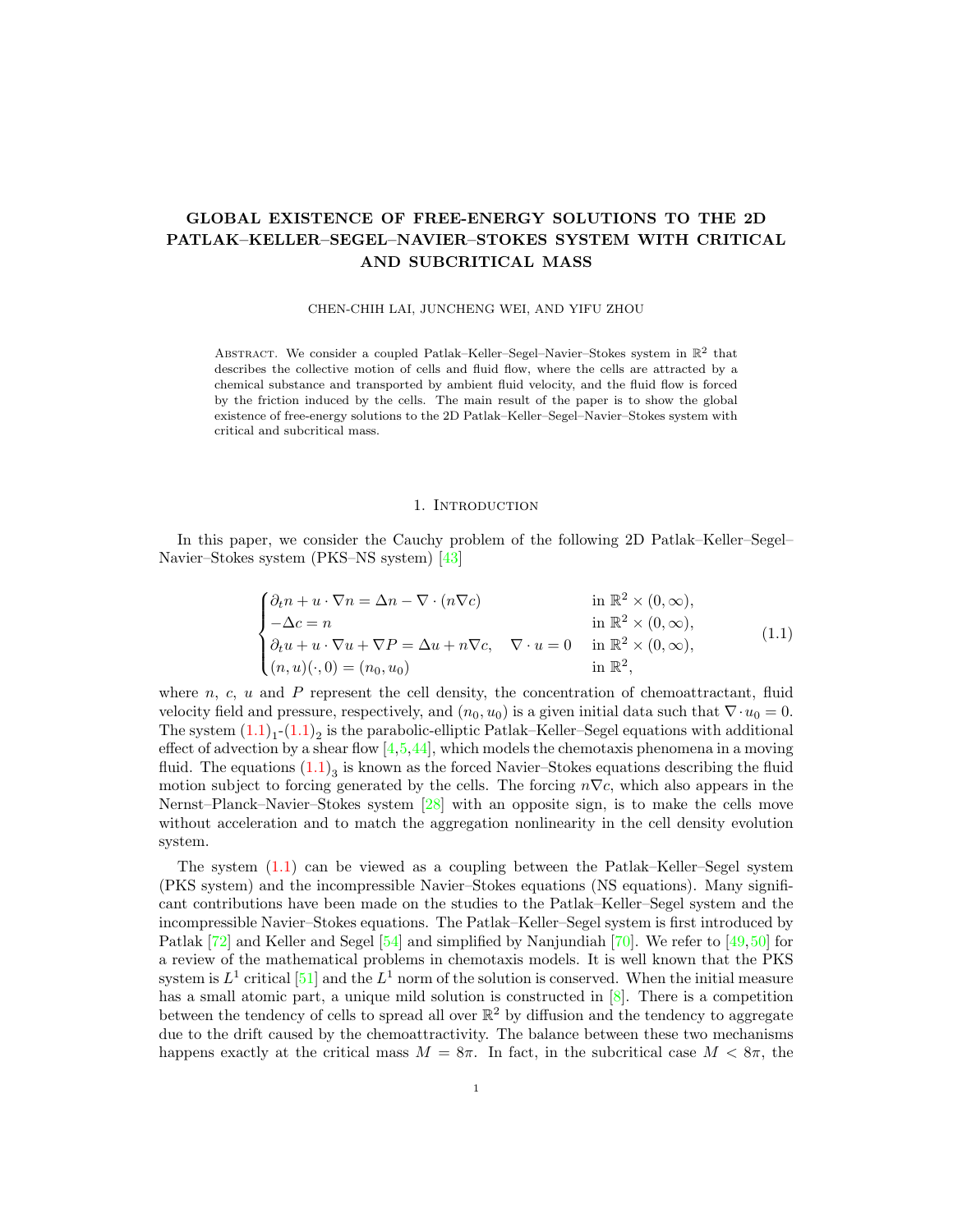global well-posedness of the free energy solution of PKS system is established in [\[19,](#page-30-2)[32\]](#page-30-3) under the assumptions of finite initial second moment and finite initial entropy. The proof relies on the free energy functional introduced in  $[10, 34, 69]$  $[10, 34, 69]$  $[10, 34, 69]$  $[10, 34, 69]$  $[10, 34, 69]$  and the logarithmic Hardy–Littlewood– Sobolev inequality. We refer the reader to  $\left[24\right]$  for an alternative proof using Delort's theory on the 2D incompressible Euler equation [\[30\]](#page-30-6). For the asymptotic behavior of the solutions in the subcritical case, we refer the interested reader to  $[18, 22]$  $[18, 22]$  $[18, 22]$ . On the other hand, for the case of supercritical mass  $M > 8\pi$ , under suitable assumption, the solution blow up in finite time due to the evolution equation of second moment, see  $[9-11,13,19,26,33,45-47,64,65,74,81]$  $[9-11,13,19,26,33,45-47,64,65,74,81]$  $[9-11,13,19,26,33,45-47,64,65,74,81]$  $[9-11,13,19,26,33,45-47,64,65,74,81]$  $[9-11,13,19,26,33,45-47,64,65,74,81]$  $[9-11,13,19,26,33,45-47,64,65,74,81]$  $[9-11,13,19,26,33,45-47,64,65,74,81]$  $[9-11,13,19,26,33,45-47,64,65,74,81]$  $[9-11,13,19,26,33,45-47,64,65,74,81]$  $[9-11,13,19,26,33,45-47,64,65,74,81]$  $[9-11,13,19,26,33,45-47,64,65,74,81]$  $[9-11,13,19,26,33,45-47,64,65,74,81]$  for example. Let us mention that the continuation of measure-valued solutions of the PKS system in the sense of Poupaud's weak solutions  $[73]$ , which make sense even if there are mass con-centrations, have also been studied (see [\[6,](#page-29-7) [14,](#page-29-8) [33,](#page-30-10) [61,](#page-31-12) [82,](#page-32-3) [84\]](#page-32-4)). As for the critical case  $M = 8\pi$ , solutions are shown to be global in time (see  $[12]$  for the radial case and  $[83]$  for the general case). An infinite time blow-up free energy solution having a finite second moment was found in [\[17\]](#page-30-11). The solution converges to a Dirac measure as time goes to infinity. If  $M \leq 8\pi$  and the entropy of the initial data is finite, the global-in-time existence of classical solutions of finite entropy without the assumption of finite second moment is proved in  $[68]$  (also see  $[31]$  in the radial case). A classical survey can be found in [\[15\]](#page-29-10). The precise description of the infinite-time dynamic and the limiting profile is given in  $[25,39,60]$  $[25,39,60]$  $[25,39,60]$ . Recently, it is shown in  $[29]$  that there exists a radial function  $n_0^*$  with mass  $8\pi$  such that for any initial data  $n_0$  sufficiently close to  $n_0^*$  the solution starting from  $n_0$  is globally defined and blows up at infinite time, with precise blow-up behaviors and stability obtained. It is shown in  $[85]$  using a monotonicity formula that mild solutions of PKS exists globally in time if and only if  $M \leq 8\pi$  without any additional assumptions. We refer readers to  $[16]$  for non-blow-up free energy solutions which have an infinite second moment. For the incompressible Navier–Stokes equation, the existence of global weak solutions to the initial value problem has been established by Leray  $[58]$  and Hopf  $[48]$ . For comprehensive results regarding the Navier–Stokes equation, we refer the interested readers to  $[20, 35, 57, 59, 75, 76, 78, 80]$  $[20, 35, 57, 59, 75, 76, 78, 80]$  $[20, 35, 57, 59, 75, 76, 78, 80]$  $[20, 35, 57, 59, 75, 76, 78, 80]$  $[20, 35, 57, 59, 75, 76, 78, 80]$  $[20, 35, 57, 59, 75, 76, 78, 80]$  $[20, 35, 57, 59, 75, 76, 78, 80]$  $[20, 35, 57, 59, 75, 76, 78, 80]$  $[20, 35, 57, 59, 75, 76, 78, 80]$  $[20, 35, 57, 59, 75, 76, 78, 80]$  $[20, 35, 57, 59, 75, 76, 78, 80]$  $[20, 35, 57, 59, 75, 76, 78, 80]$  $[20, 35, 57, 59, 75, 76, 78, 80]$  $[20, 35, 57, 59, 75, 76, 78, 80]$  $[20, 35, 57, 59, 75, 76, 78, 80]$ , the references therein, and  $[1, 7, 21, 36-38, 40-42, 52, 53, 71]$  $[1, 7, 21, 36-38, 40-42, 52, 53, 71]$  $[1, 7, 21, 36-38, 40-42, 52, 53, 71]$  $[1, 7, 21, 36-38, 40-42, 52, 53, 71]$  $[1, 7, 21, 36-38, 40-42, 52, 53, 71]$  $[1, 7, 21, 36-38, 40-42, 52, 53, 71]$  $[1, 7, 21, 36-38, 40-42, 52, 53, 71]$  $[1, 7, 21, 36-38, 40-42, 52, 53, 71]$  $[1, 7, 21, 36-38, 40-42, 52, 53, 71]$  $[1, 7, 21, 36-38, 40-42, 52, 53, 71]$  $[1, 7, 21, 36-38, 40-42, 52, 53, 71]$  $[1, 7, 21, 36-38, 40-42, 52, 53, 71]$  $[1, 7, 21, 36-38, 40-42, 52, 53, 71]$  $[1, 7, 21, 36-38, 40-42, 52, 53, 71]$  $[1, 7, 21, 36-38, 40-42, 52, 53, 71]$  for results in two and general dimensions.

Similar to the PKS system, the PKS–NS system  $(1.1)$  formally preserves mass, in the sense that

$$
\int_{\mathbb{R}^2} n(x,t) dx = \int_{\mathbb{R}^2} n_0(x) dx =: M
$$

for all  $t \in (0, \infty)$  because u is divergence-free. Moreover, since the solution of the two dimensional Poisson equation in  $(1.1)<sub>2</sub>$  $(1.1)<sub>2</sub>$  is given up to a harmonic function, we directly define the concentration of the chemoattractant by

$$
c(x,t) = \frac{1}{2\pi} \int_{\mathbb{R}^2} \log \frac{1}{|x-y|} n(x,t) \, dy.
$$

<span id="page-1-0"></span>Furthermore, the PKS–NS system  $(1.1)$  possesses a decreasing free energy functional  $[43, (1.2)]$  $[43, (1.2)]$ 

$$
\mathcal{F}[n, u] := \int_{\mathbb{R}^2} \left[ n \left( \log n - \frac{1}{2} c \right) + \frac{1}{2} |u|^2 \right] dx, \tag{1.2}
$$

where the first and the second term are the entropy and a potential energy of the density  $n$ , respectively, and the third term is the kinetic energy of the velocity field  $u$ . As shown in  $[43, \text{Lemma } 1.1]$  $[43, \text{Lemma } 1.1]$ , the free energy is dissipative along the dynamics  $(1.1)$ .

<span id="page-1-1"></span>**Lemma 1.1** (Free Energy Functional). Let  $(n, u)$  be a smooth solution of [\(1.1\)](#page-0-0) and  $\mathcal{F}[n, u]$ be given in  $(1.2)$ , then

$$
\frac{d}{dt}\mathcal{F}[n,u] = -\int_{\mathbb{R}^2} \left[ n|\nabla(\log n - c)|^2 + |\nabla u|^2 \right] dx.
$$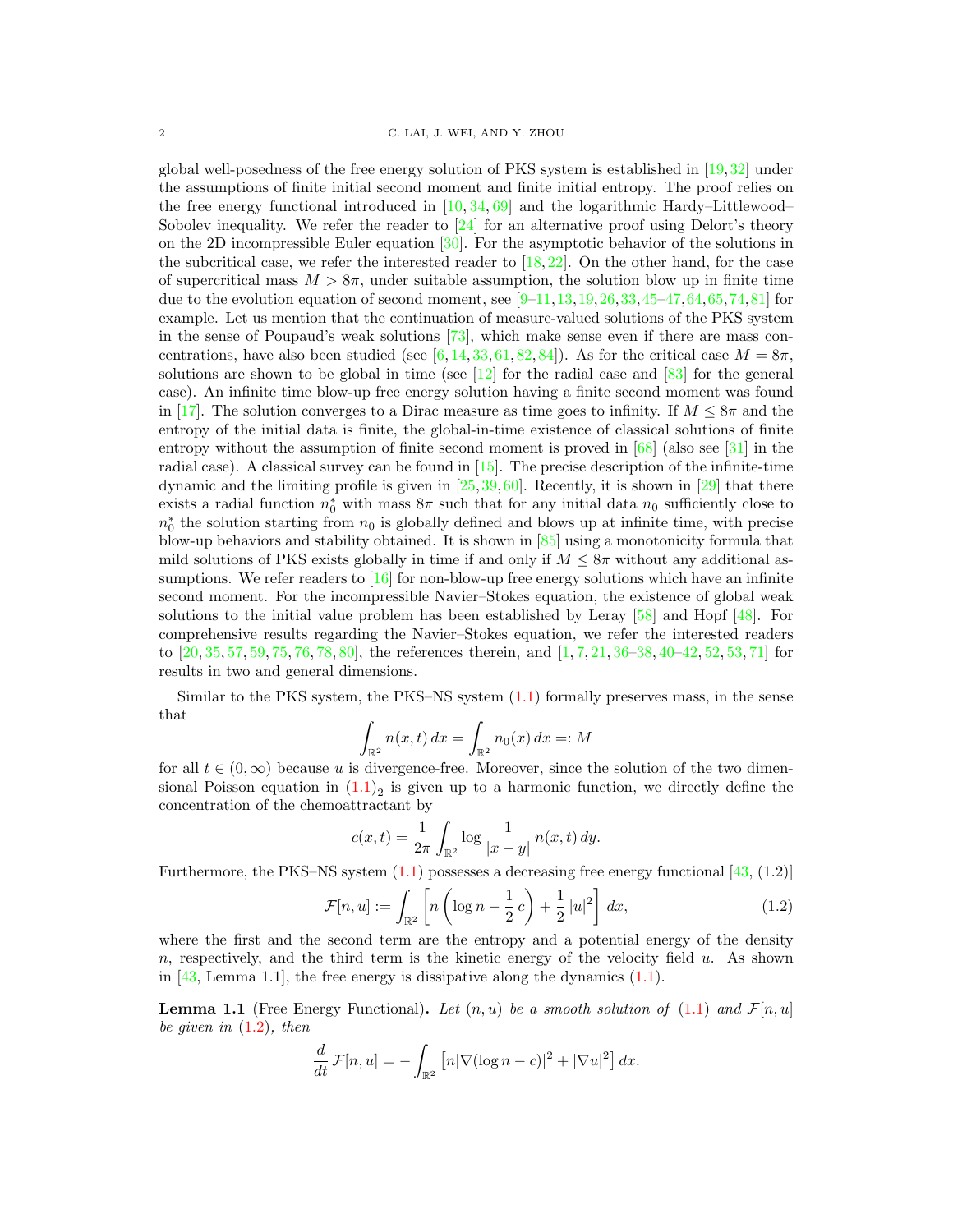Proof. A direct computation shows

$$
\frac{d}{dt}\mathcal{F}[n,u] = -\int_{\mathbb{R}^2} n|\nabla(\log n - c)|^2 dx + \int_{\mathbb{R}^2} nu \cdot \nabla c dx - \int_{\mathbb{R}^2} |\nabla u|^2 dx + \int_{\mathbb{R}^2} n\nabla c \cdot u dx.
$$
  
The lemma follows by integrating the last term by parts and using  $\nabla \cdot u = 0$ .

In [\[43\]](#page-30-0), the local and global existence of solutions to the Patlak–Keller–Segel–Navier–Stokes system  $(1.1)$  are established in the Sobolev space  $H^s$ ,  $s \geq 2$ , when the initial mass is strictly less than  $8\pi$ . The  $H^s$  bound of their solutions grows exponentially in time. They also consider [\(1.1\)](#page-0-0) on a torus  $\mathbb{T}^2$ , and prove a similar existence result as for  $\mathbb{R}^2$  while the solution can be bounded in  $H<sup>s</sup>$  uniformly in time. There are many open problems regarding the PKS–NS system [\(1.1\)](#page-0-0). For example, it is unclear that solutions exists globally in time or there exists a finite-time singularity when  $M \geq 8\pi$ . The ambient fluid flow might suppress the potential blow-up in  $(1.1)<sub>1</sub>$  $(1.1)<sub>1</sub>$ - $(1.1)<sub>2</sub>$  (see [\[4,](#page-29-0)[5,](#page-29-1)[44,](#page-31-0)[55\]](#page-31-22)). Despite of the known results of suppression of explosion on torus, finite-time blow-ups of  $(1.1)$  are possible in  $\mathbb{R}^2$  when u is divergence-free. In a forthcoming work [\[56\]](#page-31-23), we construct infinite time blow-up solutions to the PKS–NS system in the critical case  $M = 8\pi$  by a new inner-outer gluing method. It is worth mentioning that in the radially symmetric class, the PKS–NS system is decoupled which can be seen from the dynamics of the second moment [\(1.7\)](#page-3-0) and PKS system itself can develop finite time singularities in the case  $M > 8\pi$  (see [\[27,](#page-30-23) [63,](#page-31-24) [81\]](#page-32-1) for example). We will get back to the construction of finite time blow-up in the supercritical case  $M > 8\pi$  for the PKS–NS system without any symmetry in a future work. In another aspect, the PKS–NS system in a bounded domain with Neumann boundary condition is also an intriguing problem.

The main aim of this paper is to show the existence of global-in-time solutions for the Patlak–Keller–Segel–Navier–Stokes system  $(1.1)$  with mass  $M \leq 8\pi$ . Throughout the paper, the initial data are assumed to satisfy

$$
0 \le n_0 \in L^1(\mathbb{R}^2), \qquad n_0 \log n_0 \in L^1(\mathbb{R}^2), \qquad n_0 \log(1+|x|) \in L^1(\mathbb{R}^2), \tag{1.3}
$$

<span id="page-2-1"></span><span id="page-2-0"></span>and

$$
u_0 \in W^{1,2}_{0,\sigma}(\mathbb{R}^2) := \overline{C^{\infty}_{0,\sigma}(\mathbb{R}^2)}^{\| \cdot \|_{W^{1,2}(\mathbb{R}^2)}} = \{ u \in W^{1,2}(\mathbb{R}^2) : \text{div } u = 0 \},
$$
\n(1.4)

where  $C_{0,\sigma}^{\infty}(\mathbb{R}^2) := \{u \in C_0^{\infty}(\mathbb{R}^2) : \text{div } u = 0\}.$ 

We now define the free-energy solution of the PKS–NS system  $(1.1)$  of which the concept is introduced in [\[17\]](#page-30-11) for PKS system.

**Definition 1.2** (Free-Energy Solution). Given  $T > 0$ ,  $(n, u)$  is a free-energy solution to the Patlak–Keller–Segel–Navier–Stokes system  $(1.1)$  with initial data  $(n_0, u_0)$  on  $[0, T]$  if  $(1 +$  $|\log n|$  $n \in L^{\infty}(0,T; L^{1}(\mathbb{R}^{2}))$ ,  $u \in L^{\infty}(0,T; L^{2}(\mathbb{R}^{2})) \cap L^{2}(0,T; \dot{H}^{1}(\mathbb{R}^{2}))$ ,  $(n, u)$  satisfies [\(1.1\)](#page-0-0) in distributional sense, and

$$
\mathcal{F}[n, u](t) + \int_0^t \int_{\mathbb{R}^2} \left[ n(x, s) |\nabla(\log n(x, s) - c(x, s))|^2 + \frac{1}{2} |\nabla u(x, s)|^2 \right] dx ds \le \mathcal{F}[n_0, u_0]
$$
(1.5)  
for almost every  $t \in (0, T)$ 

for almost every  $t \in (0, T)$ .

It will be shown in Section [3](#page-7-0) that every mild solution  $(n, u)$  is a free-energy solution.

The following is our main result on global-in-time existence of solutions to  $(1.1)$ .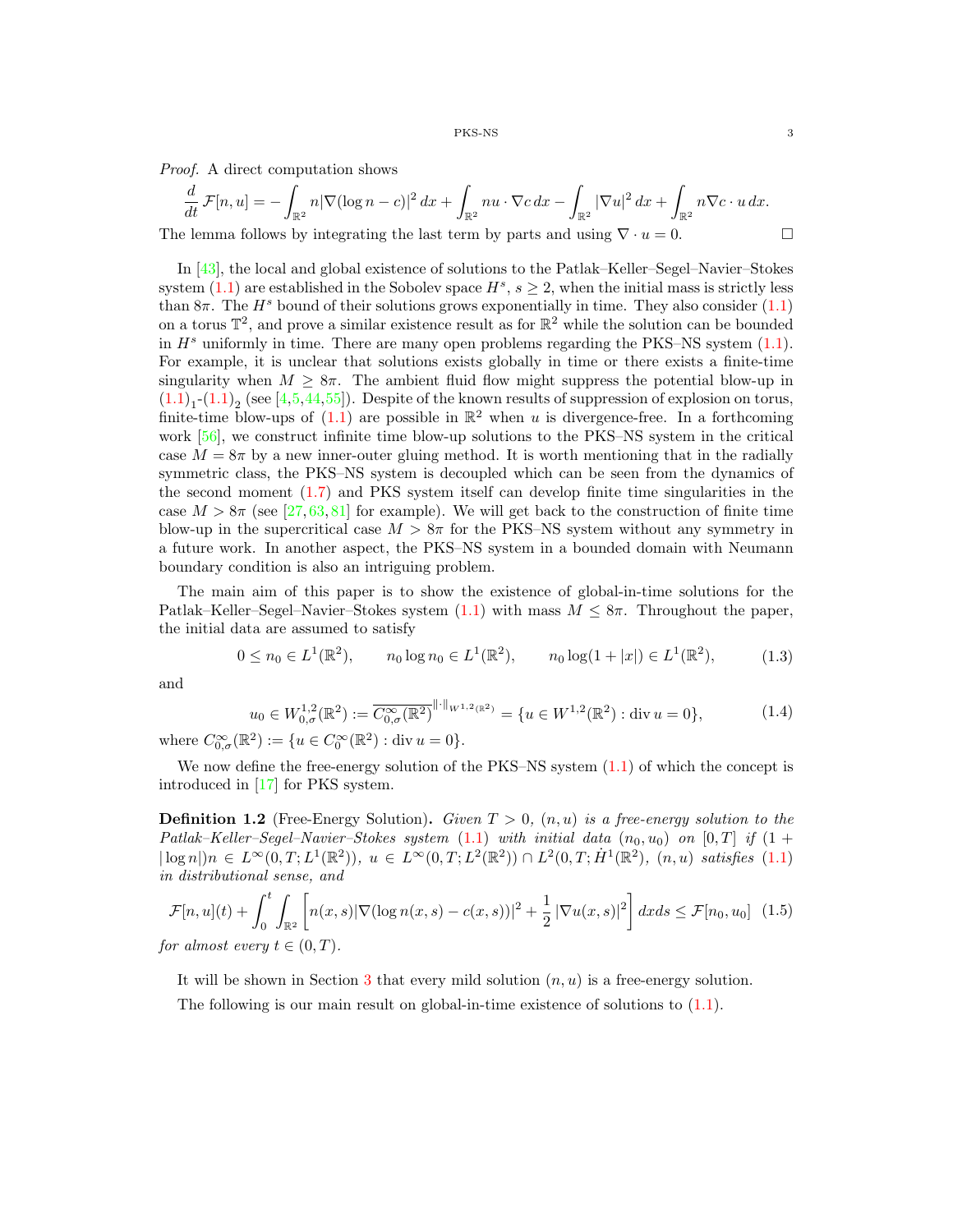<span id="page-3-1"></span>**Theorem 1.3** (Global existence). Suppose that  $(n_0, u_0)$  satisfies the assumptions [\(1.3\)](#page-2-0) and [\(1.4\)](#page-2-1), and

$$
M := \int_{\mathbb{R}^2} n_0 \, dx \le 8\pi,
$$

then the free-energy solution  $(n, u)$  to the Patlak–Keller–Segel–Navier–Stokes system  $(1.1)$  exists globally in time. Moreover, the  $L^{\infty}$ -norm of the solution does not blow up in finite time, i.e., for any  $0 < t_0 < T < \infty$ 

$$
\sup_{t \in (t_0, T)} (\|n(t)\|_{\infty} + \|u(t)\|_{\infty}) < \infty.
$$
 (1.6)

<span id="page-3-4"></span>In order to prove Theorem 1.[3,](#page-3-1) we need to use the following proposition.

<span id="page-3-2"></span>**Proposition 1.4.** Let  $(n_0, u_0)$  satisfy  $(1.3)$  and  $(1.4)$ . Assume also  $||n_0||_1 = 8\pi$ . For a localin-time mild solution  $(n, u)$  on  $[0, T)$  with initial data  $(n_0, u_0)$  given in Theorem [3](#page-8-0).2, it holds that for  $0 < t_0 < T$ ,

$$
\sup_{t_0\leq t
$$

Although the PKS–NS system shares many features with the PKS system because of u being divergence-free, there are still some significant properties holds for PKS but fails for PKS–NS. It is well-known that solutions of the PKS system with suitable spatial decay also satisfy the conservation of the first moment (the center of mass)  $\int_{\mathbb{R}^2} n(x,t) x dx$ , and the equation of the second moment (the variance)  $\frac{d}{dt} \int_{\mathbb{R}^2} |x|^2 n(x,t) dx = 4M\left(1 - \frac{M}{8\pi}\right)$ . From the evolution equation of the second moment, we can easily see that solutions with finite initial second moment do not exist globally if  $M > 8\pi$ . Moreover, the second moment is conserved for the critical case  $M = 8\pi$ , which is one of the keys to prove the global existence in [\[17\]](#page-30-11). However, for the PKS–NS system [\(1.1\)](#page-0-0), unlike the PKS system, the dynamics of the first moment and the second moment are more delicate due to the coupling from the velocity field. In fact, they satisfy

$$
\frac{d}{dt} \int_{\mathbb{R}^2} n(x,t)x_i dx = \int_{\mathbb{R}^2} n(x,t)u_i(x,t) dx
$$

<span id="page-3-0"></span>and

$$
\frac{d}{dt} \int_{\mathbb{R}^2} |x|^2 n(x, t) \, dx = 4M - \frac{M^2}{2\pi} + 2 \int_{\mathbb{R}^2} n(x, t) u(x, t) \cdot x \, dx. \tag{1.7}
$$

The sign of the last term in  $(1.7)$  is unknown. It is unclear how to control the integral unless the solution is radially symmetric  $[43,$  Corollary 1, in which case the integral vanishes (the system gets decoupled). The lack of control over the second moment is the main obstacle to bound solutions uniform in time. Instead of using the second moment, we employ the following modified free energy functional

<span id="page-3-3"></span>
$$
H[n, u](t) := \int_{\mathbb{R}^2} (1 + n(t)) \log(1 + n(t)) \, dx - \frac{1}{2} \int_{\mathbb{R}^2} n(t) c(t) \, dx + \frac{1}{2} \int_{\mathbb{R}^2} |u(t)|^2 \, dx \tag{1.8}
$$

and the Brezis–Merle inequality as in  $[68]$  to estimate the modified free energy in the interior region in the proof of Proposition 1.[4.](#page-3-2) Details of the proof of Proposition [1](#page-3-2).4 are given in Section [4.](#page-12-0) It is worth mentioning that the modified entropy  $\int_{\mathbb{R}^2} (1 + n(t)) \log(1 + n(t)) dx$  in [\(1.8\)](#page-3-3) is non-negative and has been used to get nonnegative global solutions for parabolic-parabolic Keller–Segel system in  $[67]$  and  $[62]$ .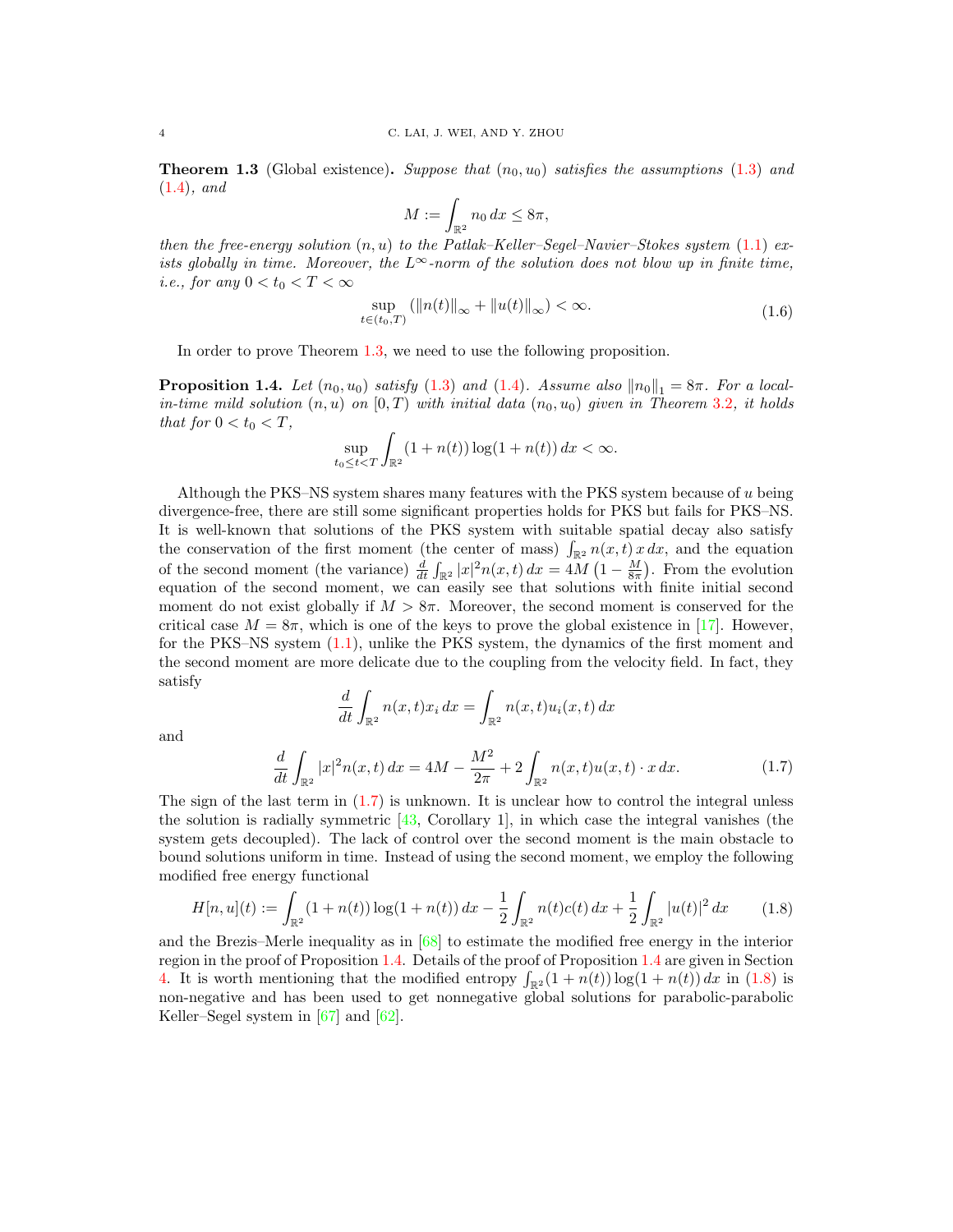Remark 1.1. Unlike the free energy functional  $\mathcal{F}[n, u]$ , the modified energy  $H[n, u]$  defined in [\(1.8\)](#page-3-3) does not decrease in time. In fact, it formally satisfies

$$
\frac{d}{dt} H[n, u] = -\int_{\mathbb{R}^2} \left| \nabla \log(1 + n) - \frac{\nabla c}{2} \right|^2 dx - \int_{\mathbb{R}^2} n \left| \nabla \log(1 + n) - \nabla c \right|^2 dx + \int_{\mathbb{R}^2} \frac{\left| \nabla c \right|^2}{2} dx.
$$

Let us explain the idea for the proof of our main result, Theorem 1.[3.](#page-3-1) First of all, we employ the free energy functional  $\mathcal{F}[n, u]$  defined in [\(1.2\)](#page-1-0) and the logarithmic Hardy–Littlewood– Sobolev inequality to obtain the a priori estimate of the fluid velocity. For the critical case  $M = 8\pi$ , the energy of fluid velocity is uniformly bounded in time (see Lemma 3.[3\)](#page-11-0), and thus the velocity of mild solution verify the Prodi–Serrin conditions for regularity (see Remark [3](#page-12-1).3 and Remark 3.[4\)](#page-12-2). The regularity of  $u$  allows us to control all additional terms arising from the coupling when deriving the a priori entropy estimate of the advection-Patlak–Keller–Segel system  $(1.1)<sub>1</sub>$  $(1.1)<sub>1</sub>$ - $(1.1)<sub>2</sub>$  in Section [4.](#page-12-0) For the subcritical regime  $M < 8\pi$ , we improve the result of [\[43\]](#page-30-0) by reducing the regularity assumption on the initial data  $(n_0, u_0)$ . In fact, we show that solutions with the initial conditions  $(1.3)$  and  $(1.4)$  become  $H<sup>s</sup>$  in short time, thus the global-in-time existence follows directly from [\[43\]](#page-30-0).

The paper is organized as follows. In Section [2,](#page-4-0) we prepare some analysis tools that used in this paper. In Section [3,](#page-7-0) we introduce the notion of mild solutions of  $(1.1)$  and discuss local existence and regularity of the mild solutions. In Section [4,](#page-12-0) we derive the a priori estimate of the modified entropy and prove Proposition 1.[4.](#page-3-2) Section [5](#page-25-0) is devoted to prove Theorem 1.[3,](#page-3-1) the global existence of solutions to [\(1.1\)](#page-0-0).

# 2. Preliminary

<span id="page-4-0"></span>Before proving our main theorem, we recall some well-known and useful lemmas.

In the light of the critical Sobolev embedding in  $\mathbb{R}^2$ , we define the class of functions of the bounded mean oscillations  $BMO(\mathbb{R}^2)$  by

$$
||f||_{BMO} := \sup_B \frac{1}{|B|} \int_B |f - f_B| dx
$$
 with  $f_B := \frac{1}{B} \int_B f dx$ ,

where the supremum being taken over the set of Euclidean balls  $B$  and  $|B|$  is the Lebesgue measure of B. It is well-known that  $H^1(\mathbb{R}^2)$  is embedded in  $BMO(\mathbb{R}^2) \cap L^2(\mathbb{R}^2)$  as a corollary of the Poicaré inequality.

In view of the modified entropy  $\int_{\mathbb{R}^2} (1+n) \log(1+n) dx$  appears in the modified free energy, we recall the notion of the Orlicz space.

<span id="page-4-1"></span>**Definition 2.1** (Orlicz space [\[2,](#page-29-14)[79\]](#page-32-11)). Let  $\phi : \mathbb{R}_+ \to \mathbb{R}_+$  be a convex function such that

$$
\lim_{s \to 0_+} \frac{\phi(s)}{s} = 0, \quad \lim_{s \to \infty} \frac{\phi(s)}{s} = \infty.
$$
\n(2.1)

Then the Orlicz class  $L_{\phi}(\mathbb{R}^2)$  consists of all measurable functions  $f : \mathbb{R}^2 \to \mathbb{C}$  satisfying

$$
\int_{\mathbb{R}^2} \phi(|f(x)|) dx < \infty.
$$

<span id="page-4-2"></span>Since  $\phi(s) = (1 + s) \log(1 + s) - s$  is a non-negative, convex function satisfying [\(2.1\)](#page-4-1), nonnegative functions with finite total mass and finite modified entropies forms the Orlicz class  $L_{(1+\cdot)\log(1+\cdot)} =: L \log L$ . If  $f \in L \log L$ , then the solution  $\psi$  to the Poisson equation

$$
-\Delta \psi = f \quad \text{in } \mathbb{R}^2 \tag{2.2}
$$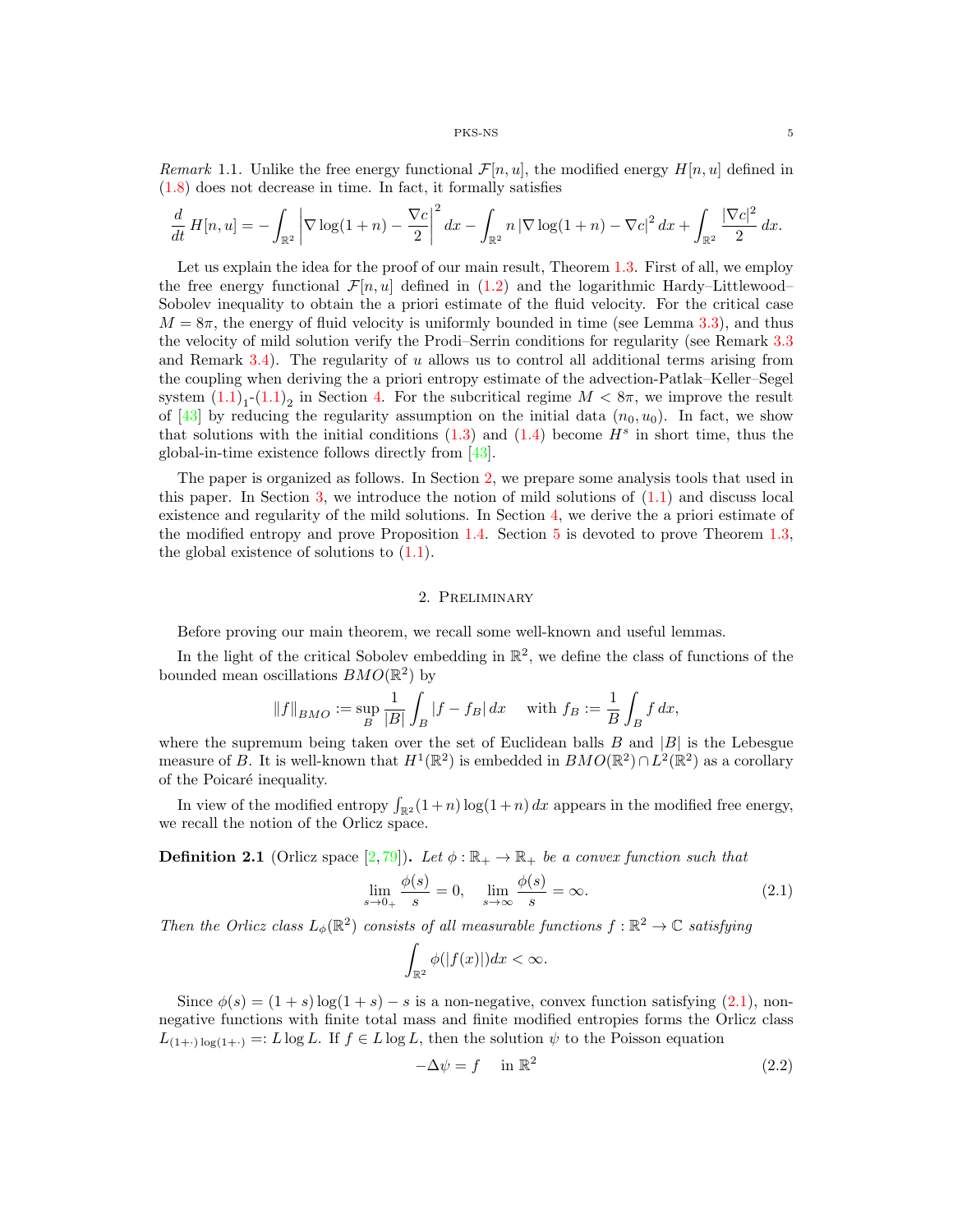is a locally bounded function. If  $f \log(1+|x|) \in L^1$  then  $\psi$  becomes a locally integrable function.

The following proposition of BMO estimate for the solution of two dimensional Poisson equation is well known.

<span id="page-5-1"></span>**Proposition 2.2** (*BMO* estimate). Let  $f \log(2 + |x|) \in L^1(\mathbb{R}^2)$  and  $\psi$  be the solution of the Poisson equation [\(2.2\)](#page-4-2). Then we have

$$
\|\psi\|_{BMO} \leq C\left\|f\right\|_1,
$$

where  $C$  is a constant independent of  $f$ .

*Proof.* It is well known that  $log |x| \in BMO$ . Since

$$
\psi(x) - \frac{1}{|B|} \int_B \psi(y) \, dy = \int_{\mathbb{R}^2} \left[ \log|x - y| - \frac{1}{|B|} \int_B \log|z - y| \, dz \right] f(y) \, dy,
$$

we have

$$
\frac{1}{|B|} \int_B \left| \psi(x) - \frac{1}{|B|} \int_B \psi(y) \, dy \right| dx
$$
\n
$$
\leq \frac{1}{|B|} \int_{\mathbb{R}^2} \int_B \left| \log |x - y| - \frac{1}{|B|} \int_B \log |z - y| \, dz \right| dx |f(y)| \, dy
$$
\n
$$
= \frac{1}{|B|} \int_{\mathbb{R}^2} \int_{B_y} \left| \log |x| - \frac{1}{|B_y|} \int_{B_y} \log |z| \, dz \right| dx |f(y)| \, dy, \quad B_y = B + y,
$$
\n
$$
\leq \frac{1}{|B|} \left| \log |\cdot| \right|_{BMO} \|f\|_1,
$$
\ncompleting the proof.

 $BMO$  functions are locally  $L^p$ . In fact, using the John–Nirenberg inequality, one can prove the following lemma.

<span id="page-5-2"></span>**Lemma 2.3** ([\[77,](#page-32-12) (7), pp. 144]). Suppose  $f \in BMO(\mathbb{R}^2)$ . Then for any  $1 < p < \infty$ , f is  $locally$  in  $L^p$ , and

$$
\frac{1}{B} \int_B |f - f_B|^p dx \le C_p \|f\|_{BMO}^p
$$

for any balls B.

We also make use of the logarithmic Hardy–Littlewood–Sobolev inequality to derive the energy estimate of the velocity field u.

<span id="page-5-0"></span>**Proposition 2.4** (Logarithmic Hardy–Littlewood–Sobolev Inequality  $[3, 23]$  $[3, 23]$  $[3, 23]$ ). Let f be a nonnegative function in  $L^1(\mathbb{R}^2)$  such that  $f \log f$  and  $f \log(1 + |x|^2)$  belong to  $L^1(\mathbb{R}^2)$ . If  $\int_{\mathbb{R}^2} f \, dx = M$ , then

$$
\int_{\mathbb{R}^2} f \log f \, dx + \frac{2}{M} \int_{\mathbb{R}^2} \int_{\mathbb{R}^2} f(x) f(y) \log |x - y| \, dxdy \ge -C(M)
$$
  

$$
M(1 + \log \pi - \log M)
$$

with  $C(M) := M(1 + \log \pi - \log M).$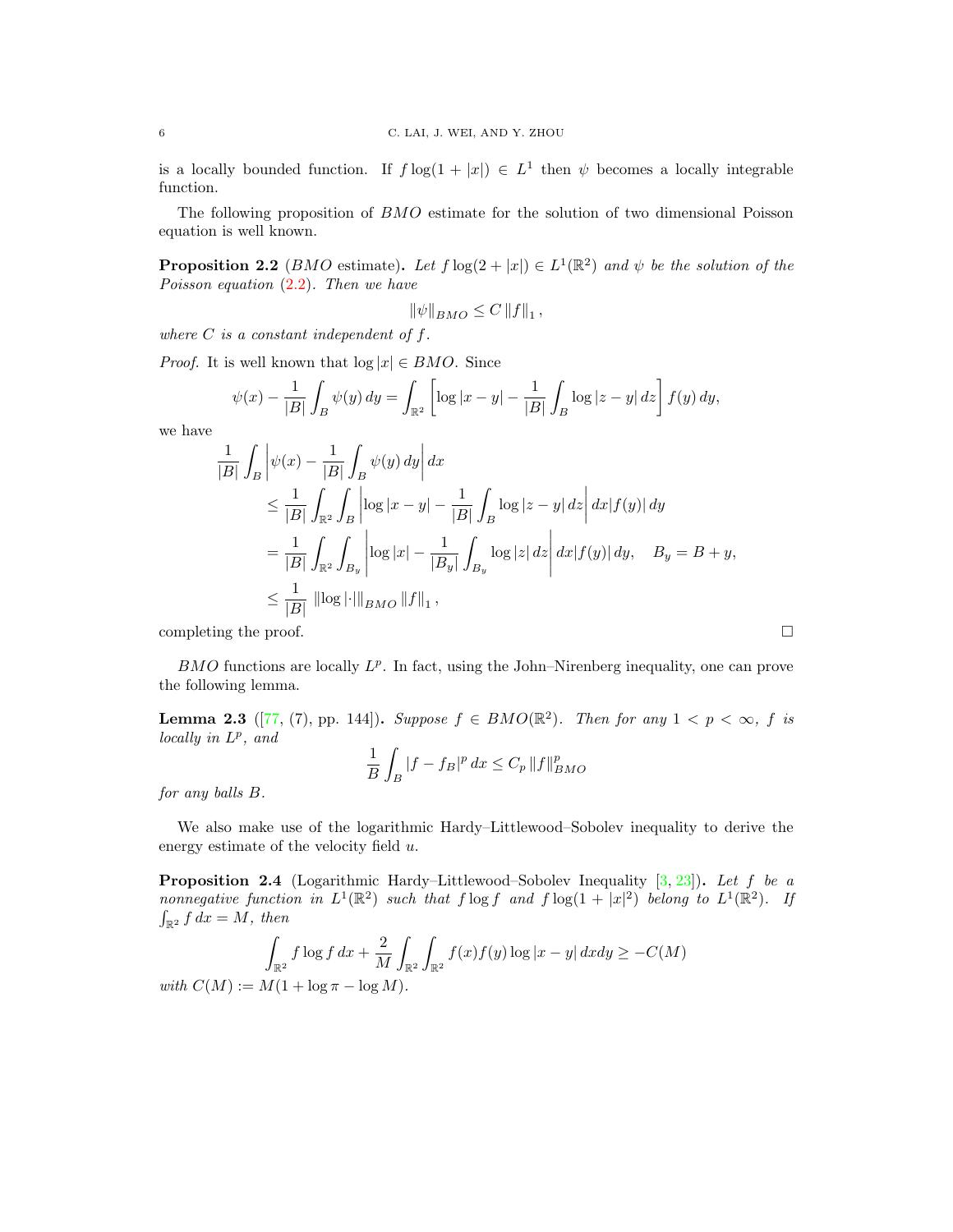The logarithmic Hardy–Littlewood–Sobolev inequality has been broadly applied to the PKS system. It is the key ingredient to show the global-in-time existence in [\[19\]](#page-30-2) and to characterize the blowup profile in [\[17\]](#page-30-11). To be more precise, it is used to derive an upper bound of the entropy from the dissipative free energy functional for the PKS system.

As mentioned in the introduction, we employ the modified free energy functional  $H[n, u]$ given in [\(1.8\)](#page-3-3). The following lemma implies the equivalence of the free energy function  $\mathcal{F}[n, u]$ and the modified one  $H[n, u]$  under the weaker condition that  $n_0 \log(2 + |x|) \in L^1$ .

**Lemma 2.5** ([\[68,](#page-31-13) Lemma 2.3]). Let f be a nonnegative measurable function on a measurable set  $\Omega$  in  $\mathbb{R}^n$  satisfying  $f \log(2 + |x|) \in L^1(\Omega)$ . Then

$$
f \log f \in L^1(\Omega)
$$
  $\Leftrightarrow$   $(1 + f) \log(1 + f) \in L^1(\Omega)$ .

In fact,

$$
\int_{\Omega} (1+f) \log(1+f) dx \le 2 \int_{\Omega} f |\log f| dx + (2 \log 2) \int_{\Omega} f dx
$$

and

$$
\int_{\Omega} f|\log f| dx \le \int_{\Omega} (1+f)\log(1+f) dx + 2\alpha \int_{\Omega} f\log(2+|x|) dx + \frac{1}{e} \int_{\Omega} \frac{1}{(2+|x|)^{\alpha}} dx,
$$
  
where  $n < \alpha < \infty$ .

The following lemma is the key to reach the global existence Theorem [1](#page-3-1).3 from Proposi-tion 1.[4.](#page-3-2) It gives us a control of the  $L_{t,x}^3$  norm of n in the energy equality of the density  $\overline{n}$ .

**Lemma 2.6** ([\[67,](#page-31-25) Lemma 2.1 (2)]). For any  $\varepsilon > 0$ , there exists  $C_{\varepsilon} > 0$  such that for  $f \ge 0$ 

$$
||f||_2 \le \varepsilon ||(1+f)\log(1+f)||_1^{\frac{1}{2}} ||\nabla f||_2^{\frac{1}{2}} + C(\varepsilon) ||f||_1^{\frac{1}{2}} \tag{2.3}
$$

$$
||f||_3 \leq \varepsilon ||(1+f)\log(1+f)||_1^{\frac{1}{3}} ||\nabla f||_2^{\frac{2}{3}} + C(\varepsilon) ||f||_1^{\frac{1}{3}} \tag{2.4}
$$

<span id="page-6-1"></span>where  $C(\varepsilon) = O((e^{\varepsilon^{-3}} - 1)^{\frac{2}{3}})$  as  $\varepsilon \to 0$ .

In order to control the free energy in the interior region, we need the following lemma concerning the Poisson equation in  $\mathbb{R}^2$ , which is a consequence of the Brezis–Merle inequality under the zero Dirichlet boundary condition.

<span id="page-6-0"></span>**Lemma 2.7** ([\[68,](#page-31-13) Lemma 2.7]). Let  $\Omega$  be a bounded domain in  $\mathbb{R}^2$  with smooth boundary. For  $g \in L^2(\Omega)$ , let  $v \in W^{2,2}(\Omega)$  be a solution of  $-\Delta v = g$  in  $\Omega$ . If  $||g||_{L^1(\Omega)} < 4\pi$ , then

$$
\int_{\Omega} \exp\left(|v(x)|\right) dx \le \frac{4\pi^2}{4\pi - \|g\|_{L^1(\Omega)}} d(\Omega)^2 \exp\left(\sup_{\partial\Omega}|v(x)|\right)
$$

where  $d(\Omega)$  is the diameter of  $\Omega$ .

It follows from the following lemma that the  $L^{\infty}$ -norm of  $\nabla c$  is controlled by the  $L^{q}$ -norm of  $n, q \in (2, \infty)$ .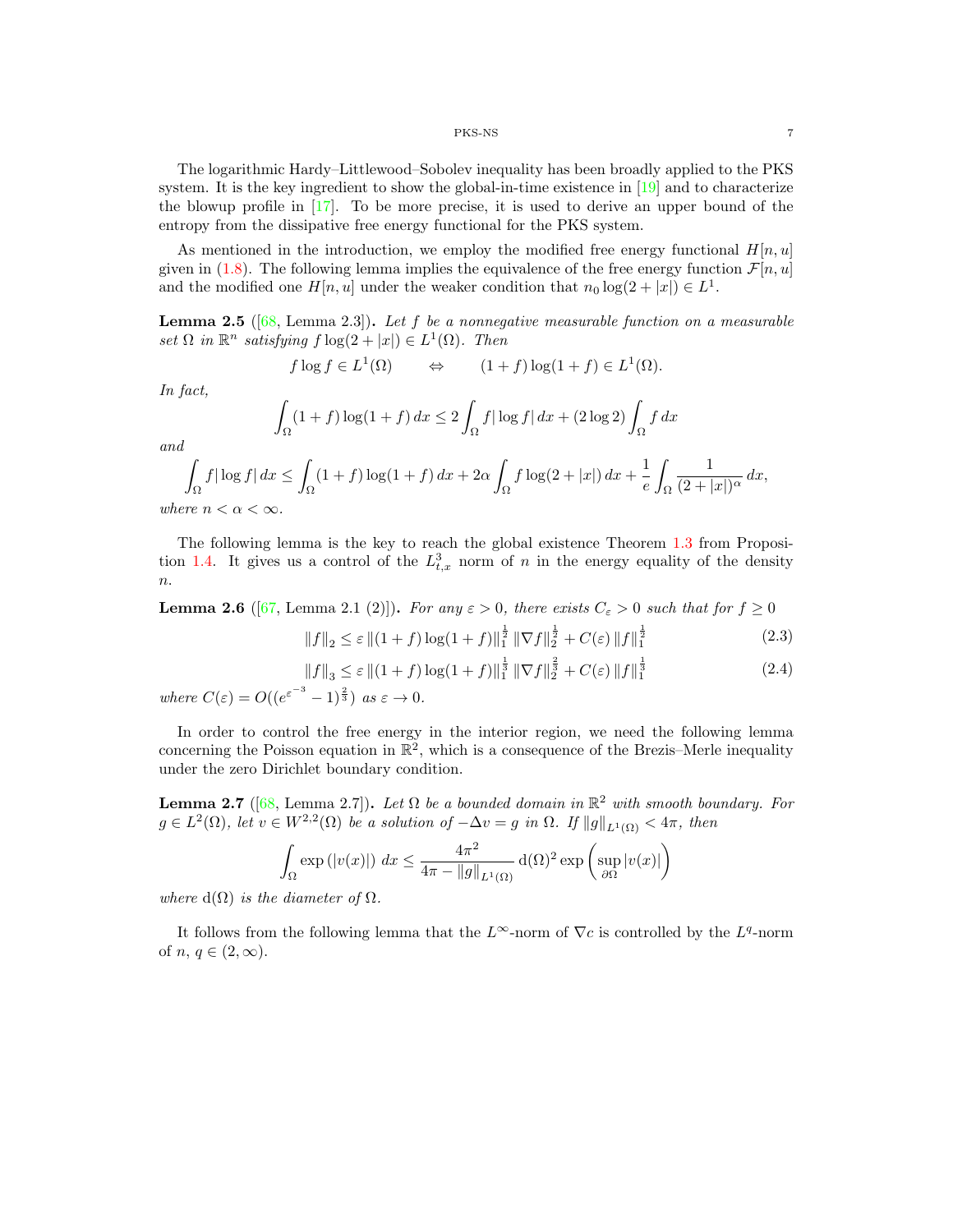<span id="page-7-5"></span>**Lemma 2.8** ([\[66,](#page-31-27) Lemma 2.5]). Let  $2 < q \le \infty$ . For  $f \in L^1 \cap L^q$ ,

$$
\left\|\nabla \frac{1}{2\pi} \log \frac{1}{|\cdot|} * f\right\|_{\infty} \leq C_q \left\|f\right\|_{1}^{\frac{q-2}{2(q-1)}} \|f\|_{q}^{\frac{q}{2(q-1)}},
$$

where

$$
C_q = (2\pi)^{1/2} \left(\frac{q-1}{q-2}\right)^{1/2} \left\{ \left(\frac{q}{q-1}\right)^{\frac{q-2}{2(q-1)}} + \left(\frac{q}{q-1}\right)^{-\frac{q}{2(q-1)}} \right\}.
$$

## 3. Local-in-time existence of mild solutions

<span id="page-7-0"></span>We begin with the definition of the mild solution of the PKS–NS system  $(1.1)$ .

**Definition 3.1** (Mild Solution). Given  $(n_0, u_0) \in L^1 \times L^2_\sigma$ , we define  $(n(t), u(t))$  to be a mild solution of the Patlak–Keller–Segel–Navier–Stokes system  $(1.1)$  on  $[0, T)$  with initial data  $(n_0, u_0)$  if

- (i)  $n \in C([0,T);L^1) \cap C((0,T);L^{4/3})$  and  $u \in C([0,T);L^2) \cap C((0,T);L^4)$ ,
- (ii)  $\sup_{0 < t < T} t^{1/4} \left( \|n(t)\|_{4/3} + \|u(t)\|_{4} \right) < \infty$ ,
- <span id="page-7-1"></span>(iii)  $(n, u)$  satisfies the integral equations

$$
n(t) = e^{t\Delta}n_0 - \int_0^t e^{(t-s)\Delta}\nabla \cdot (n(s)\nabla c(s) + n(s)u(s)) ds,
$$
\n(3.1)

$$
u(t) = e^{t\Delta}u_0 - \int_0^t e^{(t-s)\Delta} \mathbf{P} \nabla \cdot (\nabla c(s) \otimes \nabla c(s) + u(s) \otimes u(s)) ds,
$$
\n(3.2)

<span id="page-7-2"></span>where  $-\Delta c(s) = n(s)$ .

In this section, we discuss the local existence and regularity of mild solutions to [\(1.1\)](#page-0-0). Let us write  $(3.1)-(3.2)$  $(3.1)-(3.2)$  $(3.1)-(3.2)$  as

$$
(n(t), u(t)) = (e^{t\Delta}n_0, e^{t\Delta}u_0) - B((n, u), (n, u)),
$$

where  $B = (B_1, B_2)$  is a bilinear form in which  $B_1$  and  $B_2$  are bilinear forms defined by

$$
B_1((m, v), (n, u)) := \int_0^t e^{(t-s)\Delta} \nabla \cdot (m(s)\nabla c(s) + m(s)u(s)) ds,
$$
  

$$
B_2((m, v), (n, u)) := \int_0^t e^{(t-s)\Delta} \mathbf{P} \nabla \cdot (\nabla b(s) \otimes \nabla c(s) + v(s) \otimes u(s)) ds
$$

in which  $-\Delta c(s) = n(s)$  and  $-\Delta b(s) = m(s)$ .

<span id="page-7-4"></span>By the Hardy–Littlewood–Sobolev inequality, for any  $q \in (2,\infty)$ 

$$
\|\nabla c\|_q \lesssim \|n\|_{\frac{2q}{2+q}}.
$$
\n(3.3)

<span id="page-7-3"></span>We recall the classical  $L^q L^p$  estimates of heat and Stokes semigroups. For any  $1 \le q \le p \le \infty$  $(p \neq 1, q \neq \infty)$ , there holds

$$
\|e^{t\Delta}f\|_{p} + \|e^{t\Delta}\mathbf{P}f\|_{p} \lesssim t^{\frac{1}{p} - \frac{1}{q}} \|f\|_{q},
$$
  

$$
\|e^{t\Delta}\nabla \cdot F\|_{p} + \|e^{t\Delta}\mathbf{P}\nabla \cdot F\|_{p} \lesssim t^{-\frac{1}{2} + \frac{1}{p} - \frac{1}{q}} \|F\|_{q}.
$$
 (3.4)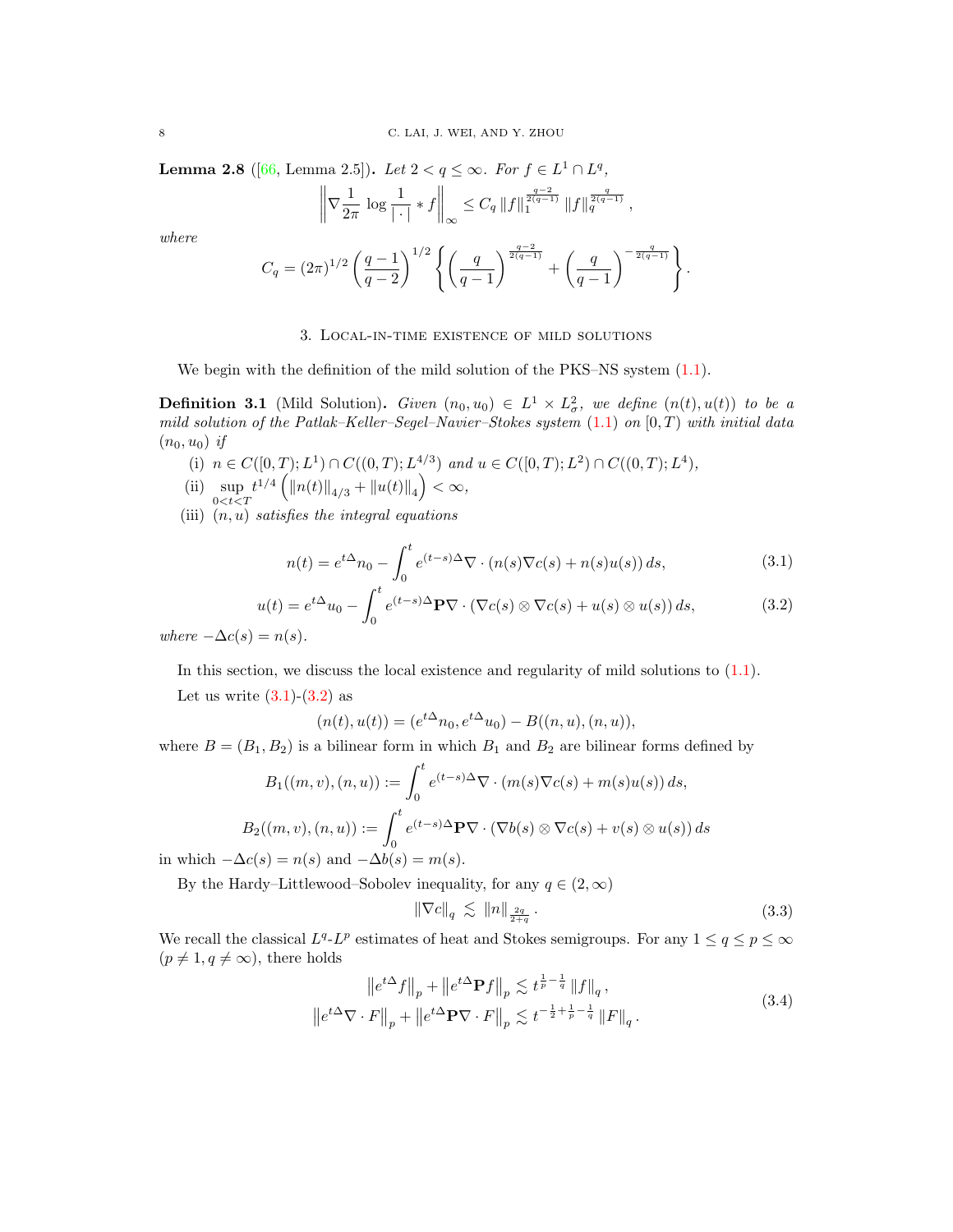Let  $\mathcal{E}_T$  be a Banach space defined as

$$
\mathcal{E}_T = \left\{ (n, u) \in L^{\infty}(0, T; L^1) \times L^{\infty}(0, T; L^2) : \right\}
$$
  

$$
t^{1/4}(n(\cdot, t), u(\cdot, t)) \in L^{\infty}(0, T; L^{4/3}) \times L^{\infty}(0, T; L^4) \right\}
$$

with the norm

$$
||(n,u)||_{\mathcal{E}_T} := \sup_{t \in (0,T)} t^{1/4} \left( ||n(\cdot,t)||_{4/3} + ||u(\cdot,t)||_4 \right) + \sup_{t \in (0,T)} (||n(\cdot,t)||_1 + ||u(\cdot,t)||_2)
$$
  
 
$$
:= ||(n,u)||_{X_T} + ||(n,u)||_{Y_T}.
$$

We first establish the local-in-time existence of mild solutions to  $(1.1)$  and some important properties of the solutions in the following theorem.

<span id="page-8-0"></span>**Theorem 3.2.** Given  $n_0 \in L^1$  and  $u_0 \in L^2_\sigma$ , there exists  $T \in (0,\infty)$  such that the Cauchy problem [\(1.1\)](#page-0-0) has a unique mild solution  $(n, u)$  on  $[0, T)$ . Moreover,  $(n, u)$  satisfies the following properties:

- (i)  $n(t) \rightarrow n_0$  in  $L^1$  and  $u(t) \rightarrow u_0$  in  $L^2$ ;
- (ii) for every  $1 \leq p \leq \infty$ , there holds  $n \in C((0,T];L^p)$  and  $\sup_{0 \leq t \leq T} (t^{1-1/p} ||n(t)||_p) < \infty$ ;
- (iii) for every  $1 \leq p \leq 2$ , there holds  $u \in C((0,T];L^p)$  and  $\sup_{0 \leq t \leq T} (t^{1-1/p} ||u(t)||_{\frac{2p}{2-p}})$ ∞;
- (iv) for every  $m \in \mathbb{Z}_+$ ,  $l \in \mathbb{Z}_+^2$  and  $1 < p < \infty$ , there holds  $\partial_t^m \partial_x^l n, \partial_t^m \partial_x^l u \in C((0, T]; L^p)$ ;
- (v)  $(n, u)$  is a classical solution of  $(1.1)$  in  $\mathbb{R}^2 \times (0, T)$ ;
- (vi) If  $n_0 \geq 0$  and  $n_0 \neq 0$ , then  $n(x,t) > 0$  for all  $(x,t) \in \mathbb{R}^2 \times (0,T)$ ;
- (vii) If  $n_0 \log(1+|x|) \in L^1$ , then  $n(t) \log(1+|x|) \in L^1$  for all  $0 < t < T$ .

*Proof.* By  $(3.4)$  and  $(3.3)$ , we have

$$
||B_1((m, v), (n, u))||_{4/3} \leq \int_0^t (t - s)^{-\frac{1}{2} + \frac{3}{4} - 1} ||m(s)\nabla c(s) + m(s)u(s)||_1 ds
$$
  

$$
\leq \int_0^t (t - s)^{-\frac{3}{4}} ||m(s)||_{4/3} ||\nabla c(s) + u(s)||_4 ds
$$
  

$$
\leq \left(\int_0^t (t - s)^{-\frac{3}{4}} s^{-\frac{1}{4}} s^{-\frac{1}{4}} ds\right) ||(m, v)||_{X_T} ||(n, u)||_{X_T}
$$
  

$$
\leq t^{-1/4} ||(m, v)||_{X_T} ||(n, u)||_{X_T}
$$

and

$$
||B_2((m, v), (n, u))||_4 \leq \int_0^t (t - s)^{-\frac{1}{2} + \frac{1}{4} - \frac{1}{2}} \|\nabla b(s) \otimes \nabla c(s) + v(s) \otimes u(s)||_2 ds
$$
  

$$
\leq \int_0^t (t - s)^{-\frac{3}{4}} (\|\nabla b(s)\|_4 \|\nabla c(s)\|_4 + \|v(s)\|_4 \|u(s)\|_4) ds
$$
  

$$
\leq \int_0^t (t - s)^{-\frac{3}{4}} (\|m(s)\|_{4/3} \|n(s)\|_{4/3} + \|v(s)\|_4 \|u(s)\|_4) ds
$$
  

$$
\leq \left(\int_0^t (t - s)^{-\frac{3}{4}} s^{-\frac{1}{4}} s^{-\frac{1}{4}} ds\right) \|(m, v)\|_{X_T} \|(n, u)\|_{X_T}
$$
  

$$
\leq t^{-1/4} \|(m, v)\|_{X_T} \|(n, u)\|_{X_T}.
$$

<span id="page-8-1"></span>Thus, we have proved that

$$
||B((m,v),(n,u))||_{X_T} \lesssim ||(m,v)||_{X_T} ||(n,u)||_{X_T}.
$$
 (3.5)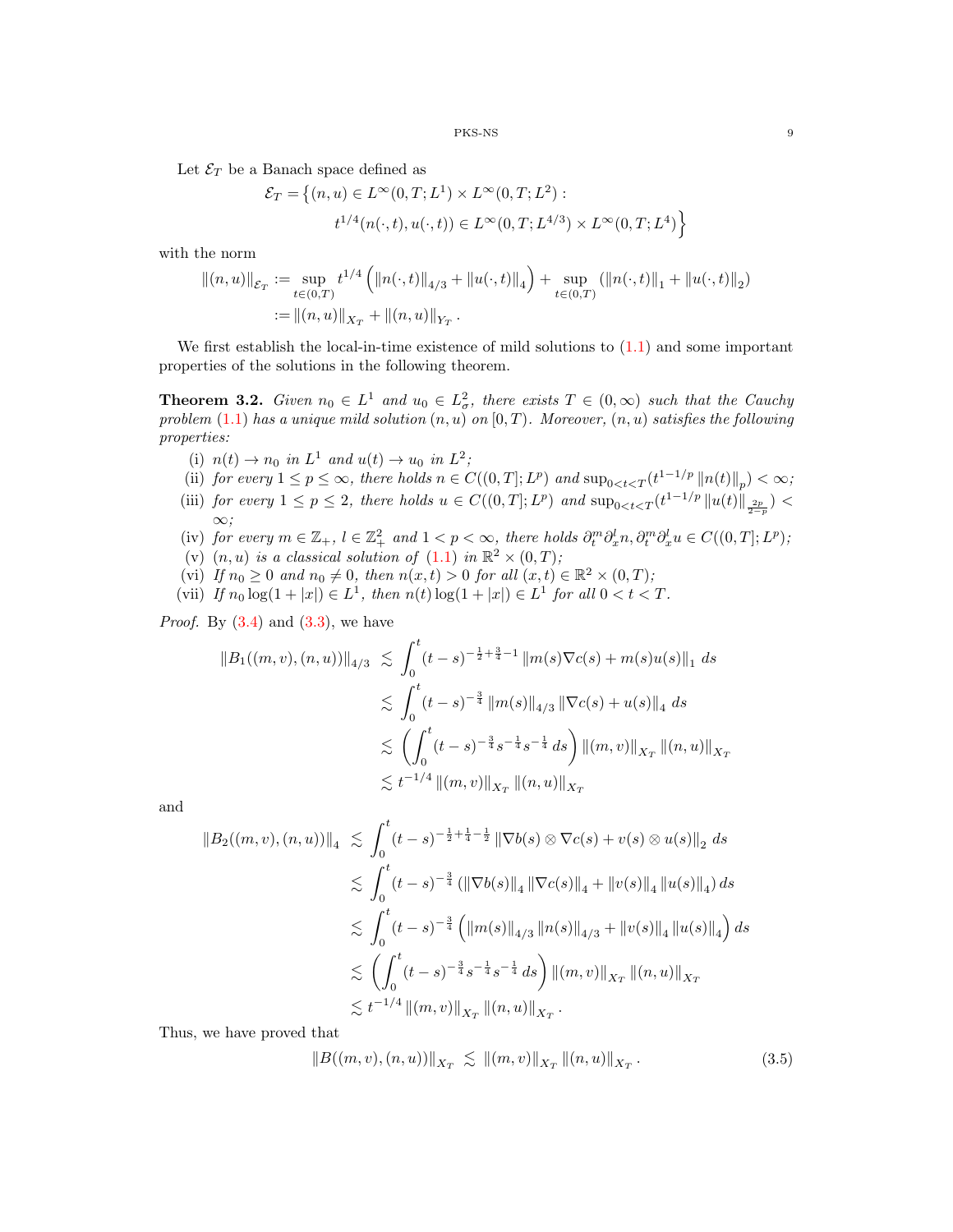We claim that if  $n_0 \in L^1$  and  $u_0 \in L^2$ , then

$$
\lim_{t \to 0} t^{1/4} \left( \left\| e^{t\Delta} n_0 \right\|_{4/3} + \left\| e^{t\Delta} u_0 \right\|_4 \right) = 0.
$$

The limit holds if  $n_0$  and  $u_0$  are smooth and have a compact support. Therefore, the claim holds by a density argument. With this claim and the bilinear estimate  $(3.5)$ , the local existence of a solution  $(n, u) \in X_T$  of [\(1.1\)](#page-0-0) follows from the Picard iteration. The solution  $(n, u)$  is in  $Y_T$ , and hence a mild solution of  $(1.1)$ , since

$$
||n(t)||_1 = \int_{\mathbb{R}^2} n(x, t) dx = \int_{\mathbb{R}^2} e^{t\Delta} n_0(x) dx = \int_{\mathbb{R}^2} n_0(x) dx
$$

and

$$
||u(t)||_2 \le ||e^{t\Delta}u_0||_2 + ||B_2((n,u),(n,u))||_2 \lesssim ||u_0||_2 + ||(n,u)||^2_{X_T}.
$$

It is easy to see

$$
||n(t) - n_0||_1 \le ||e^{t\Delta}n_0 - n_0||_1 + \left||\int_0^t e^{(t-s)\Delta} \nabla \cdot (n(s)\nabla c(s) + n(s)u(s)) ds\right||_1 \to 0
$$

and

$$
||u(t) - u_0||_2 \le ||e^{t\Delta}u_0 - u_0||_2 + \left\|\int_0^t e^{(t-s)\Delta} \mathbf{P} \nabla \cdot (\nabla c(s) \otimes \nabla c(s) + u(s) \otimes u(s)) ds \right\|_1 \to 0,
$$

as  $t \to 0_+$ , which proves (i).

<span id="page-9-0"></span>From [\(3.1\)](#page-7-1) and [\(3.2\)](#page-7-2), using [\(3.3\)](#page-7-4), we have for  $1 \le q \le p \le \infty$   $(p \ne 1, q \ne \infty)$  that

$$
\|n(t)\|_{p} \lesssim \|e^{t\Delta}n_{0}\|_{p} + \int_{0}^{t} (t-s)^{-\frac{1}{2} + \frac{1}{p} - \frac{1}{q}} \|n(s)\nabla c(s) + n(s)u(s)\|_{q} ds
$$
  

$$
\lesssim t^{\frac{1}{p} - 1} \|n_{0}\|_{1} + \int_{0}^{t} (t-s)^{\frac{1}{p} - \frac{2}{a}} \left( \|n(s)\|_{a}^{2} + \|n(s)\|_{a} \|u(s)\|_{\frac{2a}{2-a}} \right) ds
$$
\n(3.6)

and for  $1 \leq r \leq \frac{2p}{2-p} \leq \infty \left(\frac{2p}{2-p} \neq 1, r \neq \infty\right)$  that

<span id="page-9-1"></span>
$$
||u(t)||_{\frac{2p}{2-p}} \lesssim ||e^{t\Delta}u_0||_{\frac{2p}{2-p}} + \int_0^t (t-s)^{-\frac{1}{2} + \frac{2-p}{2p} - \frac{1}{r}} ||\nabla c(s) \otimes \nabla c(s) + u(s) \otimes u(s)||_r ds
$$
  

$$
\lesssim t^{\frac{1}{p}-1} ||n_0||_2 + \int_0^t (t-s)^{\frac{1}{p}-\frac{2}{a}} \left( ||n(s)||_a^2 + ||u(s)||_{\frac{2a}{2-a}}^2 \right) ds
$$
  
or  $a = \frac{4q}{2a} - \frac{2r}{a} \leq 2$  and  $\frac{1}{2a} - \frac{2}{a} \geq -1$  (3.7)

where  $a = \frac{4q}{2+q} = \frac{2r}{1+r} < 2$  and  $\frac{1}{p} - \frac{2}{a} > -1$ .

For  $1 \le p < 2$ , we have  $1 \le \frac{2p}{2-p} < \infty$ . Taking  $a = \frac{4}{3}$  so that  $q = 1$ ,  $r = 2$ , and  $\frac{1}{p} - \frac{2}{a} > -1$ ,  $(3.6)$  and  $(3.7)$  becomes

<span id="page-9-2"></span>
$$
||n(t)||_p + ||u(t)||_{\frac{2p}{2-p}} \lesssim t^{\frac{1}{p}-1} + \int_0^t (t-s)^{\frac{1}{p}-\frac{3}{2}} s^{-\frac{1}{2}} ds \lesssim t^{\frac{1}{p}-1} \qquad \forall 1 \le p < 2, \qquad (3.8)
$$

which completes the proof of (iii).

For  $p = 2$ , we choose  $a \in (\frac{4}{3}, 2)$  in  $(3.6)$  and  $(3.7)$ , say  $a = \frac{5}{3}$  so that  $q = \frac{10}{7}$ ,  $r = 5$ , and  $\frac{1}{p} - \frac{2}{q} = -\frac{7}{10} > -1$ , and get

$$
||n(t)||_2 + ||u(t)||_{\infty} \lesssim t^{-\frac{1}{2}} + \int_0^t (t-s)^{-\frac{7}{10}} s^{-\frac{4}{5}} ds \lesssim t^{-\frac{1}{2}},
$$

where we used [\(3.8\)](#page-9-2) with  $p = \frac{5}{3}$ .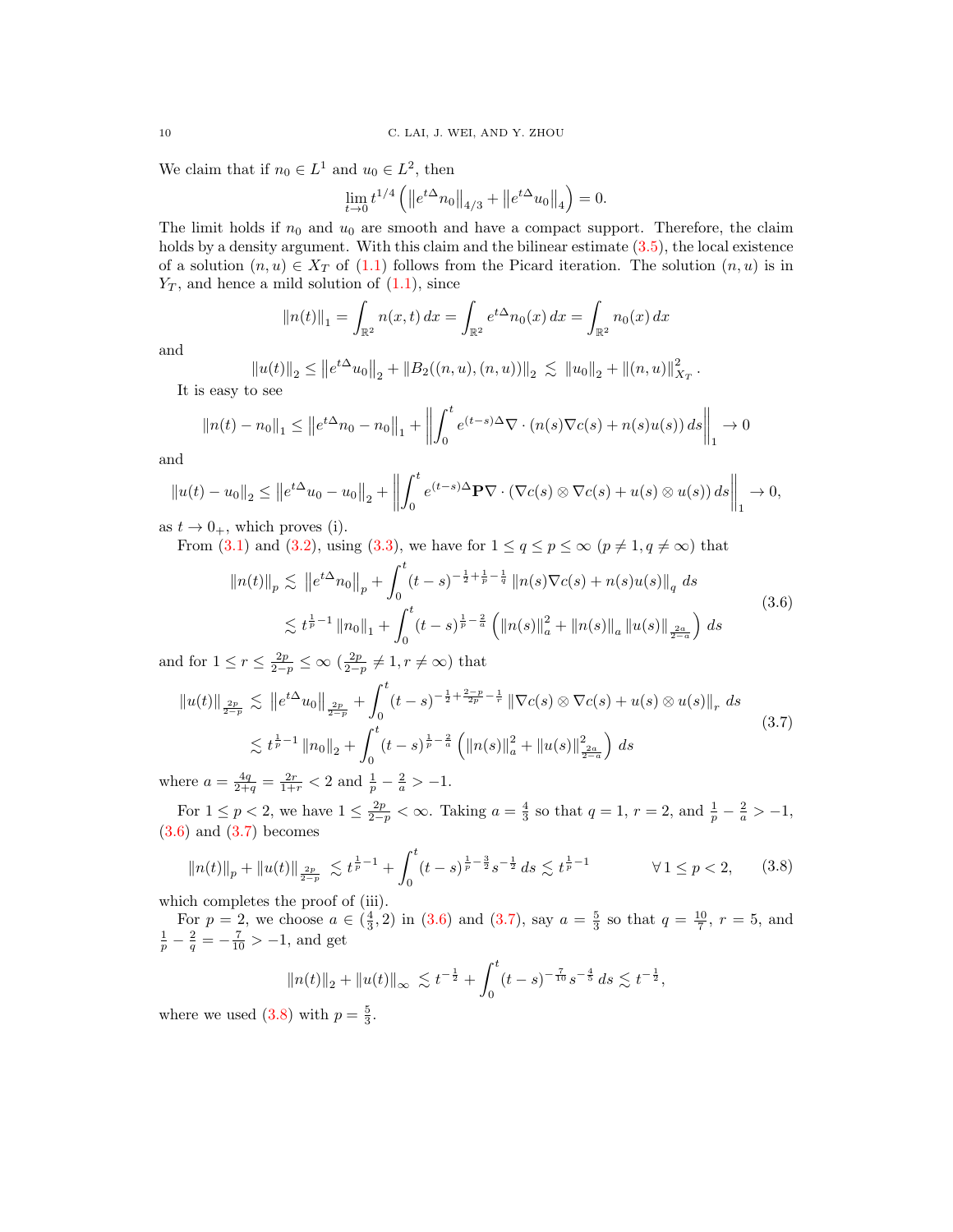For  $2 < p < \infty$ , we choose  $a = \frac{4p}{1+2p} \in (\frac{8}{5}, 2)$  in [\(3.6\)](#page-9-0) so that  $q = \frac{2p}{1+p} \leq p$ , and  $\frac{1}{p} - \frac{2}{a} =$  $\frac{1-2p}{2p}$  > -1, and get

$$
\|n(t)\|_p \ \lesssim \ t^{\frac{1}{p}-1} + \int_0^t (t-s)^{-1+\frac{1}{2p}} s^{\frac{1}{2p}-1} \, ds \lesssim t^{\frac{1}{p}-1} \qquad \qquad \forall \, 2 < p < \infty,
$$

where we used  $(3.8)$  with  $p \in (\frac{8}{5}, 2)$ .

For 
$$
p = \infty
$$
, from (2.8),  $\|\nabla c\|_{\infty} \lesssim \|n\|_1^{\frac{1}{4}} \|n\|_3^{\frac{3}{4}}$ . Therefore,  
\n $\|n(t)\|_{\infty} \lesssim t^{-1} \|n(t/2)\|_1 + \int_{t/2}^t (t-s)^{-\frac{1}{2}-\frac{1}{3}} (\|\nabla c(s)\|_{\infty} + \|u(s)\|_{\infty}) \|n(s)\|_3 ds$   
\n $\lesssim t^{-1} \|n_0\|_1 + \int_{t/2}^t (t-s)^{-\frac{5}{6}} s^{-\frac{7}{6}} ds$   
\n $\lesssim t^{-1}$ ,

proving (ii).

We omit the proof of (iv) and (v) as they follow from the technique used in the proof of  $[66,$  Proposition 2.3]. The positivity of mild solutions (vi) is a direct consequence of the strong maximum principle. In fact, the proof is identical to that of [\[66,](#page-31-27) Proposition 2.7] for PKS system in which the *n*-equation is tested against  $n^-$ , the negative part of the density n. In our case, when we test  $(1.1)_1$  $(1.1)_1$  against  $n^-$ , the additional term vanishes because  $\int_{\mathbb{R}^2} u \cdot \nabla n \cdot n^- dx =$  $\int_{\mathbb{R}^2} u \cdot \nabla n^- \cdot n^- dx = 0$ . We skip the full details and refer the interested reader to the proof of [\[66,](#page-31-27) Proposition 2.7].

To show (vii), note that

$$
|\nabla \log(1+|x|^2)| \le \frac{2|x|}{1+|x|^2} \le 1
$$
 and  $|\Delta \log(1+|x|^2)| = \frac{4}{(1+|x|^2)^2} \le 4.$ 

So

$$
\frac{d}{dt} \int_{\mathbb{R}^2} n \log(1+|x|^2) dx
$$
\n
$$
= -\int_{\mathbb{R}^2} u \cdot \nabla n \log(1+|x|^2) dx + \int_{\mathbb{R}^2} \Delta n \log(1+|x|^2) dx - \int_{\mathbb{R}^2} \nabla \cdot (n \nabla c) \log(1+|x|^2) dx
$$
\n
$$
= \int_{\mathbb{R}^2} n u \cdot \nabla \log(1+|x|^2) dx + \int_{\mathbb{R}^2} n \Delta \log(1+|x|^2) dx + \int_{\mathbb{R}^2} n \nabla c \cdot \nabla \log(1+|x|^2) dx
$$
\n
$$
\leq \int_{\mathbb{R}^2} n|u| dx + 4M + \int_{\mathbb{R}^2} n|\nabla c| dx
$$
\n
$$
\leq ||n||_{4/3} ||u||_4 + 4M + ||n||_{4/3} ||\nabla c||_4
$$
\n
$$
\leq 4M + C(||n_0||_1, ||u_0||_2) t^{-\frac{1}{2}}.
$$
\nTherefore

<span id="page-10-0"></span> $\mathbf T$ 

$$
\int_{\mathbb{R}^2} n(t) \log(1+|x|^2) dx \le \int_{\mathbb{R}^2} n_0 \log(1+|x|^2) dx + 4Mt + C(||n_0||_1, ||u_0||_2) t^{\frac{1}{2}}.
$$
 (3.9)

<span id="page-10-1"></span>Remark 3.1. It follows the same argument as in  $[66,$  Remark 2.1 with the estimate of bilinear forms  $B_1$  and  $B_2$  that if  $n_0 \in L^1 \cap L^p$  and  $u_0 \in L^2 \cap L^{\frac{2p}{2-p}}$  for  $4/3 \leq p < 2$ , then  $n \in$  $BC([0,T); L<sup>1</sup> \cap L<sup>p</sup>)$  and  $u \in BC([0,T); L<sup>2</sup> \cap L^{\frac{2p}{2-p}})$ .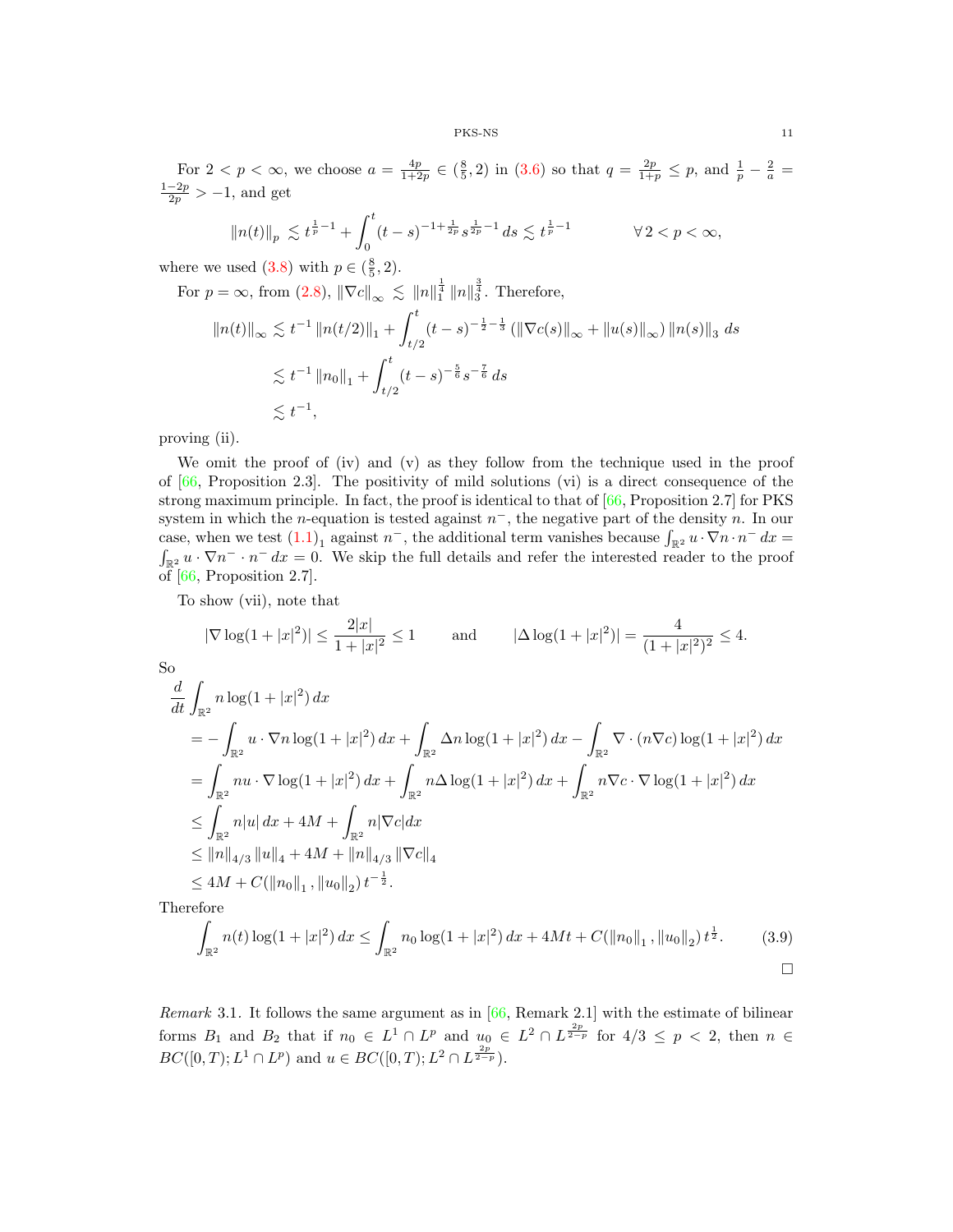Remark 3.2. By Lemma 1.[1,](#page-1-1) the mild solution constructed in Theorem [3](#page-8-0).2 is a free-energy solution because it is a classical solution.

In order to have a better control of the modified free energy  $H[n, u]$  in Section [4,](#page-12-0) we derive the following energy estimate of u using the free energy  $\mathcal{F}[n, u]$  and the logarithmic Hardy– Littlewood–Sobolev inequality.

<span id="page-11-0"></span>**Lemma 3.3** (A priori bound of u). Suppose that  $(n_0, u_0)$  with  $n_0$  satisfying  $(1.3)$  and  $u_0 \in L^2_{\sigma}$ , and  $||n_0||_1 \leq 8\pi$ . Let  $(n, u)$  be a mild solution on  $[0, T)$  given in Theorem [3](#page-8-0).2. Then

$$
\frac{1}{2} ||u(t)||_2^2 + \int_0^t ||\nabla u(\tau)||_2^2 d\tau \leq C(||n_0||_1, ||n_0 \log n_0||_1, ||u_0||_2, T).
$$

The constant C is independent of T if  $||n_0||_1 = 8\pi$ .

Proof. By Lemma 1.[1,](#page-1-1)

$$
\mathcal{F}[n, u](t) = \mathcal{F}[n_0, u_0] - \int_0^t \int_{\mathbb{R}^2} \left[ n|\nabla(\log n - c)|^2 + |\nabla u|^2 \right] dx.
$$

By Proposition 2.[4,](#page-5-0)

$$
\mathcal{F}[n_0, u_0] \ge \left(1 - \frac{M}{8\pi}\right) \int_{\mathbb{R}^2} n(t) \log n(t) \, dx - \frac{M}{8\pi} C(M) + \frac{1}{2} ||u(t)||_2^2 + \int_0^t ||\nabla u(\tau)||_2^2 \, d\tau,
$$

or

$$
\frac{1}{2} ||u(t)||_2^2 + \int_0^t ||\nabla u(\tau)||_2^2 d\tau \leq \mathcal{F}[n_0, u_0] - \left(1 - \frac{M}{8\pi}\right) \int_{\mathbb{R}^2} n(t) \log n(t) dx + \frac{M}{8\pi} C(M).
$$

Our goals is to bound  $\int_{\mathbb{R}^2} n \log n$  from below. In view of Proposition 2.[4,](#page-5-0) it suffices to bound  $\int_{\mathbb{R}^2} \int_{\mathbb{R}^2} n(x) n(y) \log |x - y| \, dxdy$  from above. In fact, since

$$
|c(x)| \le \frac{1}{2\pi} \int_{|x-y| \le 1} n(y) \log \frac{1}{|x-y|} dy + \frac{1}{2\pi} \int_{|x-y| \ge 1} n(y) \log |x-y| dy
$$
  
\n
$$
\le \frac{1}{2\pi} \int_{|x-y| \le 1} \left[ n(y) \log(1+n(y)) + \frac{C}{|x-y|} \right] dy
$$
  
\n
$$
+ \frac{1}{2\pi} \int_{|x-y| \ge 1} n(y) \left[ \log(1+|x|) + \log(1+|y|) \right] dy
$$
  
\n
$$
\lesssim 1 + \log(1+|x|),
$$

we have

$$
\int_{\mathbb{R}^2} \int_{\mathbb{R}^2} n(x) n(y) \log |x - y| \, dxdy = -2\pi \int_{\mathbb{R}^2} n(x)c(x) \, dx \lesssim 1 + \int_{\mathbb{R}^2} n(x) \log(1 + |x|^2) \, dx.
$$
\nThus, we have

Thus, we have

$$
\int_{\mathbb{R}^2} n(t) \log n(t) dx \ge -C(M) - \frac{2}{M} \int_{\mathbb{R}^2} \int_{\mathbb{R}^2} n(x, t) n(y, t) \log |x - y| dx dy
$$
  
\n
$$
\ge -C(M) - \int_{\mathbb{R}^2} n(x) \log(1 + |x|^2) dx
$$
  
\n
$$
\ge -C(M) - \int_{\mathbb{R}^2} n_0 \log(1 + |x|^2) dx - 4Mt - C(\|n_0\|_1, \|u_0\|_2) t^{\frac{1}{2}},
$$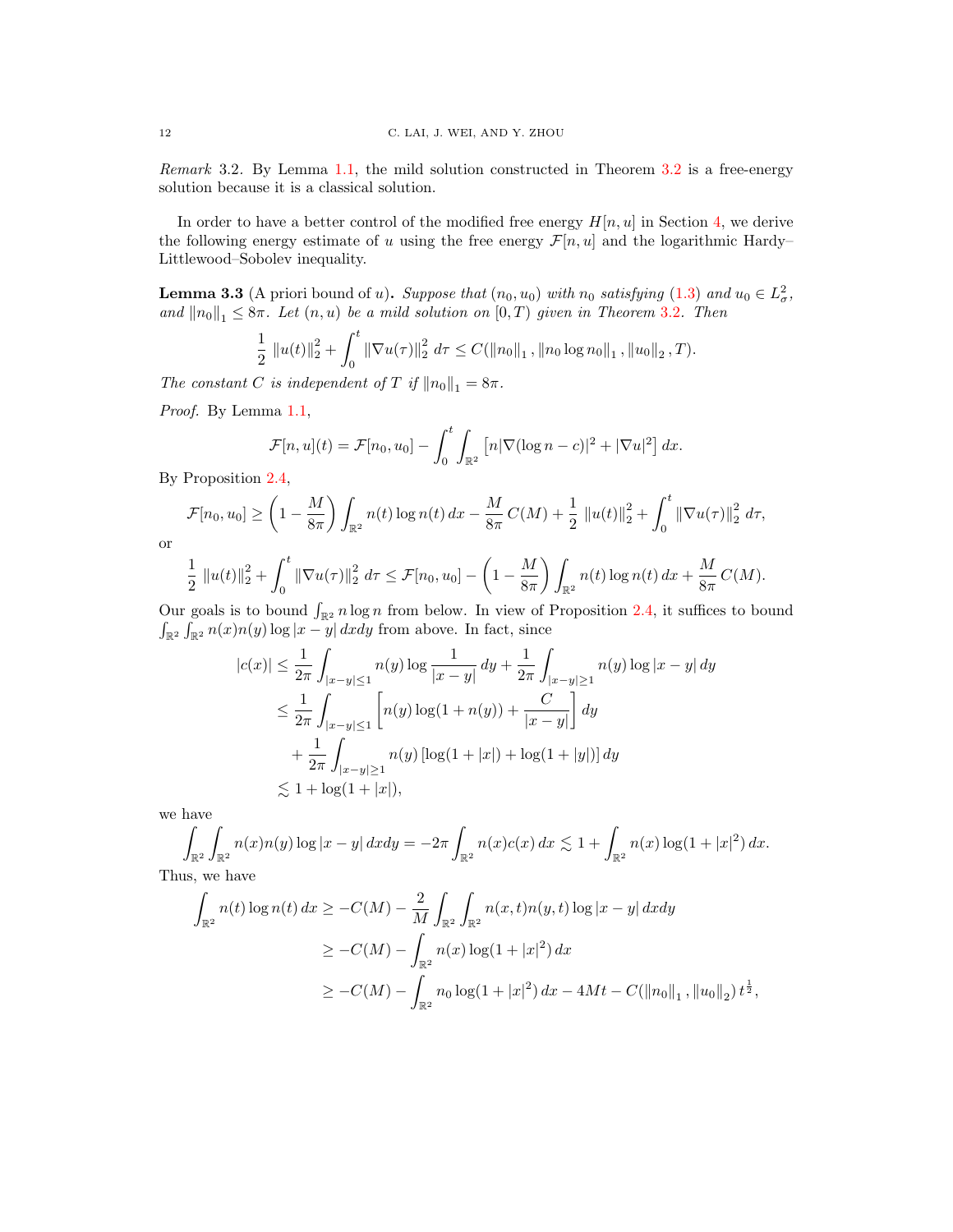where we used  $(3.9)$  in the last inequality. We conclude that

$$
\frac{1}{2} ||u(t)||_2^2 + \int_0^t ||\nabla u(\tau)||_2^2 d\tau
$$
\n
$$
\leq \mathcal{F}[n_0, u_0] - \left(1 - \frac{M}{8\pi}\right) \int_{\mathbb{R}^2} n(t) \log n(t) dx + \frac{M}{8\pi} C(M)
$$
\n
$$
\leq \mathcal{F}[n_0, u_0] + \left(1 - \frac{M}{8\pi}\right) \left[ C(M) + ||n_0 \log(1 + |x|^2) ||_1 + 4MT + C(||n_0||_1, ||u_0||_2) T^{\frac{1}{2}} \right]
$$
\n
$$
+ \frac{M}{8\pi} C(M),
$$

completing the proof.  $\Box$ 

<span id="page-12-1"></span>*Remark* 3.3. By  $[76, \text{Lemma V.1.2.1 b})]$  $[76, \text{Lemma V.1.2.1 b})]$ 

$$
\left(\int_0^T \|u(\tau)\|_q^s \, d\tau\right)^{1/s} \lesssim \frac{1}{2} \left(\underset{t \in [0,T)}{\mathrm{ess \, sup}} \|u(t)\|_2\right)^2 + \int_0^T \|\nabla u(\tau)\|_2^2 \, d\tau
$$

for  $2 \le q < \infty$ ,  $1 \le s \le \infty$  satisfying  $\frac{2}{q} + \frac{2}{s} = 1$ . Therefore, Lemma [3](#page-11-0).3 gives

$$
u \in L^{s}(0,T; L^{q}(\mathbb{R}^{2})), \quad 2 \le q < \infty, \quad 1 \le s \le \infty, \quad \frac{2}{q} + \frac{2}{s} = 1
$$

with

$$
||u||_{L^{s}(0,T;L^{q}(\mathbb{R}^{2}))} \leq C(||n_{0}||_{1},||n_{0}\log n_{0}||_{1},||u_{0}||_{2},T)
$$

in which the constant C is independent of T if  $||n_0||_1 = 8\pi$ .

<span id="page-12-2"></span>Remark 3.4. If, additionally,  $u_0 \in W_{0,\sigma}^{1,2}(\mathbb{R}^2)$  then  $\partial_t u, u \cdot \nabla u$  and  $\nabla P$  are in  $L^2(\mathbb{R}^2 \times (0,T))$ by [\[76,](#page-32-8) Theorem V.1.8.1]. Note that [76, Theorem V.1.8.1] holds for the case  $f = \nabla \cdot F$ ,  $F \in L^4(\mathbb{R}^2 \times (0,T)).$ 

# 4. A priori entropy estimate for the Cauchy problem of the ADVECTION-PATLAK–KELLER–SEGEL SYSTEM  $(1.1)_1$  $(1.1)_1$  $(1.1)_1$ - $(1.1)_2$  $(1.1)_2$

<span id="page-12-0"></span>This section is devoted to prove Proposition 1.[4,](#page-3-2) following a similar approach as in  $[68]$  for PKS system. The key to derive the global-in-time a priori entropy estimate of  $(1.1)<sub>1</sub>$  $(1.1)<sub>1</sub>$ - $(1.1)<sub>2</sub>$  is to split  $\mathbb{R}^2$  into a ball (interior region), the complement of a larger ball (exterior region), and the annulus that connects the two regions. The main difficulties here for the PKS-NS system come from the coupling of velocity u which is not present in  $[68]$ , and extra efforts are needed to control the terms generated from  $u$ . We will use the regularity estimates of Navier-Stokes equation with forcing.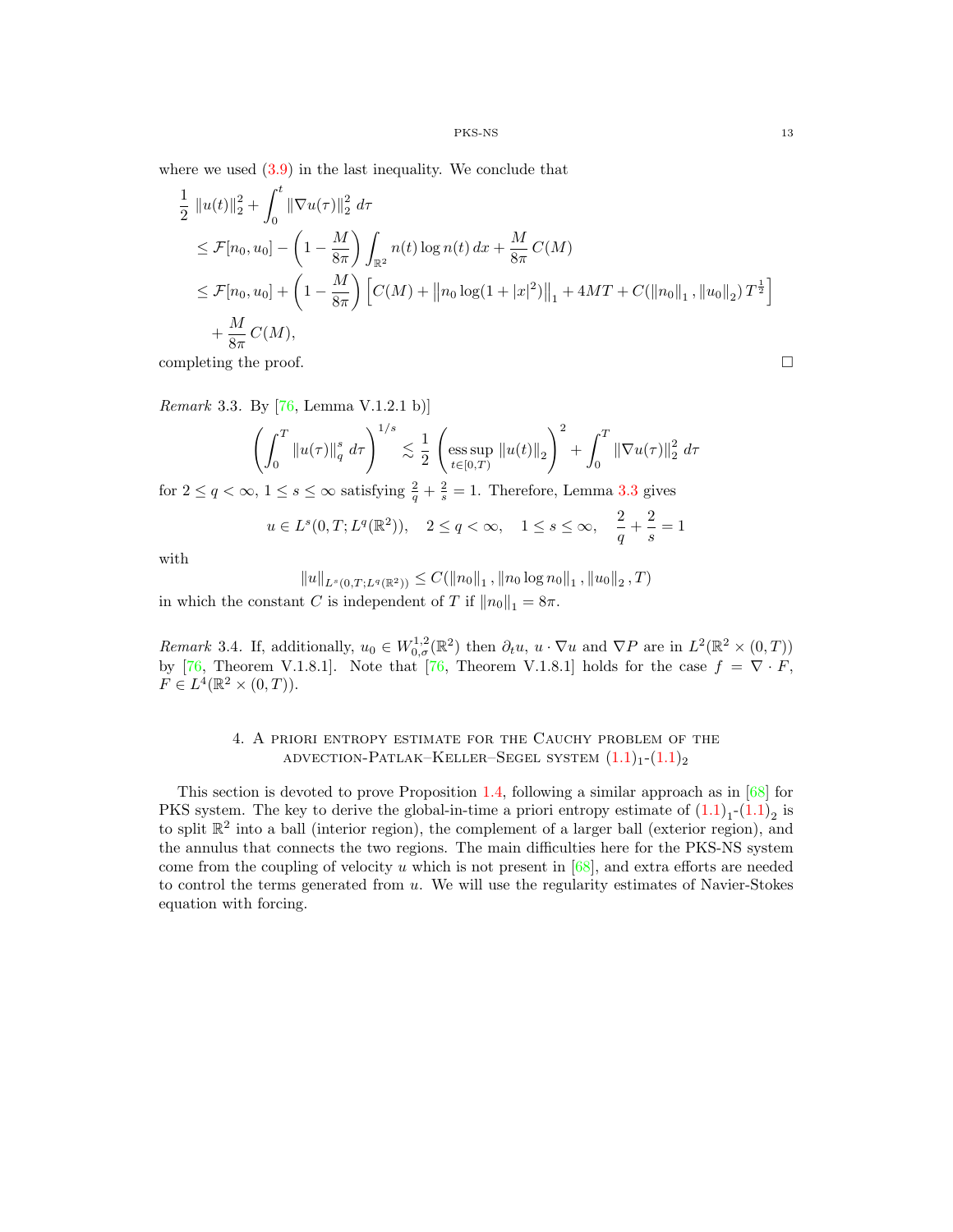4.1. Entropy estimates for exterior regions. In this subsection, we obtain the a priori estimate for large  $|x|$ . To this end, we set

$$
H_{\text{ext}}(t;R) := \int_{|x| \ge R} \left[ (1 + n(t)) \log(1 + n(t)) - n(t) \right] dx,
$$

and introduce the Littlewood–Paley partition of unity.

**Definition 4.1.** Let  $\phi(r)$  be a function in  $C_0^{\infty}(0,\infty)$  such that  $\phi(r) \in [0,1]$  and supp  $\phi \subset$ (1/2, 2). Then a family of the cut off functions  $\{\Phi_k\}_{k=0}^{\infty}$  is called as the Littlewood–Paley partition of the unity in  $\mathbb{R}^2$  if they satisfy

$$
\Phi_k(x) = \phi(2^{-k}|x|), \qquad x \in \mathbb{R}^2, k = 0, 1, 2, \dots
$$

and  $\sum_{k=0}^{\infty} \Phi_k \in C^{\infty}(0,\infty)$  with  $\sum_{k=0}^{\infty} \Phi_k(x) = 1$  for  $|x| > 1$  and supp  $(\sum_{k=0}^{\infty} \Phi_k) \subset (1/2,\infty)$ .

The Littlewood–Paley partition of unity  $\{\Phi_k\}_{k=0}^{\infty}$  satisfies  $\Phi_k \in C_0^{\infty}(\mathbb{R}^2)$ ,  $\Phi_k(x) \in [0,1]$ ,

$$
\mathrm{supp}\,\Phi_k \subset A_k := \{ x \in \mathbb{R}^2 : 2^{k-1} \le |x| \le 2^{k+1} \},
$$

and

$$
|\nabla \Phi_k| \leq C 2^{-k} \Phi_k^{5/6}, \qquad |\nabla \Phi_k^{1/2}| \leq C 2^{-k} \Phi_k^{1/3}, \qquad |\nabla^2 \Phi_k| \leq C 2^{-2k} \Phi_k^{2/3},
$$
 where  $C > 0$  is a constant independent of  $k$ .

<span id="page-13-2"></span>**Proposition 4.2.** There exists a sufficiently large  $R_0$  depending only on T,  $||n_0||_1$ , and  $||u_0||_2$ such that

$$
\sup_{0 \le t < T} H_{ext}(t; R_0) + \int_0^T \int_{|x| \ge R_0} \frac{|\nabla n(t)|^2}{1 + n(t)} dx dt
$$
\n
$$
\le 2H_{ext}(t; R_0/2) + C(\|n_0\|_1, \|n_0 \log n_0\|_1, \|u_0\|_2)T,
$$
\n
$$
(4.1)
$$

<span id="page-13-1"></span><span id="page-13-0"></span>
$$
\int_0^T \int_{|x| \ge R_0} n^2(t) \, dx dt \le C \left\| n_0 \right\|_1 H_{ext}(t; R_0/2) + C(\left\| n_0 \right\|_1, \left\| n_0 \log n_0 \right\|_1, \left\| u_0 \right\|_2) T. \tag{4.2}
$$

*Proof.* For fixed k, we let  $c_m(t) = c(t) - [c(t)]_B$ , where  $[c(t)]_B = (1/|B|) \int_B c(t) dx$ ,  $B =$  $B_{2^{k+2}}(0)$ . The equation exchanging  $c(t)$  into  $c_m(t)$  also holds, that is,  $-\Delta c_m = n$ . Note that by the equation of  $n$ ,

 $\partial_t \left\{ \left[ (1+n) \log(1+n) - n \right] \Phi_k \right\} = -u \cdot \nabla n \log(1+n) \Phi_k + (\Delta n) \log(1+n) \Phi_k - \nabla \cdot (n \nabla c) \log(1+n) \Phi_k.$ Since

$$
(\Delta n) \log(1+n)\Phi_k = \nabla \cdot [\nabla n \log(1+n)\Phi_k - ((1+n)\log(1+n) - n)\nabla \Phi_k]
$$

$$
+ ((1+n)\log(1+n) - n)\Delta \Phi_k - \frac{|\nabla n|^2}{1+n}\Phi_k
$$

and

$$
-\nabla \cdot (n\nabla c_m) \log(1+n)\Phi_k = -\nabla \cdot [n\log(1+n)(\nabla c_m)\Phi_k] + n\log(1+n)(\nabla c_m) \cdot \nabla \Phi_k
$$

$$
+ n\nabla \log(1+n) \cdot (\nabla c_m)\Phi_k,
$$

we have

$$
\partial_t \left\{ \left[ (1+n) \log(1+n) - n \right] \Phi_k \right\} + \frac{|\nabla n|^2}{1+n} \Phi_k
$$
  
\n
$$
= -u \cdot \nabla n \log(1+n) \Phi_k
$$
  
\n
$$
+ \nabla \cdot \left\{ \nabla n \log(1+n) \Phi_k - \left[ (1+n) \log(1+n) - n \right] \nabla \Phi_k - n \log(1+n) (\nabla c_m) \Phi_k \right\}
$$
  
\n
$$
+ \left[ (1+n) \log(1+n) - n \right] \Delta \Phi_k + n \log(1+n) \nabla c_m \cdot \nabla \Phi_k
$$
  
\n
$$
+ n \nabla \log(1+n) \cdot (\nabla c_m) \Phi_k.
$$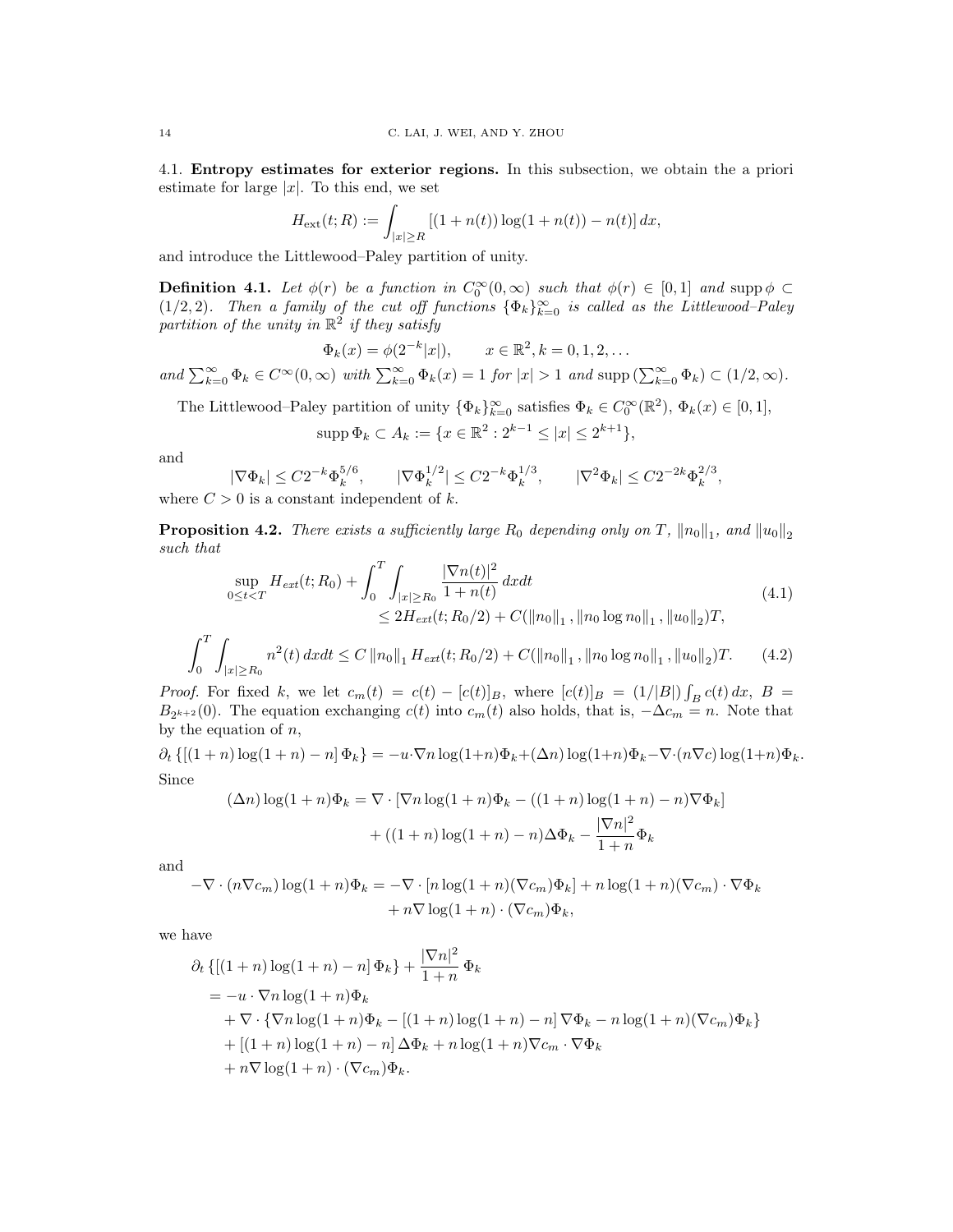We then have

$$
\frac{d}{dt} \int_{\mathbb{R}^2} \{ [(1+n) \log(1+n) - n] \Phi_k \} dx + \int_{\mathbb{R}^2} \frac{|\nabla n|^2}{1+n} \Phi_k dx \n= - \int_{\mathbb{R}^2} u \cdot \nabla n \log(1+n) \Phi_k dx + I + II + III + IV,
$$

where

$$
|I| + |II| + |III| + |IV|
$$
  
\n
$$
\leq \left(9\varepsilon + C \int_{A_k} n(t) dx\right) \int_{\mathbb{R}^2} \frac{|\nabla n(t)|^2}{1 + n(t)} \Phi_k dx
$$
  
\n
$$
+ C2^{-2n} (\|n_0\|_1 + \|n_0\|_1^2) + C(1 + \varepsilon)^2 \int_{\mathbb{R}^2} n(t) \Phi_k dx
$$
  
\n
$$
+ C\varepsilon^{-5} 2^{-4n} \|c(t)\|_{\text{BMO}}^6 + C2^{-4n} \|c(t)\|_{\text{BMO}}^3 + C2^{-4n},
$$

where  $\varepsilon$  is an arbitrary number with  $0 < \varepsilon < 1$  (see [\[68,](#page-31-13) (3.20)]). Now, using the fact that  $\nabla \cdot u = 0$  and the similar computation for IV on page 87 of [\[68\]](#page-31-13), we get

$$
-\int_{\mathbb{R}^2} u \cdot \nabla n \log(1+n) \Phi_k dx
$$
  
\n
$$
= -\int_{\mathbb{R}^2} u \cdot \nabla [(1+n) \log(1+n) - n] \Phi_k dx
$$
  
\n
$$
= \int_{\mathbb{R}^2} u \cdot \nabla \Phi_k [(1+n) \log(1+n) - n] dx
$$
  
\n
$$
\leq C2^{-k} \int_{A_k} |u| [(1+n) \log(1+n) - n] \Phi_k^{5/6} dx
$$
  
\n
$$
\leq C2^{-k} \left( \int_{A_k} [(1+n) \log(1+n) - n]^{3/2} \Phi_k^{5/4} dx \right)^{2/3} \left( \int_{A_k} |u|^3 dx \right)^{1/3}
$$
  
\n
$$
\leq \int_{A_k} [(1+n) \log(1+n) - n]^{3/2} \Phi_k dx + C2^{-3k} ||u||_3^3
$$
  
\n
$$
\leq \left( \int_{A_k} n(t) dx \right) \left( \int_{\mathbb{R}^2} \frac{|\nabla n(t)|^2}{1+n(t)} \Phi_k dx \right)
$$
  
\n
$$
+ C\varepsilon 2^{-2k} \left( \int_{\mathbb{R}^2} n_0 dx \right)^2 + C\varepsilon (1+\varepsilon) \int_{\mathbb{R}^2} n(t) \Phi_k dx + C2^{-3k} ||u||_3^3.
$$

By the same argument as in the proof of [\[68,](#page-31-13) Proposition 3.2] and taking  $\varepsilon = 1/36$ , we can choose  $N$  sufficiently large such that for all  $k\geq N,$ 

$$
9\varepsilon + (C+1) \sup_{0 \le t < T} \int_{A_k} n(t) \, dx \le \frac{1}{2},
$$

and thus

$$
\frac{d}{dt} \int_{\mathbb{R}^2} \left\{ \left[ (1+n) \log(1+n) - n \right] \Phi_k \right\} dx + \frac{1}{2} \int_{\mathbb{R}^2} \frac{|\nabla n|^2}{1+n} \Phi_k dx
$$
\n
$$
\leq C(1+\varepsilon)^2 \int_{\mathbb{R}^2} n(t) \Phi_k dx + C2^{-2k} \left( \|c(t)\|_{\text{BMO}}^6 + \|c(t)\|_{\text{BMO}}^3 + \|c(t)\|_{\text{BMO}}^2 + \|c(t)\|_{\text{BMO}}^2 + 1 \right)
$$
\n
$$
+ C2^{-3k} \|u\|_3^3
$$
\n
$$
\leq C(1+\varepsilon)^2 \int_{\mathbb{R}^2} n(t) \Phi_k dx + C2^{-2k} \left( \|n_0\|_1^6 + \|n_0\|_1^3 + \|n_0\|_1^2 + \|n_0\|_1 + 1 \right) + C2^{-3k} \|u\|_3^3
$$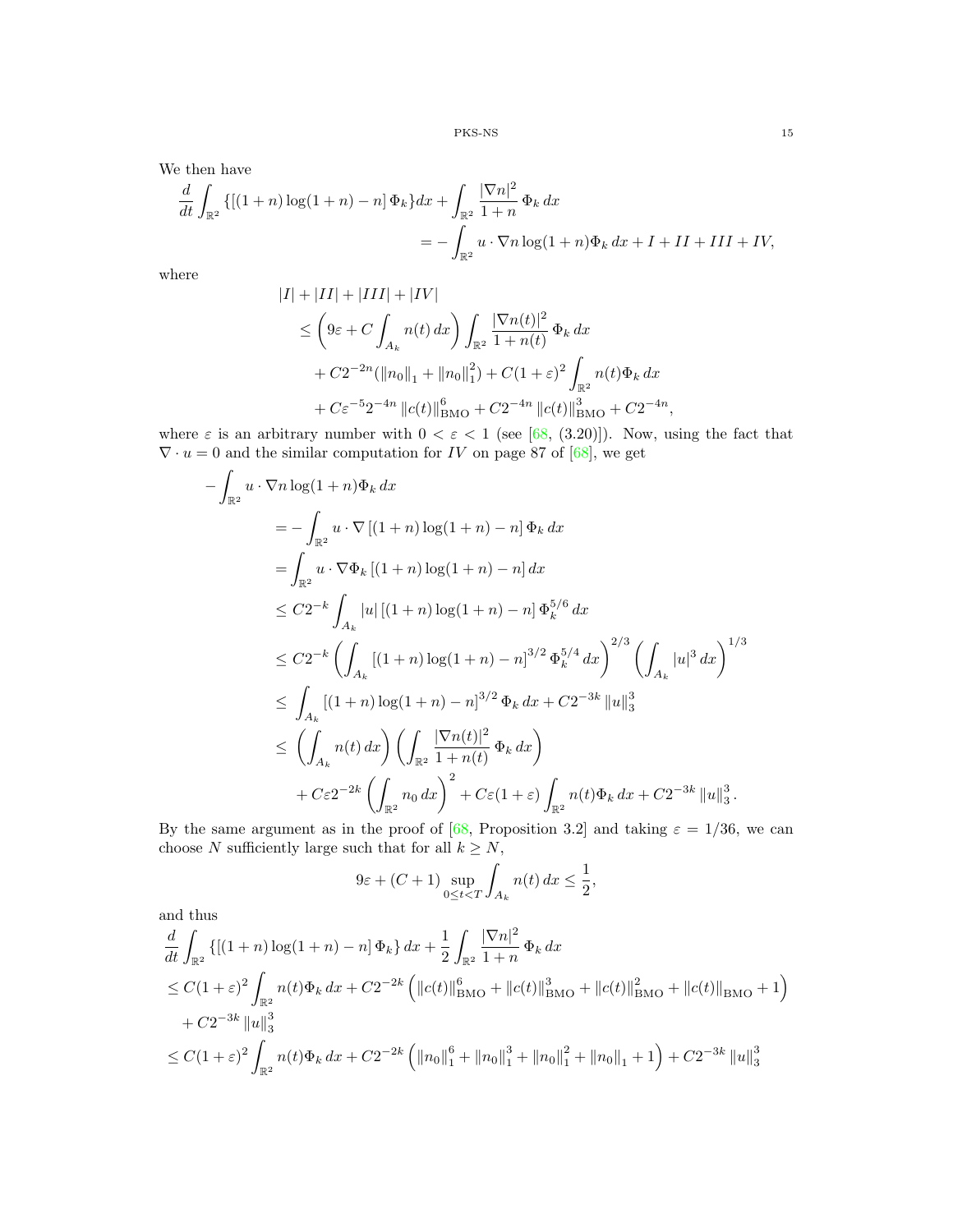since  $||c(t)||_{\text{BMO}} \lesssim ||n(t)||_1 = ||n_0||_1$  by Proposition [2.](#page-5-1)2. Thus, we have

<span id="page-15-0"></span>
$$
\int_{\mathbb{R}^2} \left[ (1+n(t)) \log(1+n(t)) - n(t) \right] \Phi_k \, dx + \frac{1}{2} \int_0^t \int_{\mathbb{R}^2} \frac{|\nabla n|^2}{1+n} \Phi_k \, dx ds
$$
\n
$$
\leq \int_{\mathbb{R}^2} \left[ (1+n_0) \log(1+n_0) - n_0 \right] \Phi_k \, dx + C \int_0^T \int_{\mathbb{R}^2} n(t) \Phi_k \, dx
$$
\n
$$
+ C 2^{-2k} \left( \|n_0\|_1^6 + \|n_0\|_1^3 + \|n_0\|_1^2 + \|n_0\|_1 + 1 \right) T + C 2^{-3k} \int_0^T \|u(t)\|_3^3 \, dt.
$$
\n(4.3)

<span id="page-15-2"></span>Note that we have  $||u||_{L^6(0,T;L^3(\mathbb{R}^2))} \leq C(||n_0||_1, ||n_0 \log n_0||_1, ||u_0||_2)$  by Remark [3.](#page-12-1)3. Then

$$
\int_0^T \|u(t)\|_3^3 dt \le \int_0^T \left(\frac{\|u(t)\|_3^6}{2} + \frac{1}{2}\right) dt \le C(\|n_0\|_1, \|n_0\log n_0\|_1, \|u_0\|_2)T. \tag{4.4}
$$

Adding [\(4.3\)](#page-15-0) for  $k \geq N$  and using  $\sum_{k=N}^{\infty} \Phi_k(x) = 1$  for  $|x| \geq 2^N$ , we have

$$
\int_{|x|\geq 2^N} \left[ (1+n(t)) \log(1+n(t)) - n(t) \right] dx + \frac{1}{2} \int_0^t \int_{|x|\geq 2^N} \frac{|\nabla n|^2}{1+n} \Phi_k dx ds
$$
  
\n
$$
\leq \int_{|x|\geq 2^{N-1}} \left[ (1+n_0) \log(1+n_0) - n_0 \right] dx + C \left( \|n_0\|_1^6 + \|n_0\|_1^3 + \|n_0\|_1^2 + \|n_0\|_1 + 1 \right) T
$$
  
\n
$$
+ C(\|n_0\|_1, \|n_0 \log n_0\|_1, \|u_0\|_2) T,
$$

<span id="page-15-1"></span>proving [\(4.1\)](#page-13-0) with  $R_0 = 2^N$ . Next, we have (see [\[68,](#page-31-13) (3.24)])

$$
\int_{\mathbb{R}^2} n^2(t)\Phi_k \, dx \le 2 \left\| n_0 \right\|_1 \left( \int_{\mathbb{R}^2} \frac{|\nabla n|^2}{1+n} \, \Phi_k \, dx \right) + C2^{-2k} \left\| n_0 \right\|_1^2 + 4 \int_{\mathbb{R}^2} n(t)\Phi_k \, dx. \tag{4.5}
$$
\n
$$
\int_{\mathbb{R}^2} (4.3) \text{ to the first term on the right hand side of } (4.5) \text{ and adding these for all } k \ge N, \text{ we have}
$$

Using [\(4.3\)](#page-15-0) to the first term on the right hand side of [\(4.5\)](#page-15-1) and adding these for all  $k \geq N$ , we conclude that

$$
\int_{0}^{T} \int_{|x| \ge 2^{N}} n^{2} dx dt \le 2 \|n_{0}\|_{1} \int_{0}^{T} \int_{|x| \ge 2^{N}} \frac{|\nabla n|^{2}}{1+n} dx dt + C(\|n_{0}\|_{1}^{2} + \|n_{0}\|_{1}) T
$$
  
\n
$$
\le 4 \|n_{0}\|_{1} \int_{|x| \ge 2^{N-1}} [(1+n_{0}) \log(1+n_{0}) - n_{0}] dx
$$
  
\n
$$
+ C \|n_{0}\|_{1} (\|n_{0}\|_{1}^{6} + \|n_{0}\|_{1}^{3} + \|n_{0}\|_{1}^{2} + \|n_{0}\|_{1} + 1) T
$$
  
\n
$$
+ C(\|n_{0}\|_{1}, \|n_{0} \log n_{0}\|_{1}, \|u_{0}\|_{2}) \|n_{0}\|_{1} T + C(\|n_{0}\|_{1}^{2} + \|n_{0}\|_{1}) T.
$$
  
This proves (4.2).

<span id="page-15-3"></span>4.2. A priori estimates for exterior regions. Let  $R_0 > 0$  be given in Proposition 4.[2,](#page-13-2) and choose it larger so that  $n_0(x) \leq 1$  for  $|x| > R_0$ . Then

$$
\sup_{0 < t < T} \int_{|x| \ge R_0} (1 + n(t)) \log(1 + n(t)) \, dx \le C(n_0, u_0, T),
$$
\n
$$
\int_0^T \int_{|x| \ge R_0} \frac{|\nabla n|^2}{1 + n} \, dx dt \le C(n_0, u_0, T),
$$
\n
$$
\int_0^T \int_{|x| \ge R_0} n^2 \, dx dt \le C(n_0, u_0, T),
$$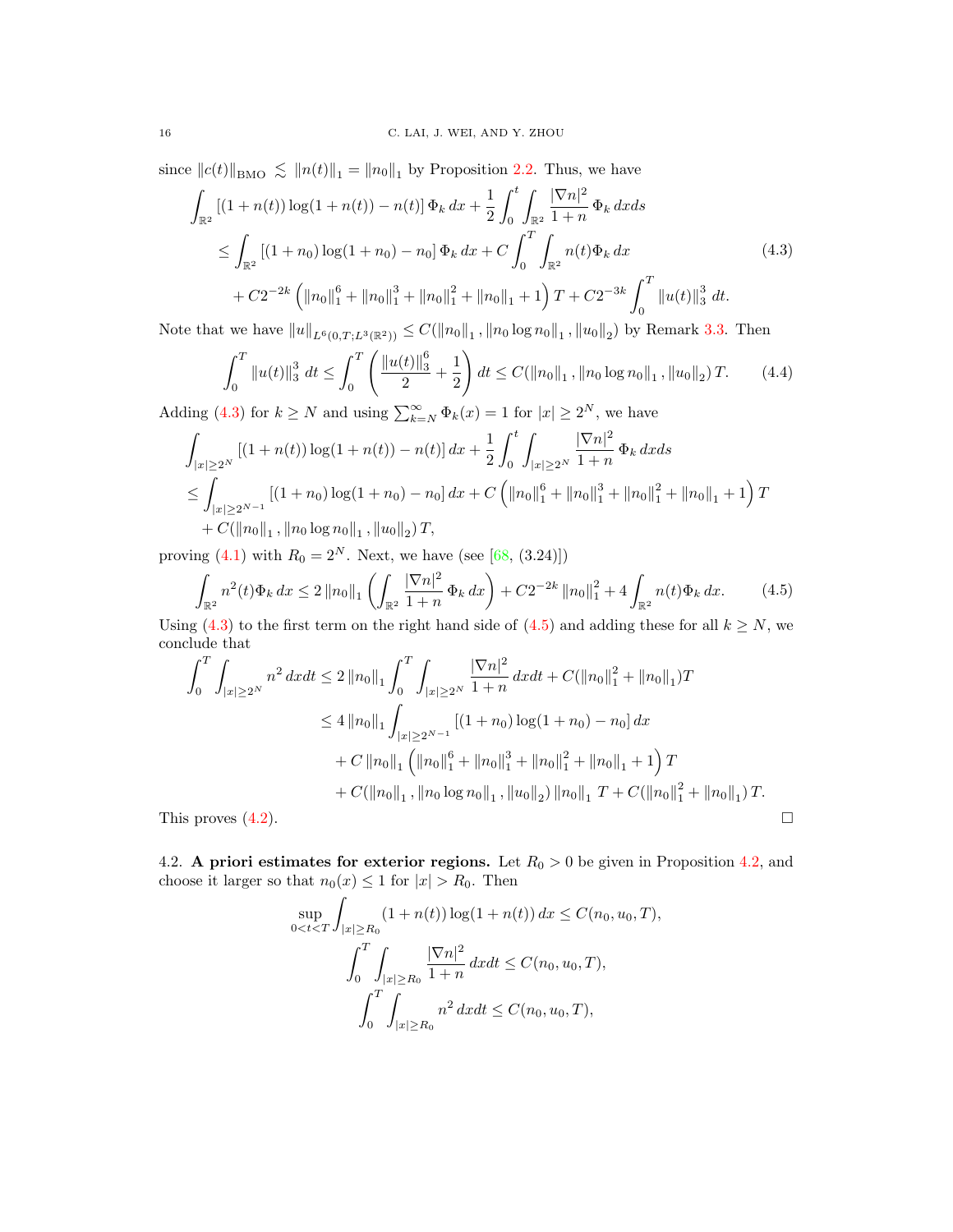and for  $R \ge R_0$  and  $p \in [1, \infty)$ 

$$
\int_{|x|\geq R} n_0^p(x) dx \leq \int_{|x|\geq R} n_0(x) dx.
$$

For  $R > 1$ , let  $\Phi_R \in C^{\infty}(\mathbb{R}^2)$  be such that  $\Phi_R(x) \in [0,1]$ ,  $\Phi_R(x) = 1$  for  $|x| \ge R$ , supp  $\Phi_R \subset$  $\mathbb{R}^2 \setminus \overline{B_{R/2}(0)}$ , and

$$
|\nabla \Phi_R| \leq C R^{-1} \Phi_R^{5/6}
$$
,  $|\nabla (\Phi_R^{1/2})| \leq C R^{-1} \Phi_R^{1/3}$ ,  $|\nabla^2 \Phi_R| \leq C R^{-2} \Phi_R^{2/3}$ ,

where  $C > 0$  is a constant independent of R. Then

$$
supp\left(\nabla\Phi_{R}\right)\subset A_{R}^{*}:=\{x\in\mathbb{R}^{2}:R/2\leq|x|\leq R\}.
$$

<span id="page-16-1"></span>**Lemma 4.3.** For any  $R \geq 2R_0$ ,

<span id="page-16-0"></span>
$$
\sup_{0 < t < T} \int_{|x| \ge R} n^2(t) \, dx + \frac{1}{2} \int_0^T \int_{|x| \ge R} |\nabla n|^2 \, dx dt \le C(\|n_0\|_1, \|n_0 \log n_0\|_1, \|u_0\|_2, T, R). \tag{4.6}
$$

*Proof.* For fixed  $R \ge 2R_0$ , we let  $c_m(t) = c(t) - [c(t)]_B$ , where  $[c(t)]_B = (1/|B|) \int_B c(t) dx$ ,  $B = B_{2R}(0)$ . Then  $||c_m||_p \le ||c||_{BMO}$  for  $1 < p < \infty$  by Lemma 2.[3.](#page-5-2) Multiplying the equation of n by  $n\Phi_R$ , integrating on  $\mathbb{R}^2$ , and performing integration by parts, we have

$$
\frac{1}{2} \frac{d}{dt} \int_{\mathbb{R}^2} n^2(t) \Phi_R \, dx + \int_{\mathbb{R}^2} |\nabla n(t)|^2 \Phi_R \, dx \n= - \int_{\mathbb{R}^2} n u \cdot \nabla n \Phi_R \, dx + \int_{\mathbb{R}^2} n (\Delta n) \Phi_R \, dx - \int_{\mathbb{R}^2} n \nabla \cdot (n \nabla c) \Phi_R \, dx + \int_{\mathbb{R}^2} |\nabla n|^2 \Phi_R \, dx \n= - \int_{\mathbb{R}^2} n u \cdot \nabla n \Phi_R \, dx + \frac{1}{2} \int_{\mathbb{R}^2} n^3 \Phi_R \, dx + \frac{1}{2} \int_{\mathbb{R}^2} n^2 (1 - c_m) \Delta \Phi_R \, dx - \int_{\mathbb{R}^2} n \nabla n \cdot \nabla \Phi_R c_m \, dx, \n\text{where}
$$

$$
\frac{1}{2} \int_{\mathbb{R}^2} n^2 (1 - c_m) \Delta \Phi_R \, dx \le \frac{1}{4} \int_{\mathbb{R}^2} n^3 \Phi_R \, dx + C R^{-4} (||c||_{\text{BMO}}^3 + 1)
$$

and

$$
-\int_{\mathbb{R}^2} n \nabla n \cdot \nabla \Phi_R c_m \, dx \le \frac{1}{3} \int_{\mathbb{R}^2} n^3 \Phi_R \, dx + \frac{1}{2} \int_{\mathbb{R}^2} |\nabla n|^2 \Phi_R \, dx + CR^{-4} ||c||_{\text{BMO}}^6.
$$

Hence

$$
\frac{d}{dt} \int_{\mathbb{R}^2} n^2 \Phi_R \, dx + \int_{\mathbb{R}^2} |\nabla n|^2 \Phi_R \, dx \n\leq - \int_{\mathbb{R}^2} n u \cdot \nabla n \Phi_R \, dx + \frac{13}{6} \int_{\mathbb{R}^2} n^3 \Phi_R \, dx + C R^{-4} \left( ||c||_{\text{BMO}}^6 + ||c||_{\text{BMO}}^3 + 1 \right),
$$

where

$$
-\int_{\mathbb{R}^2} nu \cdot \nabla n \Phi_R dx = -\frac{1}{2} \int_{\mathbb{R}^2} u \cdot \nabla (n^2) \Phi_R dx = \frac{1}{2} \int_{\mathbb{R}^2} n^2 u \cdot \nabla \Phi_R dx
$$
  

$$
\leq \frac{1}{2} C R^{-1} \int_{A_R^*} n^2 |u| \Phi_R dx
$$
  

$$
\leq C R^{-3} ||u||_3^3 + \frac{5}{6} \int_{\mathbb{R}^2} n^3 \Phi_R dx
$$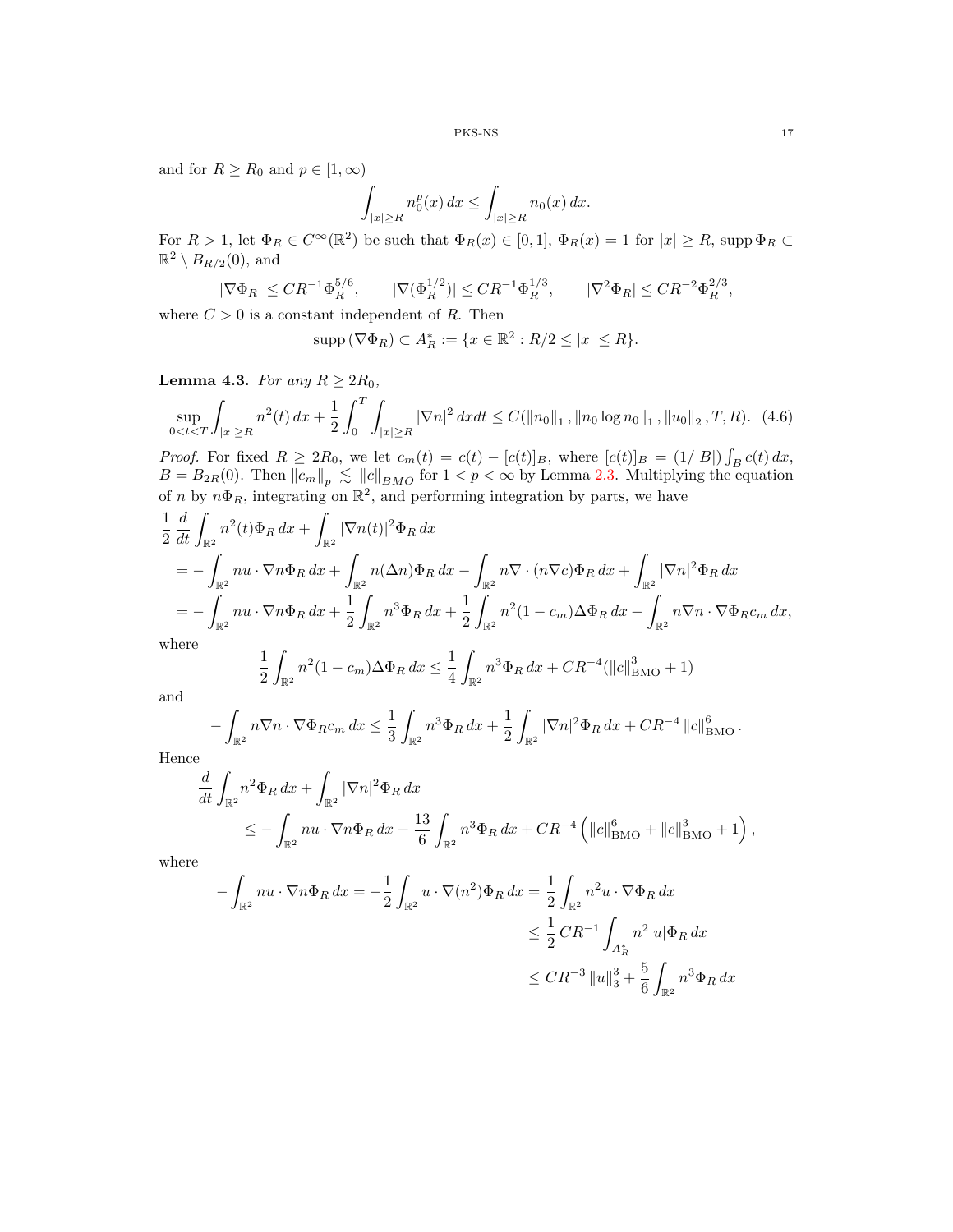since  $u$  is divergence-free. Thus,

$$
\frac{d}{dt} \int_{\mathbb{R}^2} n^2 \Phi_R \, dx + \int_{\mathbb{R}^2} |\nabla n|^2 \Phi_R \, dx
$$
\n
$$
\leq 3 \int_{\mathbb{R}^2} n^3 \Phi_R \, dx + C R^{-4} \left( ||c||_{\text{BMO}}^6 + ||c||_{\text{BMO}}^3 + 1 \right) + C R^{-3} ||u||_3^3,
$$

and from a similar argument as that of  $[68, (3.31)]$  $[68, (3.31)]$  we have

$$
\frac{d}{dt} \int_{\mathbb{R}^2} n^2 \Phi_R \, dx + \left( 1 - \varepsilon \int_{A_R^*} (1+n) \log(1+n) \, dx \right) \int_{\mathbb{R}^2} |\nabla n|^2 \Phi_R \, dx
$$
\n
$$
\leq C \left( \int_{\mathbb{R}^2} n^{3/2} |\nabla \Phi_R^{1/2}| \, dx \right)^2 + C(\varepsilon) \int_{\mathbb{R}^2} n \Phi_R \, dx + C R^{-4} \left( ||c||_{\text{BMO}}^6 + ||c||_{\text{BMO}}^3 + 1 \right) + C R^{-3} ||u||_3^3.
$$

Choosing  $\varepsilon > 0$  such that

$$
1 - \varepsilon \int_{A_R^*} (1+n) \log(1+n) \, dx = \frac{1}{2},
$$

we have

$$
\frac{d}{dt} \int_{\mathbb{R}^2} n^2 \Phi_R \, dx + \frac{1}{2} \int_{\mathbb{R}^2} |\nabla n|^2 \Phi_R \, dx
$$
\n
$$
\leq C R^{-2} \left\| n_0 \right\|_1 \int_{|x| \geq R/2} n^2 \, dx + C(\varepsilon) \left\| n_0 \right\|_1 + C \left( \left\| n_0 \right\|_1 \right) R^{-4} + C R^{-3} \left\| u \right\|_3^3.
$$

Recall from [\(4.4\)](#page-15-2) that  $\int_0^T \|u(t)\|_3^3 dt \leq C(\|n_0\|_1, \|n_0\log n_0\|_1, \|u_0\|_2)T$ . Integrating the above inequality from  $0$  to  $t$  with respect to the time variable, we have

$$
\int_{\mathbb{R}^2} n^2(t)\Phi_R \, dx + \frac{1}{2} \int_0^t \int_{\mathbb{R}^2} |\nabla n|^2 \Phi_R \, dx ds \le \int_{\mathbb{R}^2} n_0^2 \Phi_R \, dx + C(||n_0||_1, ||n_0 \log n_0||_1, ||u_0||_2, T, R)
$$
\n
$$
\le \int_{\mathbb{R}^2} n_0 \Phi_R \, dx + C(||n_0||_1, ||n_0 \log n_0||_1, ||u_0||_2, T, R).
$$
\nThis proves (4.6).

<span id="page-17-0"></span>**Lemma 4.4.** For any  $R \ge 2^2 R_0$ ,

$$
\int_0^T \int_{|x| \ge R} n^4 dx dt \le C(||n_0||_1, ||n_0 \log n_0||_1, ||u_0||_2, T, R).
$$

Proof. The lemma is a consequence of Lemma [4](#page-16-1).3 following the same proof of  $[68, \text{ Lemma} 12]$  $[68, \text{ Lemma} 12]$  $3.5$ ].

<span id="page-17-1"></span>**Lemma 4.5.** For any  $R \geq 2^3 R_0$ ,

$$
\sup_{0
$$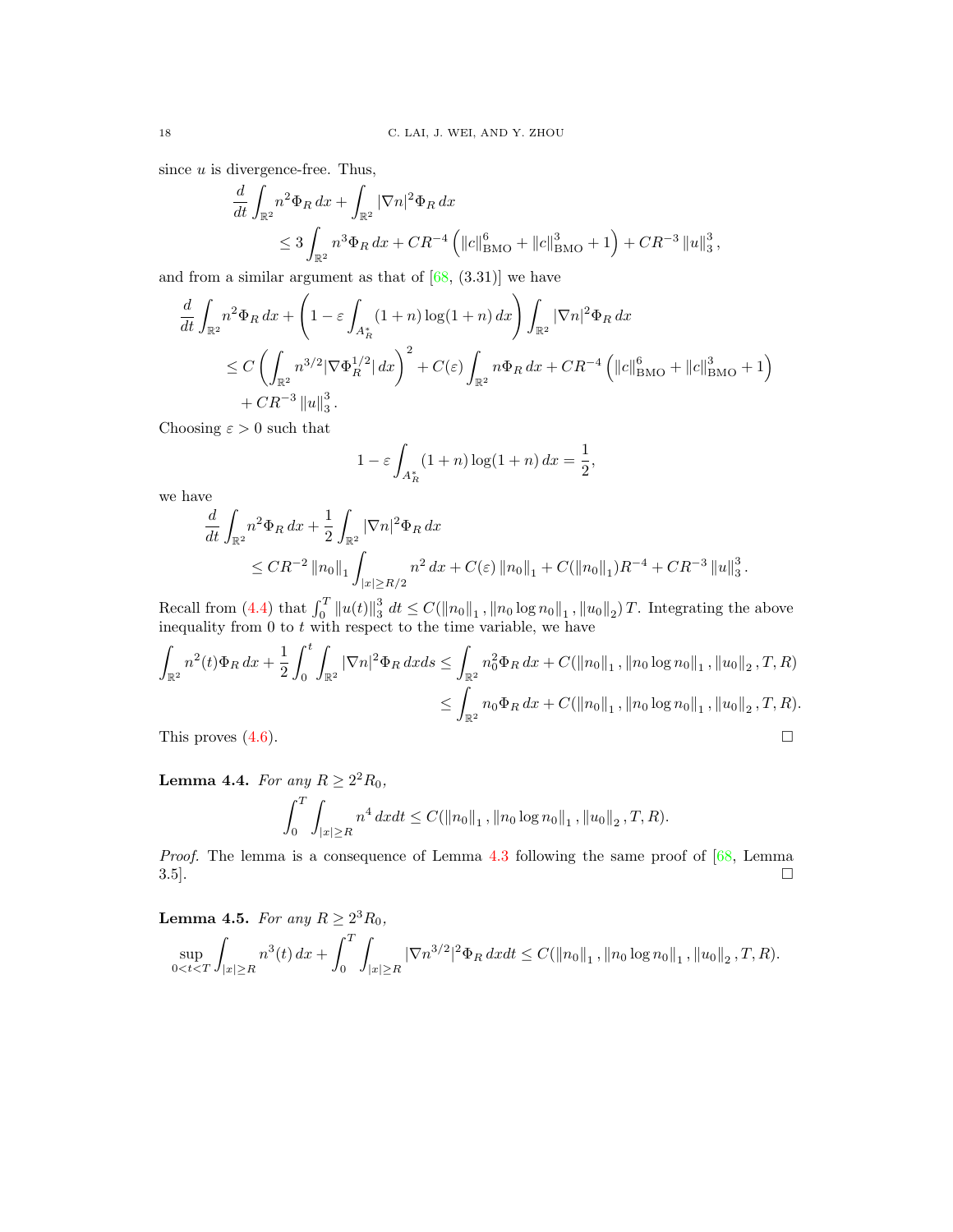*Proof.* Multiplying the equation of n by  $n^2 \Phi_R$ , integrating over  $\mathbb{R}^2$ , and using integration by parts and the fact that  $u$  is divergence-free, we have

$$
\frac{1}{3} \frac{d}{dt} \int_{\mathbb{R}^2} n^3 \Phi_R dx + \frac{8}{9} \int_{\mathbb{R}^2} |\nabla n^{3/2}|^2 \Phi_R dx \n= - \int_{\mathbb{R}^2} (u \cdot \nabla n) n^2 \Phi_R dx + \frac{1}{3} \int_{\mathbb{R}^2} n^3 \Delta \Phi_R dx - \int_{\mathbb{R}^2} n^2 \nabla \cdot (n \nabla c_m) \Phi_R dx \n= \frac{1}{3} \int_{\mathbb{R}^2} n^3 u \cdot \nabla \Phi_R dx + \frac{1}{3} \int_{\mathbb{R}^2} n^3 \Delta \Phi_R dx + \frac{1}{3} \int_{\mathbb{R}^2} n^3 \nabla c_m \cdot \nabla \Phi_R dx + \frac{2}{3} \int_{\mathbb{R}^2} n^4 \Phi_R dx,
$$

where  $c_m(t) = c(t) - [c(t)]_B$ ,  $[c(t)]_B = (1/|B|) \int_B c(t) dx$ ,  $B = B_{2R}(0)$  satisfies  $||c_m||_p \le ||c||_{BMO}$ by Lemma 2.[3.](#page-5-2) So

$$
\frac{d}{dt} \int_{\mathbb{R}^2} n^3 \Phi_R \, dx + \frac{8}{3} \int_{\mathbb{R}^2} |\nabla n^{3/2}|^2 \Phi_R \, dx \n= \int_{A_R^*} n^3 u \cdot \nabla \Phi_R \, dx + \int_{\mathbb{R}^2} n^3 \Delta \Phi_R \, dx + \int_{\mathbb{R}^2} n^3 \nabla c_m \cdot \nabla \Phi_R \, dx + 2 \int_{\mathbb{R}^2} n^4 \Phi_R \, dx \n\leq CR^{-1} \int_{A_R^*} n^3 |u| \Phi_R^{5/6} \, dx + CR^{-2} \int_{|x| \geq R/2} n^3 \, dx + \int_{\mathbb{R}^2} n^3 \nabla c_m \cdot \nabla \Phi_R + 2 \int_{\mathbb{R}^2} n^4 \, dx \n\leq CR^{-1} ||u(t)||_4^4 + CR^{-1} \int_{|x| \geq R/2} n^4 \, dx + F(t),
$$

where

$$
F(t) = CR^{-2} \int_{|x| \ge R/2} n^3 dx + C \int_{|x| \ge R/2} n^4 dx
$$
  
+ 
$$
CR^{-6} \left( ||c(t)||^8_{BMO} + ||c(t)||^4_{BMO} \right),
$$

and  $||u||_{L^{4}(\mathbb{R}^{2}\times(0,T))} \leq C(||n_{0}||_{1}, ||n_{0}\log n_{0}||_{1}, ||u_{0}||_{2})$  $||u||_{L^{4}(\mathbb{R}^{2}\times(0,T))} \leq C(||n_{0}||_{1}, ||n_{0}\log n_{0}||_{1}, ||u_{0}||_{2})$  $||u||_{L^{4}(\mathbb{R}^{2}\times(0,T))} \leq C(||n_{0}||_{1}, ||n_{0}\log n_{0}||_{1}, ||u_{0}||_{2})$  by Remark [3.](#page-12-1)3. By Lemma 4.3 and Lemma [4](#page-17-0).4 we have

$$
\int_0^T F(t) \, dx \leq C(||n_0||_1, ||n_0 \log n_0||_1, ||u_0||_2, T, R).
$$

Therefore,

$$
\int_{\mathbb{R}^2} n^3(t)\Phi_R \, dx + \int_0^t \int_{\mathbb{R}^2} |\nabla n^{3/2}|^2 \Phi_R \, dx ds
$$
\n
$$
\leq \int_{\mathbb{R}^2} n_0^3 \Phi_R \, dx + C(||n_0||_1, ||n_0 \log n_0||_1, ||u_0||_2, T, R)
$$
\n
$$
\leq \int_{\mathbb{R}^2} n_0 \Phi_R \, dx + C(||n_0||_1, ||n_0 \log n_0||_1, ||u_0||_2, T, R).
$$

This completes the proof of the lemma.  $\Box$ 

4.3. A priori estimates for annuli. Let  $R_0 > 0$  be given in Proposition 4.[2.](#page-13-2) Throughout the rest of this paper, we denote

$$
A_R = \{ x \in \mathbb{R}^2 : R/2 \le |x| \le 2R \}. \tag{4.7}
$$

<span id="page-18-0"></span>For  $R \geq 1$  we let  $\tilde{\Phi}_R \in C_0^{\infty}(\mathbb{R}^2)$  be such that  $\tilde{\Phi}_R(x) \in [0,1], \tilde{\Phi}_R(x) = 1$  for  $R/2 \leq |x| \leq 2R$ ,  $\text{supp }\tilde{\Phi}_R \subset \tilde{A}_R := \{x \in \mathbb{R}^2 : R/3 \leq |x| \leq 3R\},\$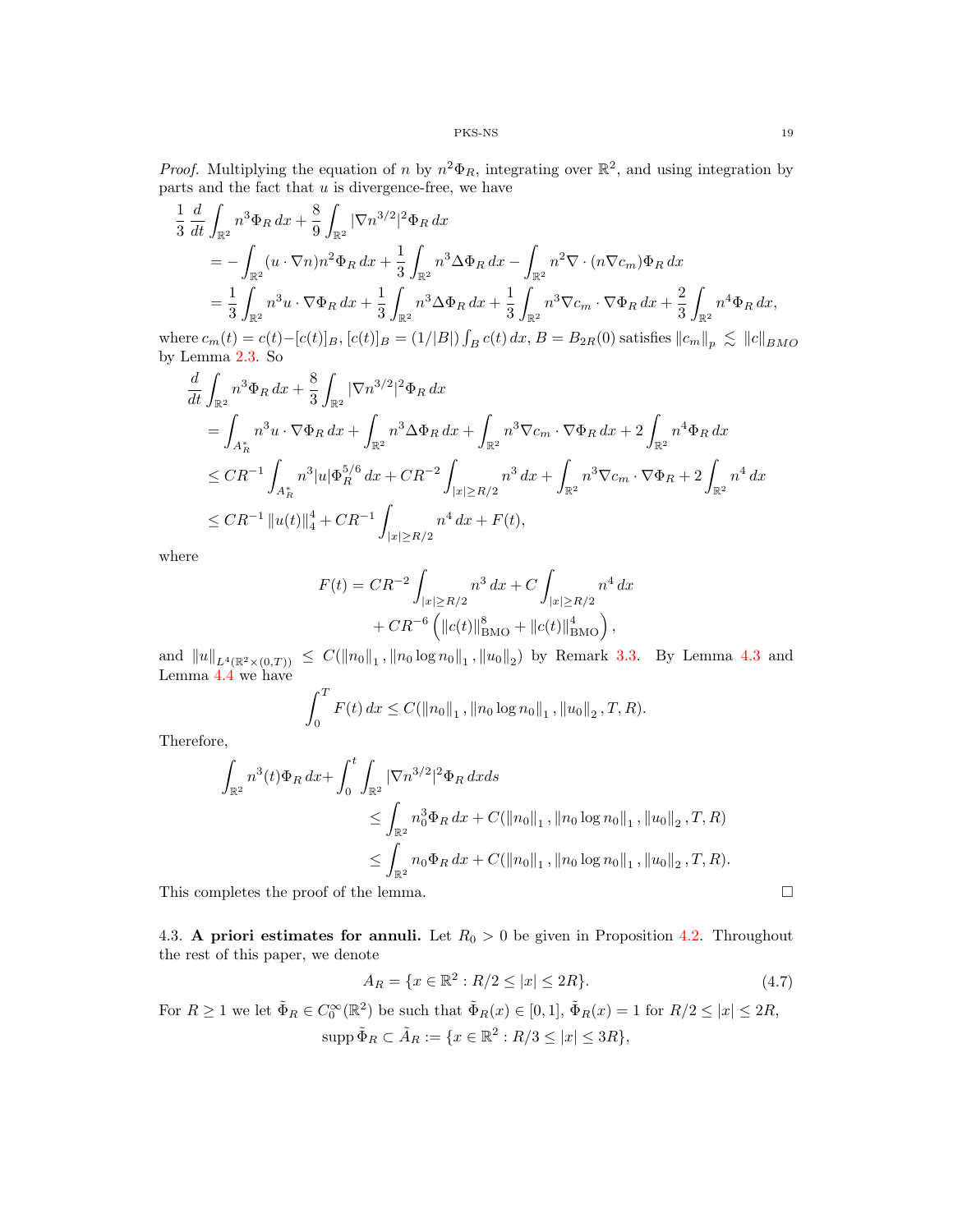and

$$
|\nabla \tilde{\Phi}_R| \leq CR^{-1}\tilde{\Phi}_R^{5/6}, \qquad |\nabla \tilde{\Phi}_R^{1/2}| \leq CR^{-1}\tilde{\Phi}_R^{1/3}, \qquad |\nabla^2 \tilde{\Phi}_R| \leq CR^{-2}\tilde{\Phi}_R^{2/3},
$$

where  $C > 0$  is independent of R. We put  $m(x,t) = n(x,t)\tilde{\Phi}_R(x)$ , which satisfies  $m \in$  $C([0,T); L^2(\mathbb{R}^2)) \cap L^{\infty}(0,T; L^2(\mathbb{R}^2))$  and

$$
\partial_t m - \Delta m = f, \qquad 0 < t < T, \quad x \in \mathbb{R}^2,\tag{4.8}
$$

<span id="page-19-3"></span>where

$$
f = -u \cdot \nabla n \tilde{\Phi}_R - (2\nabla \tilde{\Phi}_R + \tilde{\Phi}_R \nabla c) \cdot \nabla n - (\Delta \tilde{\Phi}_R)n + \tilde{\Phi}_R n^2.
$$
 (4.9)

Denote  $w(x,t) = u(x,t)\tilde{\Phi}_R(x)$ , then

$$
\partial_t w - \Delta w = g, \qquad 0 < t < T, \quad x \in \mathbb{R}^2,\tag{4.10}
$$

<span id="page-19-0"></span>where

$$
g = -(u \cdot \nabla)u\tilde{\Phi}_R - \nabla P\tilde{\Phi}_R + n\nabla c\tilde{\Phi}_R - 2\nabla u \cdot \nabla \tilde{\Phi}_R - u(\Delta \tilde{\Phi}_R). \tag{4.11}
$$

<span id="page-19-1"></span>**Lemma 4.6.** There exists  $R_1 \geq 2^5 R_0$  such that for any  $R \geq R_1$ ,  $\nabla c$  and  $c_m$  are bounded on  $(0,T) \times A_R$ , where  $c_m(t) = c(t) - [c(t)]_B$  in which  $[c(t)]_B = (1/|B|) \int_B c(t) dx$ ,  $B = B_{2R}(0)$ .

*Proof.* The lemma is a consequence of Lemma  $4.5$  $4.5$  following the same proof of  $[68, \text{ Lemma} 1.5]$  $[68, \text{ Lemma} 1.5]$  $3.7$ ].

<span id="page-19-2"></span>**Lemma 4.7.** There exists  $R_2 \geq 3R_1$  such that for any  $R \geq R_2$ , u is bounded on  $A_R \times (0,T)$ . *Proof.* By Remark [3](#page-12-2).4 and Lemma 4.[3,](#page-16-1) g defined by  $(4.11)$  is in  $L^2(0,T; L^2(\mathbb{R}^2))$ . The rest of the proof is identical to that of  $[68, \text{ Lemma } 3.8]$  $[68, \text{ Lemma } 3.8]$ .

<span id="page-19-5"></span>**Lemma 4.8.** There exists  $R_3 \geq 3R_2$  such that for any  $R \geq R_3$ , n is bounded on  $A_R \times (0,T)$ . *Proof.* By Lemmas in Subsection [4.2,](#page-15-3) Lemma [4](#page-19-1).6 and Lemma 4.[7,](#page-19-2)  $f$  defined by  $(4.9)$  is in  $L^2(0,T;L^2(\mathbb{R}^2))$ . The rest of the proof is identical to that of [\[68,](#page-31-13) Lemma 3.8].

<span id="page-19-6"></span>**Lemma 4.9.** There exists  $R_4 \geq 3^3 R_3$  such that for any  $R \geq R_4$ ,  $\nabla n$  is bounded on  $A_R \times (0,T)$ . Proof.

<span id="page-19-4"></span>Step 1. We claim that

$$
\sup_{0 < t < T} \|\nabla n(t)\|_{L^2(A_R)} < \infty. \tag{4.12}
$$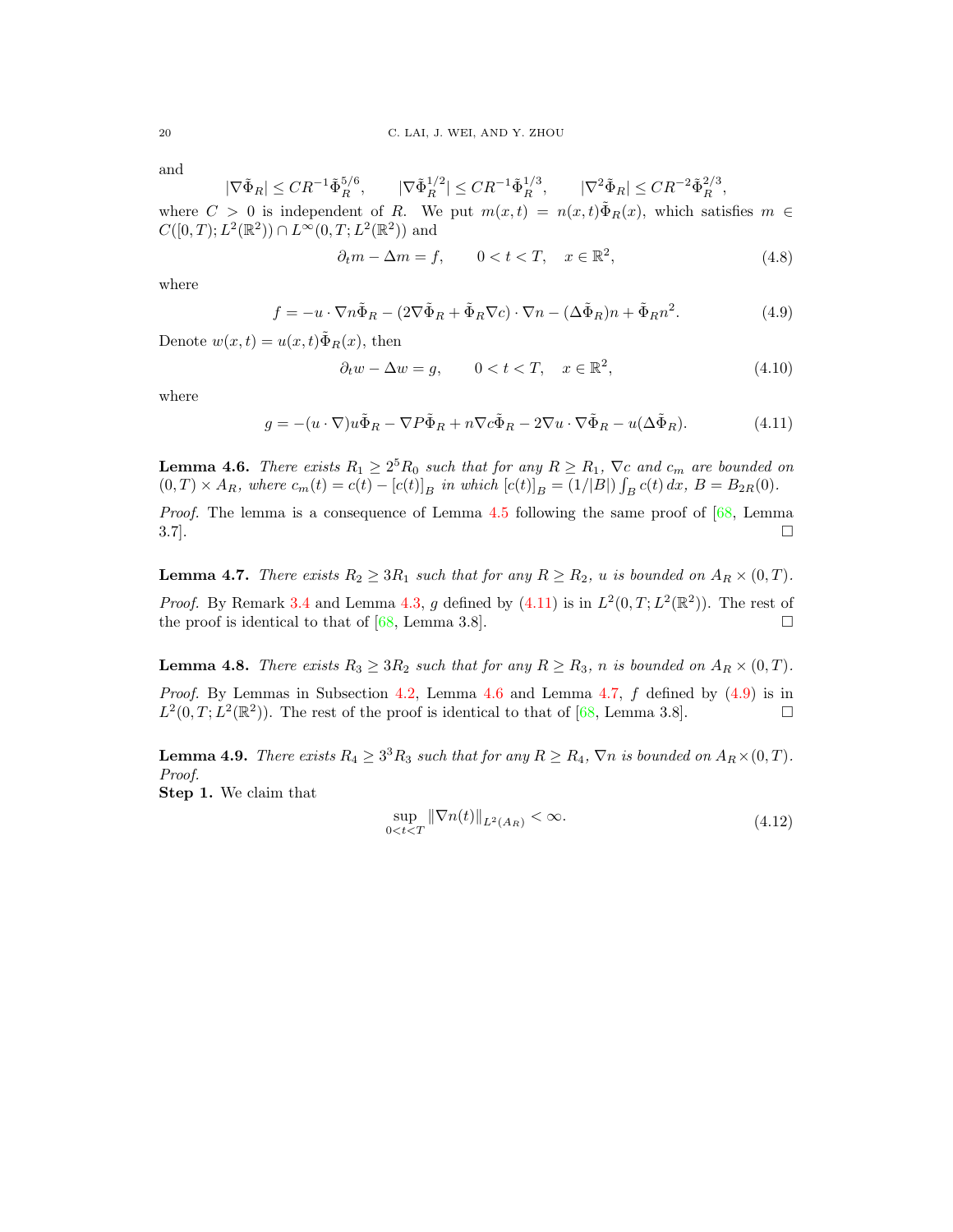Indeed, denoting  $c_m(t) = c(t) - [c(t)]_B$ ,  $B = B_{2R}(0)$ , we have

$$
\frac{1}{2} \frac{d}{dt} \int_{\mathbb{R}^2} |\nabla n|^2 \tilde{\Phi}_R dx
$$
\n
$$
= \int_{\mathbb{R}^2} u \cdot \nabla n (\Delta n) \tilde{\Phi}_R dx - \int_{\mathbb{R}^2} |\Delta n|^2 \tilde{\Phi}_R dx - \int_{\mathbb{R}^2} \nabla n \cdot \nabla c_m (\Delta n) \tilde{\Phi}_R dx - \int_{\mathbb{R}^2} n^2 \Delta n \tilde{\Phi}_R dx
$$
\n
$$
+ \int_{\mathbb{R}^2} (u \cdot \nabla n) (\nabla n \cdot \nabla \tilde{\Phi}_R) dx - \int_{\mathbb{R}^2} \Delta n \nabla n \cdot \nabla \tilde{\Phi}_R dx + \int_{\mathbb{R}^2} (\nabla n \cdot \nabla c_m) (\nabla n \cdot \nabla \tilde{\Phi}_R) dx
$$
\n
$$
- \int_{\mathbb{R}^2} n^2 \nabla n \cdot \tilde{\Phi}_R dx
$$
\n
$$
\leq \int_{\mathbb{R}^2} u \cdot \nabla n (\Delta n) \tilde{\Phi}_R dx - \frac{3}{4} \int_{\mathbb{R}^2} |\Delta n|^2 \tilde{\Phi}_R dx + C ||\nabla c_m||_{L^\infty(\tilde{A}_R)}^2 \int_{\tilde{A}_R} |\nabla n|^2 dx + C \int_{\tilde{A}_R} n^4 dx
$$
\n
$$
+ \int_{\mathbb{R}^2} (u \cdot \nabla n) (\nabla n \cdot \nabla \tilde{\Phi}_R) dx + \frac{1}{4} \int_{\mathbb{R}^2} |\Delta n|^2 \tilde{\Phi}_R dx + C (||\nabla c_m||_{L^\infty(\tilde{A}_R)} + 1) \int_{\tilde{A}_R} |\nabla n|^2 dx
$$
\n
$$
+ C \int_{\tilde{A}_R} n^4 dx.
$$

Since

$$
\int_{\mathbb{R}^2} u \cdot \nabla n(\Delta n) \tilde{\Phi}_R dx
$$
\n
$$
\leq \int_{\mathbb{R}^2} |u||\nabla n||\Delta n| \tilde{\Phi}_R dx
$$
\n
$$
\leq C(\varepsilon) ||u(t)||_{L^{\infty}(\tilde{A}_R)} \int_{\tilde{A}_R} |\nabla n|^2 dx + \varepsilon ||u(t)||_{L^{\infty}(\tilde{A}_R)} \int_{\mathbb{R}^2} |\Delta n|^2 \tilde{\Phi}_R dx
$$
\n
$$
\leq C(\varepsilon) ||u||_{L^{\infty}(\tilde{A}_R \times (0,T))} \int_{\tilde{A}_R} |\nabla n|^2 dx + \varepsilon ||u||_{L^{\infty}(\tilde{A}_R \times (0,T))} \int_{\mathbb{R}^2} |\Delta n|^2 \tilde{\Phi}_R dx
$$
\n
$$
\leq C(\varepsilon) ||u||_{L^{\infty}(\tilde{A}_R \times (0,T))} \int_{\tilde{A}_R} |\nabla n|^2 dx + \frac{1}{4} \int_{\mathbb{R}^2} |\Delta n|^2 \tilde{\Phi}_R dx
$$

by choosing  $\varepsilon > 0$  sufficiently small, and

$$
\int_{\mathbb{R}^2} (u \cdot \nabla n)(\nabla n \cdot \nabla \tilde{\Phi}_R) dx \leq CR^{-1} \int_{\mathbb{R}^2} |u||\nabla n|^2 \tilde{\Phi}_R^{5/6}
$$
  

$$
\leq CR^{-1} ||u(t)||_{L^{\infty}(\tilde{A}_R)} \int_{\tilde{A}_R} |\nabla n|^2
$$
  

$$
\leq CR^{-1} ||u||_{L^{\infty}(\tilde{A}_R \times (0,T))} \int_{\tilde{A}_R} |\nabla n|^2,
$$

we obtain

$$
\begin{split} & \frac{d}{dt} \int_{\mathbb{R}^2} |\nabla n|^2 \tilde{\Phi}_R \, dx + \int_{\mathbb{R}^2} |\Delta n|^2 \tilde{\Phi}_R \, dx \\ & \leq C \left[ \| \nabla c_m \|_{L^\infty(\tilde{A}_R)}^2 + \| \nabla c_m \|_{L^\infty(\tilde{A}_R)} + (C(\varepsilon) + CR^{-1}) \, \| u \|_{L^\infty(\tilde{A}_R \times (0,T))} + 1 \right] \int_{\tilde{A}_R} |\nabla n|^2 \, dx \\ & \quad + C \int_{\tilde{A}_R} n^4 \, dx. \end{split}
$$

The claim of **Step 1**, [\(4.12\)](#page-19-4) is a direct consequence of the boundedness of  $\nabla c$ , n and u in the annulus (Lemma  $4.6$ , Lemma  $4.7$ , Lemma  $4.8$ ) and a use of Grönwall's inequality.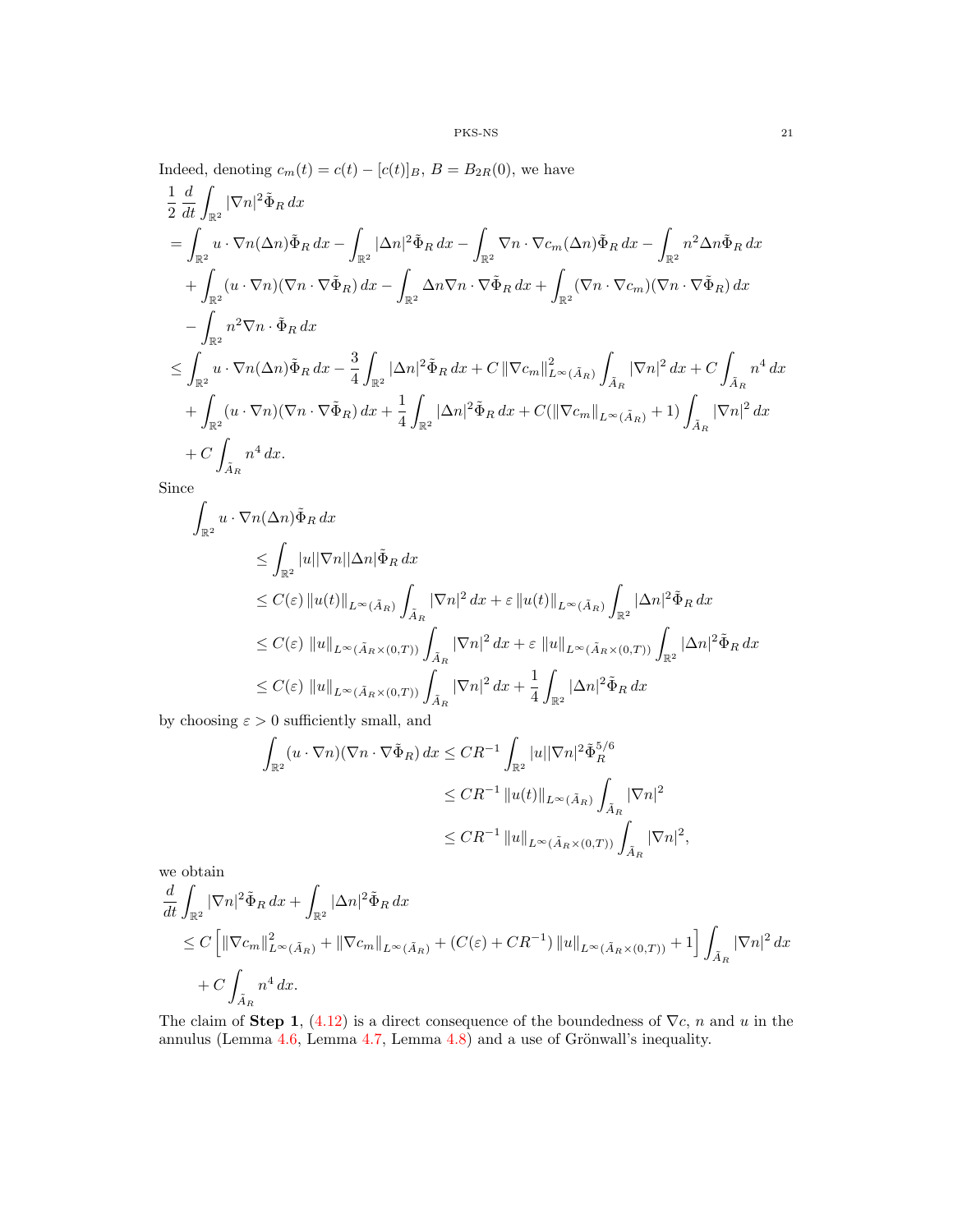**Step 2.** Let f be as in  $(4.9)$ . By  $(4.12)$  and

$$
\left\| (u \cdot \nabla n) \tilde{\Phi}_R \right\|_2 \leq \|u(t)\|_{L^\infty(\tilde{A}_R)} \left( \int_{\mathbb{R}^2} |\nabla n|^2 \tilde{\Phi}_R dx \right)^{1/2}
$$
  

$$
\leq \|u\|_{L^\infty(\tilde{A}_R \times (0,T))} \left( \int_{\mathbb{R}^2} |\nabla n|^2 \tilde{\Phi}_R dx \right)^{1/2},
$$

we have

$$
\sup_{0 < t < T} \left\| f(t) \right\|_2 < \infty
$$

in view of Lemma 4.[7.](#page-19-2) The rest of the proof is identical to that of  $[68,$  Lemma 3.9].

**Lemma 4.10.** There exists  $R_5 \geq 3R_4$  such that for any  $R \geq R_5$ ,  $\nabla^2 c$  is bounded on  $A_R \times (0,T)$ . Proof. The lemma is a consequence of Lemma [4](#page-19-6).8 and Lemma 4.9 following the same proof of [\[68,](#page-31-13) Lemma 3.10].

**Lemma 4.11.** There exists  $R_6 \geq 3^2 R_5$  such that for any  $R \geq R_6$ ,  $\nabla^2 n$  is bounded on  $A_R \times$  $(0, T)$ .

*Proof.* Let f be as in [\(4.9\)](#page-19-3). Since  $\sup_{0 \le t \le T} ||u(t) \cdot \nabla n(t) \tilde{\Phi}_R||_{\infty} < \infty$ , we have  $\sup_{0 < t < T} ||f(t)||_{\infty} < \infty.$ 

The rest of the proof is identical to that of  $[68, \text{Lemma } 3.11]$  $[68, \text{Lemma } 3.11]$ .

<span id="page-21-0"></span>**Proposition 4.12.** There exists  $\tilde{R}_0 > R_0$  such that for any  $R \geq \tilde{R}_0$ , the followings hold:

- (i)  $\partial_t^k \nabla_x^l n \ (0 \leq 2k + l \leq 2)$  are bounded on  $A_R \times (0, T)$ .
- (ii)  $c_m$ ,  $\nabla_x^l c$   $(1 \leq l \leq 2)$ , and u are bounded on  $A_R \times (0,T)$ .
- (iii) there exist  $x_0$  satisfying  $R < |x_0| < 2R$ , and  $\varepsilon_0 > 0$ ,  $\delta > 0$  such that

 $n(x, t) \geq \delta$  for  $|x - x_0| \leq \varepsilon_0, 0 \leq t < T$ .

Proof. The assertions (i) and (ii) follow from the preceding lemmas.

To prove (iii), we claim that  $\nabla^l n$  ( $0 \le l \le 2$ ) are uniformly Hölder continuous on  $[T/2, T] \times$  $\tilde{A}_R^*$ , where  $\tilde{A}_R^* := \{x \in \mathbb{R}^2 : 2R/3 \leq |x| \leq 8R/3\}.$ 

- (a) Since n satisfies  $\partial_t n \Delta n = -\nabla \cdot (n(u+\nabla c))$  and  $n(u+\nabla c)$  is bounded on  $(0,T) \times \{x \in$  $\mathbb{R}^2$ :  $R/3 < |x| < 3R$ , applying local Schauder estimates for parabolic equations, we see that *n* is uniformly Hölder continuous on  $[T/2, T) \times \tilde{A}_R^*$ .
- (b) Similarly, by  $\partial_t(\nabla n) \Delta(\nabla n) = -\nabla \cdot (\nabla(n(u+\nabla c)))$  and the boundedness of  $\nabla(n(u+\nabla c))$  $(\nabla c)$ ) in  $(0, T) \times \{R/3 < |x| < 3R\}$ , the uniformly Hölder continuity of  $\nabla n$  in  $[T/2, T) \times$  $\tilde{A}_R^*$  is deduced.
- (c) For  $\nabla^2 n$ , observe that

 $\partial_t(\partial_k\partial_j n) - \Delta(\partial_k\partial_j n) + \nabla c \cdot \nabla(\partial_k\partial_j n) - 2n(\partial_k\partial_j n) = \partial_k g_1 + g_2$ 

where  $g_1 = -\partial_j (u \cdot \nabla n) - \nabla n \cdot \nabla (\partial_j c)$  and  $g_2 = -\nabla \partial_j n \cdot \nabla \partial_j c + 2\partial_k n \partial_j n$ . Hence, by the boundedness of  $g_1$  and  $g_2$  on  $(0, T) \times \{R/3 < |x| < 3R\}$ ,  $\partial_R \partial_j n$  is uniformly Hölder continuous on  $[T/2, T] \times \tilde{A}_R^*$ .

The rest of the proof is identical to that of [\[68,](#page-31-13) Proposition 3.12] given that  $u + \nabla c$  is bounded on  $[T/2, T] \times \{x \in \mathbb{R}^2 : R < |x| < 2R\}$ .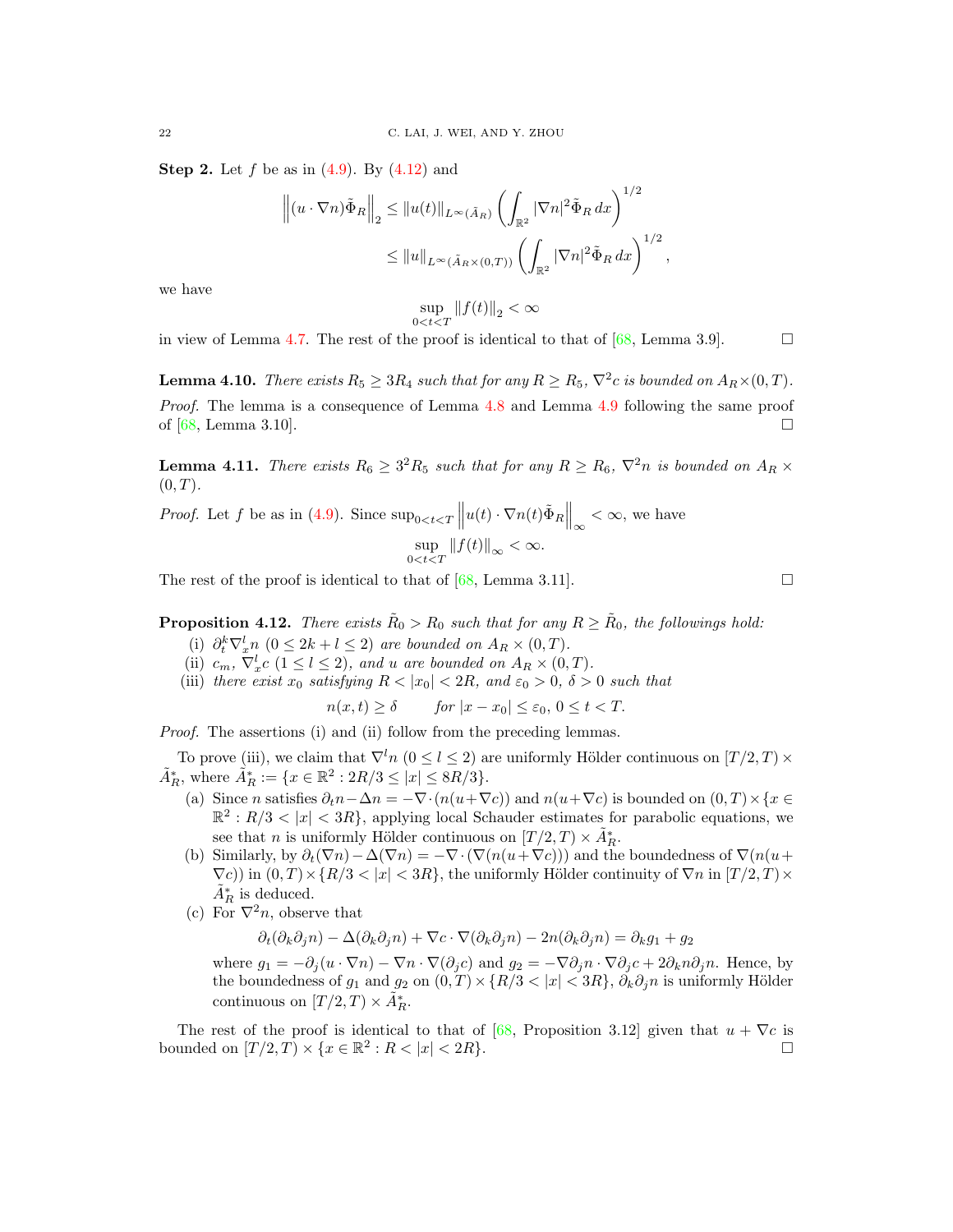4.4. Entropy estimates for interior regions. We now derive the a priori estimate for small |x|. Define  $\Psi_R(x) = \Psi(R^{-1}x)$  where  $\Psi \in C^\infty(\mathbb{R}^2)$ ,  $\Psi(x) \in [0,1]$ ,  $\Psi(x) = 1$  for  $|x| \leq 1$ , supp  $\Psi \subset B_2(0)$ . It follows from the definition of  $\Psi_R$  that

$$
\operatorname{supp} \left[ \nabla \Psi_R \right] \subset A_R, \qquad \operatorname{supp} \left[ \Delta \Psi_R \right] \subset A_R,
$$

where  $A_R$  is an annulus defined in  $(4.7)$ .

We define

$$
H_{\rm int}(t;R) := \int_{\mathbb{R}^2} \left[ (1+n(t)) \log(1+n(t)) - n(t) \right] \Psi_R \, dx - \frac{1}{2} \int_{\mathbb{R}^2} n(t) c_m(t) \Psi_R \, dx
$$

$$
+ \frac{1}{2} \int_{\mathbb{R}^2} |u|^2 \Psi_R \, dx,
$$

where  $c_m(t) = c(t) - [c(t)]_B$ ,  $[c(t)]_B = (1/|B|) \int_B c(t) dx$ ,  $B = B_{2R}(0)$ .

<span id="page-22-0"></span>Lemma 4.13.

$$
\frac{d}{dt} H_{int}(t;R) + \int_{\mathbb{R}^2} n|\nabla \log(1+n(t)) - \nabla c_m(t)|^2 \Psi_R dx + \int_{\mathbb{R}^2} |\nabla \log(1+n(t))|^2 \Psi_R dx \n+ \int_{\mathbb{R}^2} |\nabla u|^2 \Psi_R dx = \int_{\mathbb{R}^2} n(t) \log(1+n(t)) \Psi_R dx + F_1(t) + F_2(t) + F_3(t),
$$

where

$$
F_1(t) = \int_{\mathbb{R}^2} \left[ (1 + n(t)) \log(1 + n(t)) - n(t) \right] \Delta \Psi_R \, dx
$$
  

$$
- \int_{\mathbb{R}^2} n(t) c_m(t) \nabla c_m(t) \cdot \nabla \Psi_R \, dx + \int_{\mathbb{R}^2} c_m(t) \nabla n(t) \cdot \nabla \Psi_R \, dx
$$
  

$$
+ \int_{\mathbb{R}^2} \left[ n(t) \log(1 + n(t)) - \log(1 + n(t)) \right] \nabla c_m(t) \cdot \nabla \Psi_R \, dx,
$$
  

$$
F_2(t) = - \int_{\mathbb{R}^2} \partial_t c_m(t) \nabla c_m(t) \cdot \nabla \Psi_R \, dx - \frac{1}{4} \frac{d}{dt} \int_{\mathbb{R}^2} |c_m(t)|^2 \Delta \Psi_R \, dx,
$$

and

<span id="page-22-2"></span>
$$
F_3(t) = \int_{\mathbb{R}^2} \left[ (1+n) \log(1+n) - n \right] u \cdot \nabla \Psi_R \, dx + \frac{1}{2} \int_{\mathbb{R}^2} |u|^2 u \cdot \nabla \Psi_R \, dx - \int_{\mathbb{R}^2} u \cdot \nabla P \Psi_R \, dx - \int_{\mathbb{R}^2} (u \cdot \nabla) u \cdot \nabla \Psi_R \, dx - \int_{\mathbb{R}^2} n c_m u \cdot \nabla \Psi_R \, dx.
$$
\n(4.13)

*Proof.* The proof is identical to that of [\[68,](#page-31-13) Lemma 3.13] with an addition term  $F_3(t)$  generated by the coupling of the velocity field u. by the coupling of the velocity field  $u$ .

<span id="page-22-3"></span>**Lemma 4.14.** For  $F_1(t)$  in Lemma 4.[13](#page-22-0), it holds that

$$
\sup_{0
$$

*Proof.* The proof is identical to that of [\[68,](#page-31-13) Lemma 3.14].

<span id="page-22-1"></span>**Lemma 4.15.** For  $F_2(t)$  in Lemma 4.[13](#page-22-0), it holds that

$$
\sup_{0 < t < T} \left| \int_0^t F_2(s) \, ds \right| < \infty.
$$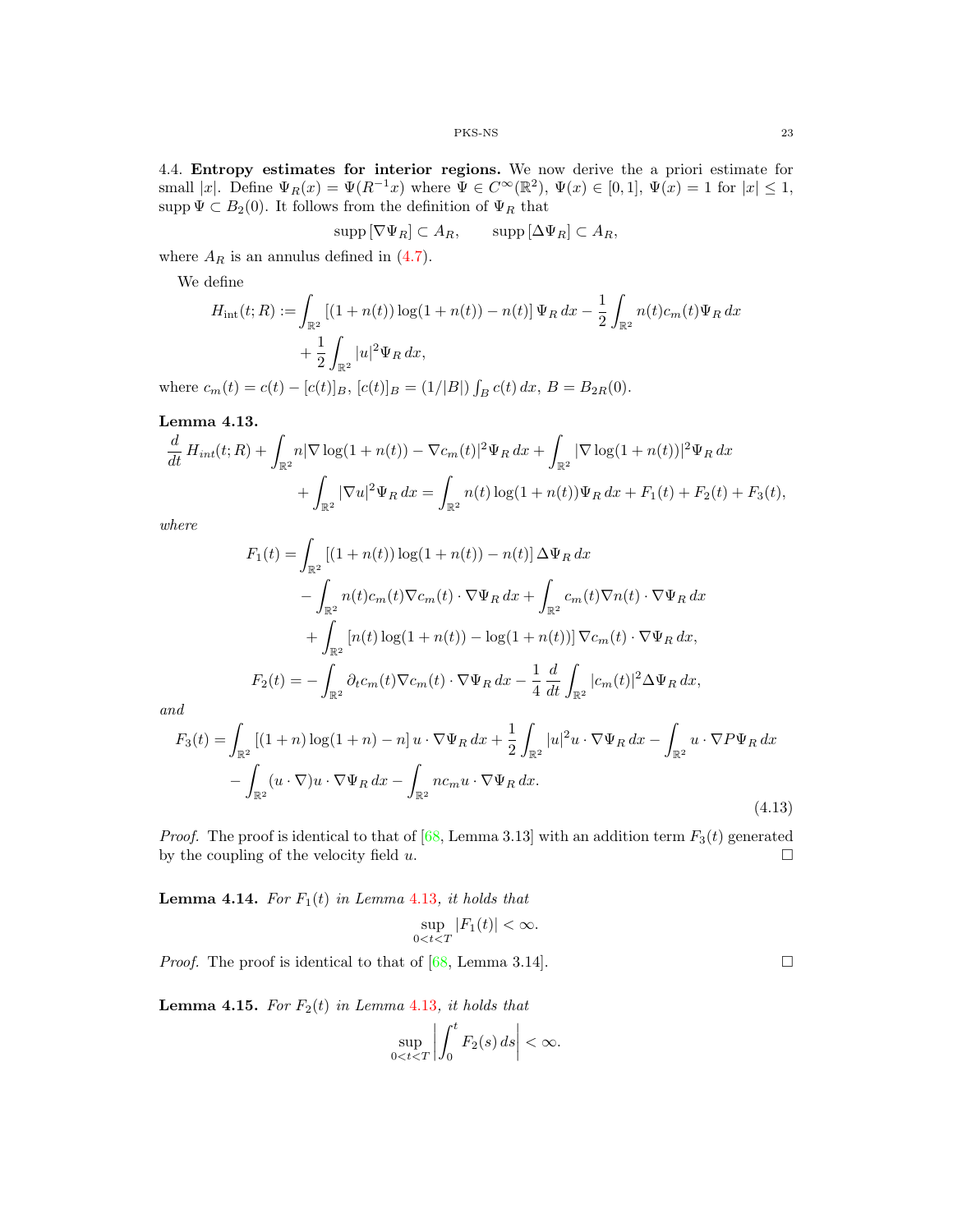*Proof.* We define  $\tilde{\Psi}_R$  as in the proof of [\[68,](#page-31-13) Lemma 3.15]. Indeed,  $\tilde{\Psi}_R(x) := \Psi_R(x) J_R(x)$ , where  $J_R \in C_0^{\infty}(\mathbb{R}^2)$ ,  $J_R(x) \in [0,1]$ ,  $J_R(x) = 1$  for  $R \leq |x| \leq 2R$ ,

$$
\mathrm{supp} J_R \subset B_{3R}(0) \setminus \overline{B_{R/2}(0)},
$$

and

$$
|\nabla J_R(x)| \leq CR^{-1}, \qquad |\Delta J_R(x)| \leq CR^{-2}.
$$

The support of  $\tilde{\Psi}_R$  is contained in  $A_R$ , where  $A_R$  is an annulus defined in [\(4.7\)](#page-18-0). In terms of  $\tilde{\Psi}_R$ ,  $F_2$  can be rewritten as

$$
F_2(t) = \frac{1}{4} \frac{d}{dt} \left\{ \int_{\mathbb{R}^2} c_m^2 \Delta \tilde{\Psi}_R dx - 2|\nabla c_m|^2 \tilde{\Psi}_R dx \right\}
$$

$$
+ \int_{\mathbb{R}^2} \left[ \Delta n - \nabla n \cdot (\nabla c_m + u) + n^2 \right] c_m \tilde{\Psi}_R dx
$$

$$
=: F_{21}(t) + F_{22}(t),
$$

where  $F_{21}(t)$  is bounded as shown in the proof of [\[68,](#page-31-13) Lemma 3.15]. For  $F_{22}(t)$ , we rewrite it as

$$
F_{22}(t) = -2 \int_{\mathbb{R}^2} \nabla n \cdot (\nabla c_m + u) \tilde{\Psi}_R \, dx - \int_{\mathbb{R}^2} \nabla n \cdot \nabla \tilde{\Psi}_R c_m \, dx + \int_{\mathbb{R}^2} n^2 c_m \tilde{\Psi}_R \, dx.
$$

Since the integrands in  $F_{22}(t)$  are bounded on  $(0, T) \times A_R$  by (i) and (ii) of Proposition 4.[12,](#page-21-0) we also have

$$
\sup_{0
$$

This completes the proof of Lemma 4.[15.](#page-22-1)

<span id="page-23-0"></span>**Lemma 4.16.** For  $F_3(t)$  in Lemma 4.[13](#page-22-0), it holds that

$$
\sup_{0 < t < T} \left| \int_0^t F_3(s) \, ds \right| < \infty.
$$

Proof. Note that

$$
-\int_{\mathbb{R}^2} u \cdot \nabla P \Psi_R \, dx \le \frac{1}{2} \|u(t)\|_2^2 + \frac{1}{2} \|\nabla P(t)\|_2^2 \in L^1(0, T)
$$

by Remark 3.[4,](#page-12-2) and all the other terms in [\(4.13\)](#page-22-2) containing  $\nabla\Psi_R$  are bounded by (i) and (ii) of Proposition 4.[12.](#page-21-0) Therefore Lemma 4.[16](#page-23-0) is established.  $\square$ 

The following proposition of interior estimate and the exterior estimate in Proposition [4](#page-13-2).2 give the boundedness of the full modified entropy, which completes the proof of Proposition 1.[4.](#page-3-2)

<span id="page-23-1"></span>**Proposition 4.17.** Assume  $\int_{\mathbb{R}^2} n_0 dx \leq 8\pi$ . Then

$$
\sup_{0
$$

where  $\tilde{R}_0$  is the one determined in Proposition 4.[12](#page-21-0).

*Proof.* Denote  $R = 4R_0$ . It follows from Lemma 4.[13](#page-22-0) that

$$
\frac{d}{dt} H_{\rm int}(t;R) \le \int_{\mathbb{R}^2} (1+n(t)) \log(1+n(t)) \Psi_R dx + F_1(t) + F_2(t) + F_3(t).
$$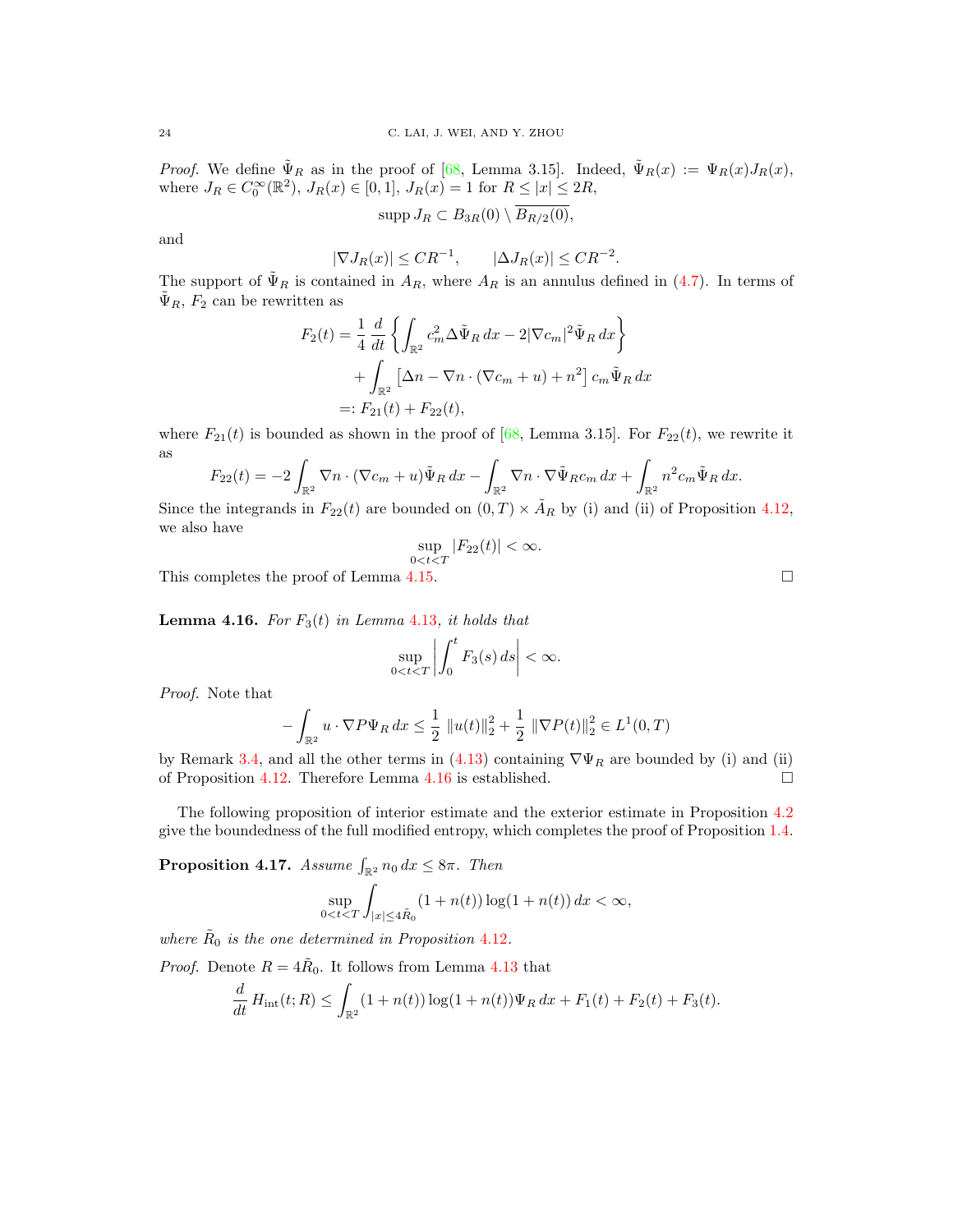For  $0 < a < 1$ ,

$$
\frac{1}{2}nc_m \le (1-a)n \frac{|c_m|}{2(1-a)} \le (1-a)(1+n)\log(1+n) + (1-a)\exp\left\{\frac{|c_m|}{2(1-a)}\right\},\,
$$

from which it follows that

$$
(1+n)\log(1+n) \le \frac{1}{a}\left((1+n)\log(1+n) - \frac{1}{2}nc_m\right) + \frac{1-a}{a}\exp\left{\frac{|c_m|}{2(1-a)}\right}.
$$

<span id="page-24-3"></span>Then

$$
\int_{\mathbb{R}^2} (1 + n(t)) \log(1 + n(t)) \Psi_R \, dx
$$
\n
$$
\leq \frac{1}{a} H_{int}(t; R) + \frac{1}{a} \int_{\mathbb{R}^2} n(t) \Psi_R \, dx + \frac{1 - a}{a} \int_{\mathbb{R}^2} \exp \left\{ \frac{|c_m|}{2(1 - a)} \right\} \Psi_R \, dx \tag{4.14}
$$
\n
$$
\leq \frac{1}{a} H_{int}(t; R) + \frac{1}{a} ||n_0||_1 + F_4(t),
$$

where

$$
F_4(t) = \frac{1-a}{a} \int_{\mathbb{R}^2} \exp\left\{\frac{|c_m|}{2(1-a)}\right\} \Psi_R \, dx.
$$

<span id="page-24-2"></span>Therefore,

$$
\frac{d}{dt}H_{\rm int}(t;R) \le \frac{1}{a}H_{\rm int}(t;R) + F(t),\tag{4.15}
$$

where

$$
F(t) = F_1(t) + F_2(t) + F_3(t) + F_4(t) + \frac{1}{a} ||n_0||_1.
$$

<span id="page-24-1"></span>We claim

$$
\sup_{0
$$

To prove this claim, by (iii) of Proposition 4.[12](#page-21-0) there exist  $x_0 \in \mathbb{R}^2$ ,  $\varepsilon_0 > 0$ ,  $\delta > 0$  with  $R + \varepsilon_0 < |x_0| < 2R$  such that

$$
n(x,t) \ge \delta \qquad \text{for } 0 \le t < T, \ |x - x_0| \le \varepsilon_0. \tag{4.17}
$$

<span id="page-24-0"></span>By (ii) of Proposition 4.[12,](#page-21-0)

$$
C:=\sup_{0
$$

The function  $c_m(t)$  satisfies

$$
-\Delta\left(\frac{c_m(t)}{2(1-a)}\right) = \frac{n(t)}{2(1-a)}, \qquad |x| < R
$$

and  $\sup_{|x|=R} |c_m(t)| \le C (0 < t < T)$ . By [\(4.17\)](#page-24-0), we have

$$
\int_{|x| \le R} n(t) dx \le \int_{\mathbb{R}^2} n(t) dx - \int_{|x - x_0| \le \varepsilon_0} n(t) dx
$$
  

$$
\le 8\pi - \delta \pi \varepsilon_0^2 = \pi (8 - \delta \varepsilon_0^2)
$$

and hence

$$
\int_{|x| \le R} \frac{n(t)}{2(1-a)} dx \le \frac{\pi}{2(1-a)} (8 - \delta \varepsilon_0^2).
$$

We choose  $0 < a < 1$  such that

$$
\frac{\pi}{2(1-a)}\left(8-\delta\varepsilon_0^2\right) < 4\pi
$$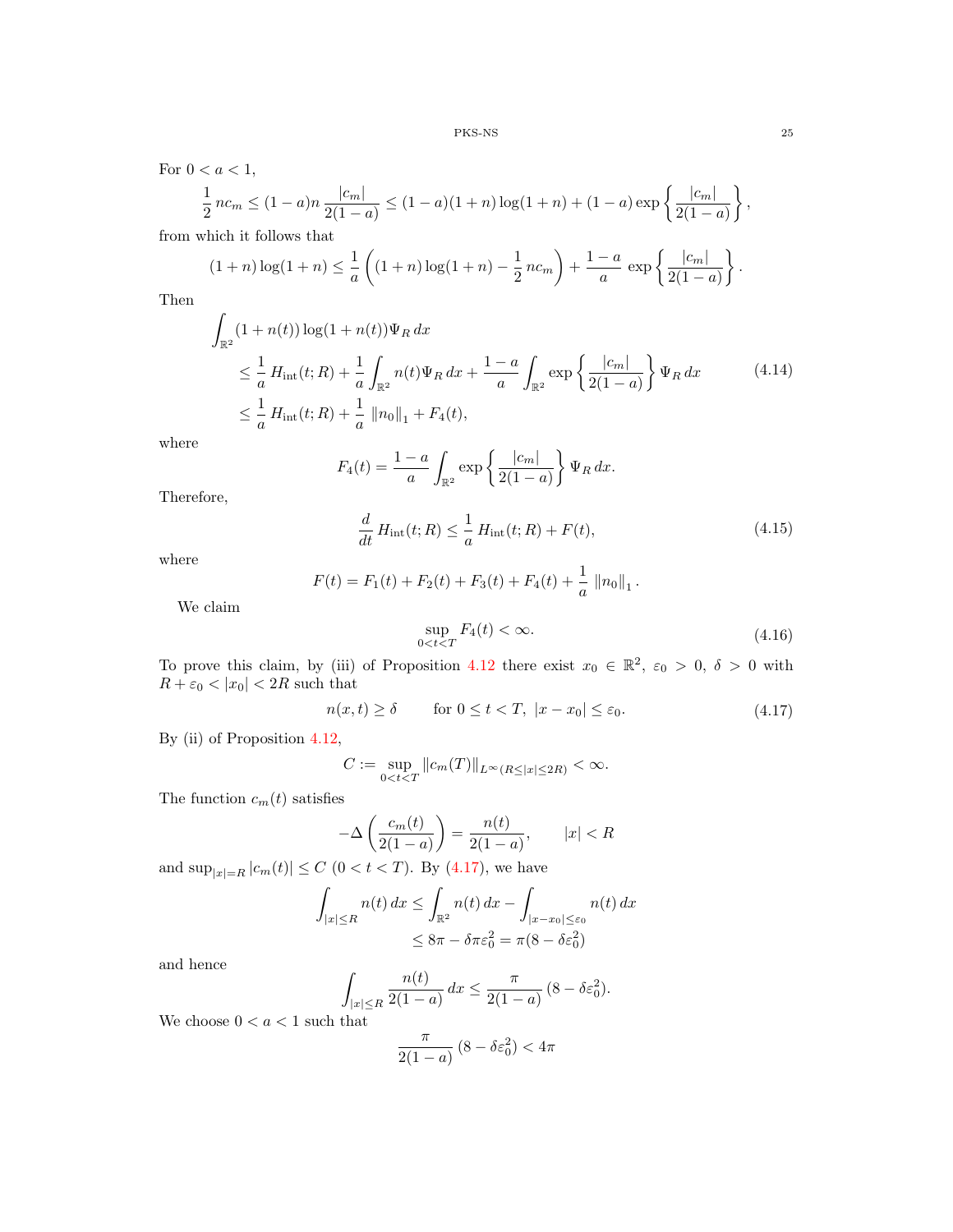and apply Lemma [2](#page-6-0).7 to get that for  $0 < t < T$ ,

$$
\int_{|x| < R} \exp\left\{\frac{|c_m(t)|}{2(1-a)}\right\} dx \le \frac{32\pi (1-a)R^2}{\delta \varepsilon_0^2 - 8a} \exp\left\{\sup_{|x|=R} \frac{|c_m(t)|}{2(1-a)}\right\}
$$
\n
$$
\le \frac{32\pi (1-a)R^2}{\delta \varepsilon_0^2 - 8a} \exp\left\{\frac{C}{2(1-a)}\right\}.
$$

Hence

$$
\int_{\mathbb{R}^2} \exp \left\{ \frac{|c_m(t)|}{2(1-a)} \right\} \Psi_R \, dx \le \left( \frac{32\pi (1-a)R^2}{\delta \varepsilon_0^2 - 8a} + 3\pi R^2 \right) \exp \left\{ \frac{C}{2(1-a)} \right\},
$$

which implies [\(4.16\)](#page-24-1).

By  $(4.15)$ , we have

$$
H_{\rm int}(t;R) \le H_{\rm int}(0;R) + \frac{1}{a} \int_0^t H_{\rm int}(s;R) \, ds + \sup_{0 < t < T} \left| \int_0^t F(s) \, ds \right|, \qquad 0 < t < T
$$

and by Lemma 4.[14,](#page-22-3) Lemma 4.[15,](#page-22-1) Lemma 4.[16,](#page-23-0) and [\(4.16\)](#page-24-1),

$$
\sup_{0
$$

Applying the Gronwall inequality, we deduce that

$$
\sup_{0
$$

Therefore, by this estimate,  $(4.14)$  and  $(4.16)$ , we obtain

$$
\sup_{0
$$

which completes the proof of Proposition 4.[17.](#page-23-1)  $\Box$ 

# <span id="page-25-0"></span>5. Global existence of the Patlak–Keller–Segel–Navier–Stokes system [\(1.1\)](#page-0-0)

In this section, we prove our main result on global-in-time existence, Theorem 1.[3.](#page-3-1)

<span id="page-25-1"></span>**Proposition 5.1.** Let  $(n_0, u_0)$  satisfy [\(1.3\)](#page-2-0) and [\(1.4\)](#page-2-1) with  $M := ||n_0||_1 = 8\pi$ . For a local-intime mild solution  $(n, u)$  on  $(0, T)$  with initial data  $(n_0, u_0)$  given in Theorem [3](#page-8-0).2. If  $T < \infty$ , it holds that for any  $t_0 \in (0, T)$ 

$$
\sup_{t\in(t_0,T)}\left(\|n(t)\|_\infty+\|u(t)\|_\infty\right)<\infty.
$$

Proof. The proof is divided into five steps.

**Step 1.** By testing  $(1.1)_1$  $(1.1)_1$  with n and using the inequality  $(2.4)$ , we get for  $t \in (t_0, T)$ , where  $t_0 \in (0, T)$  is fixed, that

$$
\frac{1}{2} ||n(t)||_2^2 + \int_{t_0}^t ||\nabla n(\tau)||_2^2 d\tau
$$
\n  
\n
$$
= \frac{1}{2} ||n(t_0)||_2^2 + \int_{t_0}^t ||n(\tau)||_3^2 d\tau
$$
\n  
\n
$$
\leq \frac{1}{2} ||n(t_0)||_2^2 + \varepsilon \left( \sup_{t \in (t_0, T)} ||(1 + n(t)) \log(1 + n(t))||_1 \right) \int_{t_0}^t ||\nabla n(\tau)||_2^2 d\tau + CMt
$$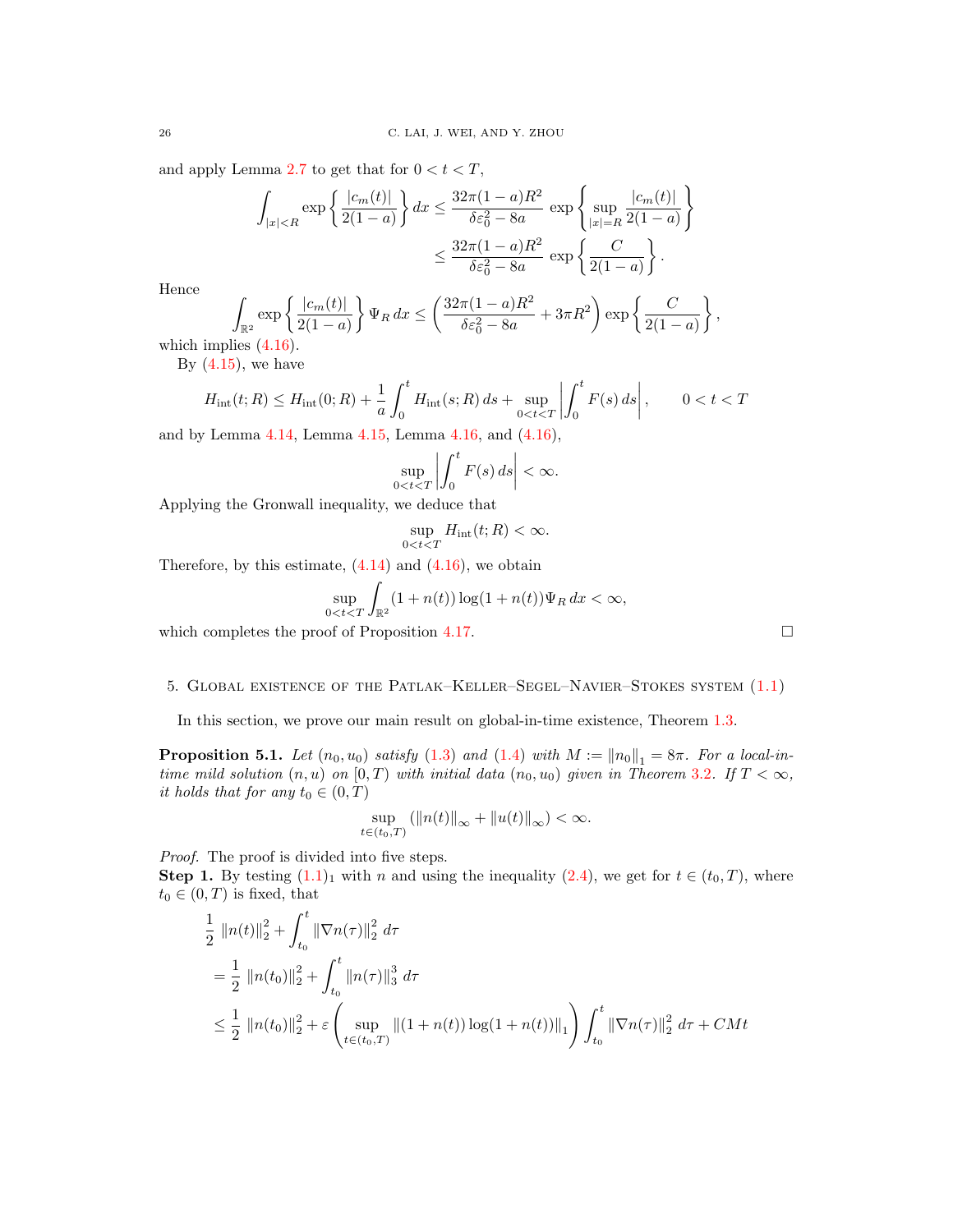since  $\nabla \cdot u = 0$ . It follows from Proposition [1](#page-3-2).4 that  $\sup_{t \in (t_0,T)} ||(1 + n(t)) \log(1 + n(t))||_1 < \infty$ . Thus we can choose  $\varepsilon > 0$  sufficiently small so that for any  $t_0 \in (0, T)$ 

$$
\sup_{t \in (t_0, T)} \|n(t)\|_2 < \infty \tag{5.1}
$$

<span id="page-26-0"></span>if  $T < \infty$ .

**Step 2.** Multiplying  $(1.1)<sub>1</sub>$  $(1.1)<sub>1</sub>$  with  $n^{p-1}$ , we have

$$
\frac{d}{dt}\left(\frac{n^p}{p}\right) + u \cdot \nabla\left(\frac{n^p}{p}\right) = \nabla \cdot (n^{p-1}\nabla n) - \frac{4(p-1)}{p^2} |\nabla(n^{p/2})|^2 - \nabla \cdot (n\nabla c)n^{p-1}.
$$

Integrating over  $\mathbb{R}^2$ , we obtain

$$
\frac{1}{p}\frac{d}{dt}\left\|n(t)\right\|_{p}^{p}=-\frac{4(p-1)}{p^{2}}\int|\nabla(n^{p/2})|^{2}+\frac{p-1}{p}\int n^{p+1}.
$$

Taking  $p = 4$ ,

$$
\frac{1}{4} \frac{d}{dt} ||n(t)||_4^4 = -\frac{3}{4} \int |\nabla(n^2)|^2 + \frac{3}{4} \int n^5.
$$

By Gagliardo-Nirenberg-Sobolev inequality and Young's inequality, we have

$$
||n||_5^5 = ||n^2||_{5/2}^{5/2} \le C ||n^2||_1 ||\nabla(n^2)||_2^{3/2} = C ||n||_2^2 ||\nabla(n^2)||_2^{3/2}
$$
  

$$
\le \varepsilon ||\nabla(n^2)||_2^2 + C ||n||_2^8
$$

Choosing  $\varepsilon > 0$  sufficiently small, we have  $\frac{d}{dt} ||n(t)||_4^4 \leq C ||n||_2^8$ , and thus for  $t \in (t_0, T)$ , where  $t_0 \in (0,T)$  is fixed, that

$$
||n(t)||_4^4 \le ||n(t_0)||_4^4 + C \left(\sup_{s \in (t_0,T)} ||n(s)||_2^8\right)t.
$$

<span id="page-26-1"></span>Therefore, by [\(5.1\)](#page-26-0), we get for any  $t_0 \in (0, T)$ 

$$
\sup_{t \in (t_0, T)} \|n(t)\|_4 < \infty \tag{5.2}
$$

.

if  $T < \infty$ .

**Step 3.** Since  $\nabla \cdot u = 0$ ,  $\|\nabla u\|_2 = \|\nabla \times u\|_2 = \|\omega\|_2$ , where  $\omega = \nabla \times u$ . The vorticity equation of  $(1.1)_{3}$  $(1.1)_{3}$  reads

$$
\partial_t \omega + (u \cdot \nabla)\omega = \Delta \omega + \nabla \times (n \nabla c),
$$

which has the following energy equality:

$$
\frac{1}{2} \frac{d}{dt} ||\omega(t)||_2^2 + ||\nabla \omega(t)||_2^2 = \int_{\mathbb{R}^2} \nabla \times (n\nabla c) \omega dx
$$

$$
= - \int_{\mathbb{R}^2} (n\nabla c) \cdot (\nabla^{\perp} \omega) dx,
$$

where we integrate by parts in the last equality. Thus, for  $t \in (t_0, T)$ , where  $t_0 \in (0, T)$  is fixed,

$$
\frac{1}{2} ||\omega(t)||_2^2 + \int_{t_0}^t ||\nabla \omega(\tau)||_2^2 d\tau = \frac{1}{2} ||\omega(t_0)||_2^2 - \int_{t_0}^t \int_{\mathbb{R}^2} (n \nabla c) \cdot (\nabla^{\perp} \omega)(\tau) dxd\tau
$$
  
\n
$$
\leq \frac{1}{2} ||\omega(t_0)||_2^2 + \int_{t_0}^t ||(n \nabla c)(\tau)||_2 ||\nabla^{\perp} \omega(\tau)||_2 d\tau
$$
  
\n
$$
\leq \frac{1}{2} ||\omega(t_0)||_2^2 + \int_{t_0}^t \left( \frac{||(n \nabla c)(\tau)||_2^2}{2} + \frac{||\nabla^{\perp} \omega(\tau)||_2^2}{2} \right) d\tau.
$$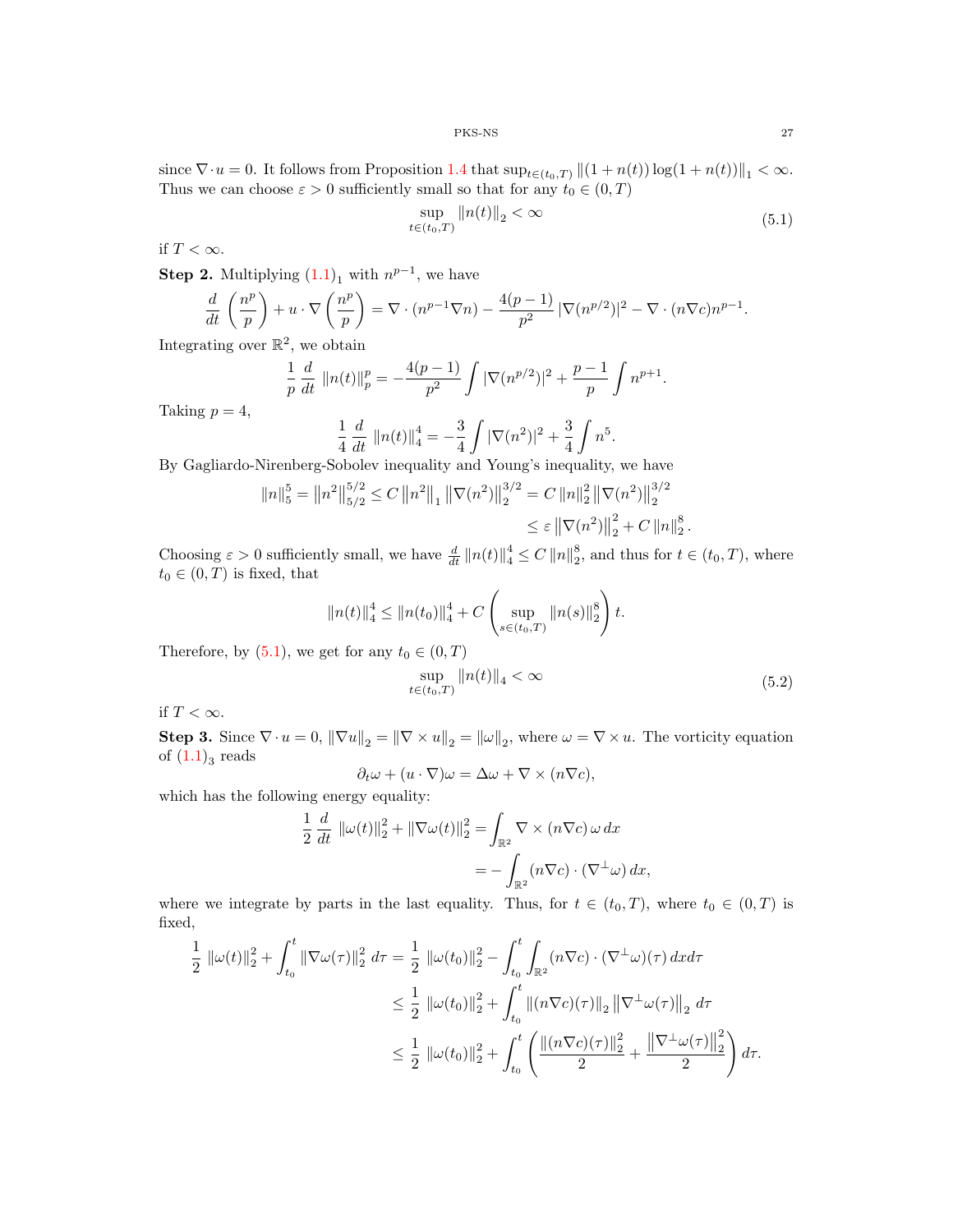By  $(5.1)$  and  $(5.2)$ ,

$$
\sup_{t \in (t_0, T)} \|n\nabla c\|_2 \le \sup_{t \in (t_0, T)} \|n\|_4 \|\nabla c\|_4 \lesssim \sup_{t \in (t_0, T)} \|n\|_4 \|n\|_{4/3}
$$
  

$$
\le \sup_{t \in (t_0, T)} \|n\|_4 \|n\|_1^{1/2} \|n\|_2^{1/2} \le C
$$

and  $\|\nabla^{\perp}\omega\|_2 \leq \|\nabla\omega\|_2$ . We have

$$
\|\omega(t)\|_2^2 + \frac{1}{2} \int_{t_0}^t \|\nabla \omega(\tau)\|_2^2 d\tau \leq \|\omega(t_0)\|_2^2 + \frac{C^2}{2}T.
$$

<span id="page-27-0"></span>Therefore, we conclude that for any  $t_0 \in (0, T)$ 

$$
\sup_{t \in (t_0, T)} \|\nabla u(t)\|_2 < \infty \tag{5.3}
$$

if  $T < \infty$ .

**Step 4.** By [\(5.3\)](#page-27-0) and the boundedness  $||u||_2$  in Lemma [3](#page-11-0).3 where the bound is independent of time since  $M = 8\pi$ , we have for  $1 \le q < \infty$  and  $t_0 \in (0, T)$ 

$$
\sup_{t \in (t_0, T)} \|u(t)\|_q \lesssim \sup_{t \in (t_0, T)} \|u(t)\|_2^{8/q} \|\nabla u(t)\|_2^{8/q} \lesssim C \tag{5.4}
$$

<span id="page-27-1"></span>by the Sobolev's embedding theorem.

For  $\tau \in (0, T - t_0)$ , where  $t_0 \in (0, T)$  is fixed,

$$
u(t_0 + \tau) = e^{t_0 \Delta} u(\tau) - \int_0^{t_0} e^{(t_0 - s)\Delta} \mathbf{P} \nabla \cdot \left[ \nabla c(s + \tau) \otimes \nabla c(s + \tau) + u(s + \tau) \otimes u(s + \tau) \right] ds.
$$
  
Then

Then

$$
||u(t_0 + \tau)||_{\infty} \le ||e^{t_0 \Delta} u(\tau)||_{\infty} + C \int_0^{t_0} (t_0 - s)^{-\frac{1}{2} - \frac{1}{3}} \left( ||\nabla c(s + \tau)||_6^2 + ||u(s + \tau)||_6^2 \right) ds
$$
  

$$
\lesssim t_0^{-\frac{1}{2}} ||u_0||_2 + t_0^{\frac{1}{6}} \sup_{s \in (0, t_0)} \left( ||n(s + \tau)||_{3/2}^2 + ||u(s + \tau)||_6^2 \right)
$$
  

$$
\lesssim t_0^{-\frac{1}{2}} ||u_0||_2 + t_0^{\frac{1}{6}} \sup_{\sigma \in (\tau, T)} \left( ||n(\sigma)||_1^{2/3} ||n(\sigma)||_2^{4/3} + ||u(\sigma)||_6^2 \right)
$$
  

$$
\le C
$$

by [\(5.1\)](#page-26-0) and [\(5.4\)](#page-27-1). Note that the bound is independent of  $\tau$  since  $||u(t_0 + \tau)||_{\infty}$  is bounded as  $\tau \to 0_+$ . Thus, we conclude for any  $t_0 \in (0, T)$ 

$$
\sup_{t \in (t_0, T)} \|u(t)\|_{\infty} < \infty \tag{5.5}
$$

<span id="page-27-3"></span>if  $T<\infty.$ 

<span id="page-27-2"></span>**Step 5.** From Lemma 2.[8,](#page-7-5) we have for any  $t_0 \in (0, T)$ 

$$
\sup_{t \in (t_0, T)} \|\nabla c(t)\|_{\infty} \lesssim \sup_{t \in (t_0, T)} \|n(t)\|_1^{\frac{1}{3}} \|n(t)\|_4^{\frac{2}{3}} \le C \tag{5.6}
$$

by [\(5.2\)](#page-26-1). For  $\tau \in (0, T - t_0)$ , where  $t_0 \in (0, T)$  is fixed,

$$
n(t_0 + \tau) = e^{t_0 \Delta} n(\tau) - \int_0^{t_0} e^{(t_0 - s)\Delta} \nabla \cdot [n(s + \tau) \nabla c(s + \tau) + n(s + \tau) u(s + \tau)] ds.
$$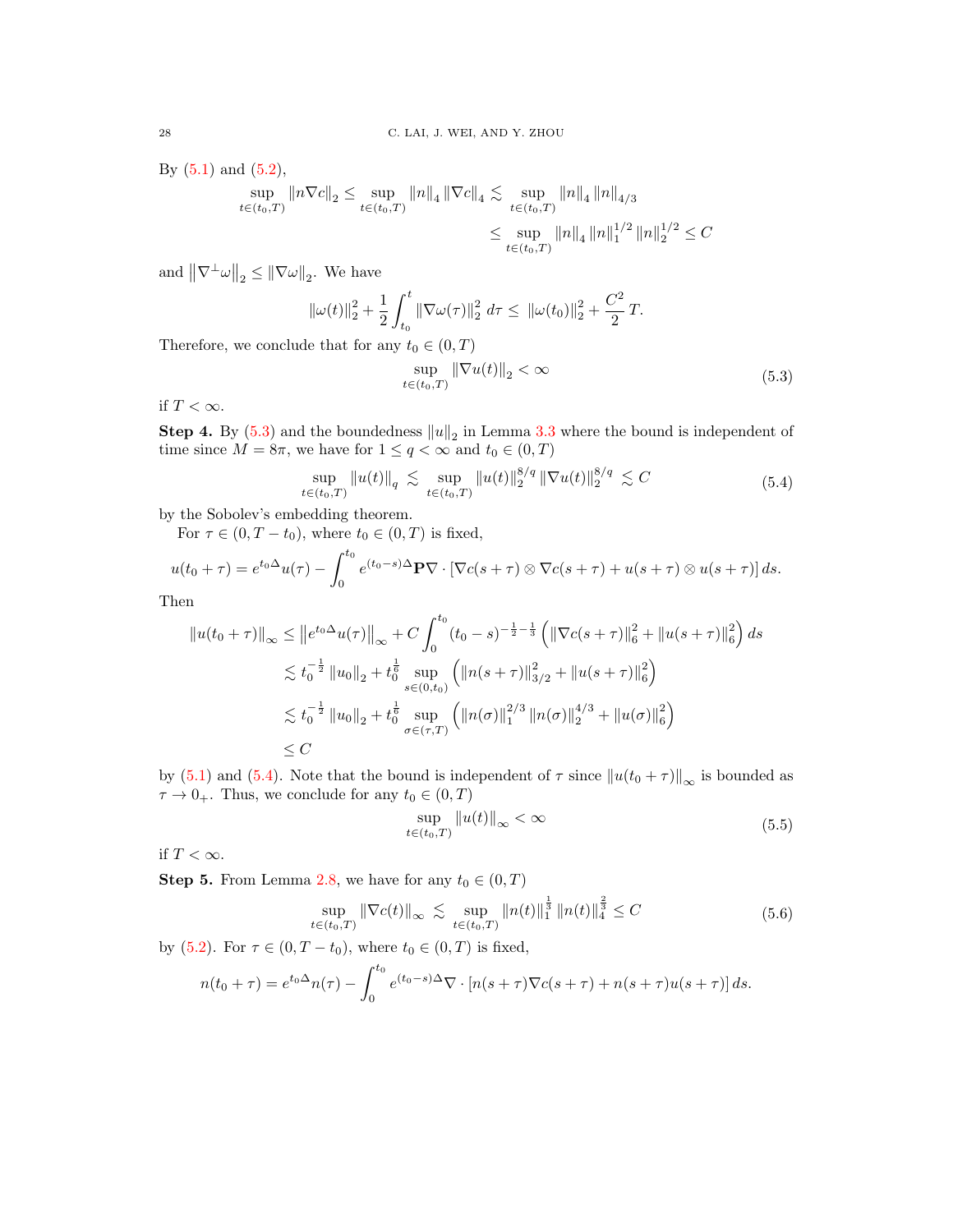Then

$$
\|n(t_0 + \tau)\|_{\infty}
$$
  
\n
$$
\leq \|e^{t_0 \Delta} n(\tau)\|_{\infty} + C \int_0^{t_0} (t_0 - s)^{-\frac{1}{2} - \frac{1}{4}} (\|n(s + \tau)\nabla c(s + \tau)\|_{4} + \|n(s + \tau)u(s + \tau)\|_{4}) ds
$$
  
\n
$$
\lesssim t_0^{-1} \|n(\tau)\|_{1} + t_0^{\frac{1}{4}} \left[ \sup_{\sigma \in (\tau, T)} (\|\nabla c(s + \tau)\|_{\infty} + \|u(s + \tau)\|_{\infty}) \right] \sup_{\sigma \in (\tau, T)} \|n(s + \tau)\|_{4}
$$
  
\n
$$
\leq C
$$

by [\(5.6\)](#page-27-2), [\(5.5\)](#page-27-3) and [\(5.2\)](#page-26-1). Note that the bound is independent of  $\tau$  since  $||n(t_0 + \tau)||_{\infty}$  is bounded as  $\tau \to 0_+$ . Thus, we conclude for any  $t_0 \in (0, T)$ 

$$
\sup_{t \in (t_0, T)} \|n(t)\|_{\infty} < \infty \tag{5.7}
$$

<span id="page-28-0"></span>if  $T < \infty$ . The proposition follows from [\(5.5\)](#page-27-3) and [\(5.7\)](#page-28-0).

*Proof of Theorem* [1](#page-3-1).3. Let  $T_m$  be the maximal existence time of  $(n, u)$ , and suppose  $T_m < \infty$ by contradiction.

For the subcritical case  $M < 8\pi$ . Let  $T < T_m$  be fixed. From (iv) of Theorem 3.[2,](#page-8-0)  $n(T)$  and  $u(T)$  belong to  $H^2(\mathbb{R}^2)$ . According to [\[43,](#page-30-0) Theorem 1], solutions exist globally in time, which contradicts the definition of  $T_m$ . Moreover,  $(1.6)$  is a consequence of  $[43, (1.3)]$  $[43, (1.3)]$  and a use of Sobolev's embedding.

For the critical case  $M = 8\pi$ , we first claim that  $n(t) \to \tilde{n}_0$  in  $L^{4/3}$  and  $u(t) \to \tilde{u}_0$  in  $L^2$  as  $t \to T_m$  for some  $(\tilde{n}_0, \tilde{u}_0) \in L^{4/3} \times L^2_{\sigma}$ . Indeed, for fixed  $t_0 \in (0, T_m)$ , since

$$
\nabla^k n(t) = D^k e^{(t-t_0/2)\Delta} n(t_0/2) - \int_{t_0}^t D^k \nabla e^{(t-s)\Delta} (n(s) \nabla c(s) + n(s) u(s)) ds
$$
  
=:  $\nabla^k e^{(t-t_0/2)\Delta} n(t_0/2) + I$ ,

where, by  $[66, (3.1)],$  $[66, (3.1)],$ 

$$
\left\| D^k e^{(t-t_0/2)\Delta} n(t_0/2) \right\|_{4/3} \leq C t_0^{-k/2} \left\| n(t_0/2) \right\|_{4/3}
$$

and

$$
||I||_{4/3} \lesssim C \int_{t_0}^t (t-s)^{-\left(1-\frac{3}{4}\right)-\frac{k+1}{2}} \, ||n(s) \left(\nabla c(s) + u(s)\right)||_1 \, ds
$$
  
\$\lesssim C \int\_{t\_0}^t (t-s)^{-\frac{3}{4}-\frac{k}{2}} \, ||n(s)||\_{4/3} \left(\|n(s)\|\_{4/3} + \|u(s)\|\_4\right) \, ds\$

in which  $||n||_{4/3}$  and  $||u||_4$  are uniformly bounded in time by Proposition 5.[1,](#page-25-1) we obtain for  $0 < k < 1/2$  that

$$
\sup_{t_0\leq t\leq T_m} ||D^kn(t)||_{4/3} <\infty,
$$

and thus, using  $[66, (3.2)],$  $[66, (3.2)],$ 

$$
\left\| e^{(t-\tau)\Delta} n(\tau) - n(\tau) \right\|_{4/3} \le C(t-\tau)^{k/2} \left\| D^k n(\tau) \right\|_{4/3} \to 0
$$

as  $\tau, t \to T_m-$ . Therefore,  $n_0(t) \to \tilde{n}_0$  in  $L^{4/3}$  as  $t \to T_m-$ . Similarly, since

$$
\left\| e^{(t-\tau)\Delta} u(\tau) - u(\tau) \right\|_4 \le C(t-\tau)^{3/4} \left\| \nabla u(\tau) \right\|_2
$$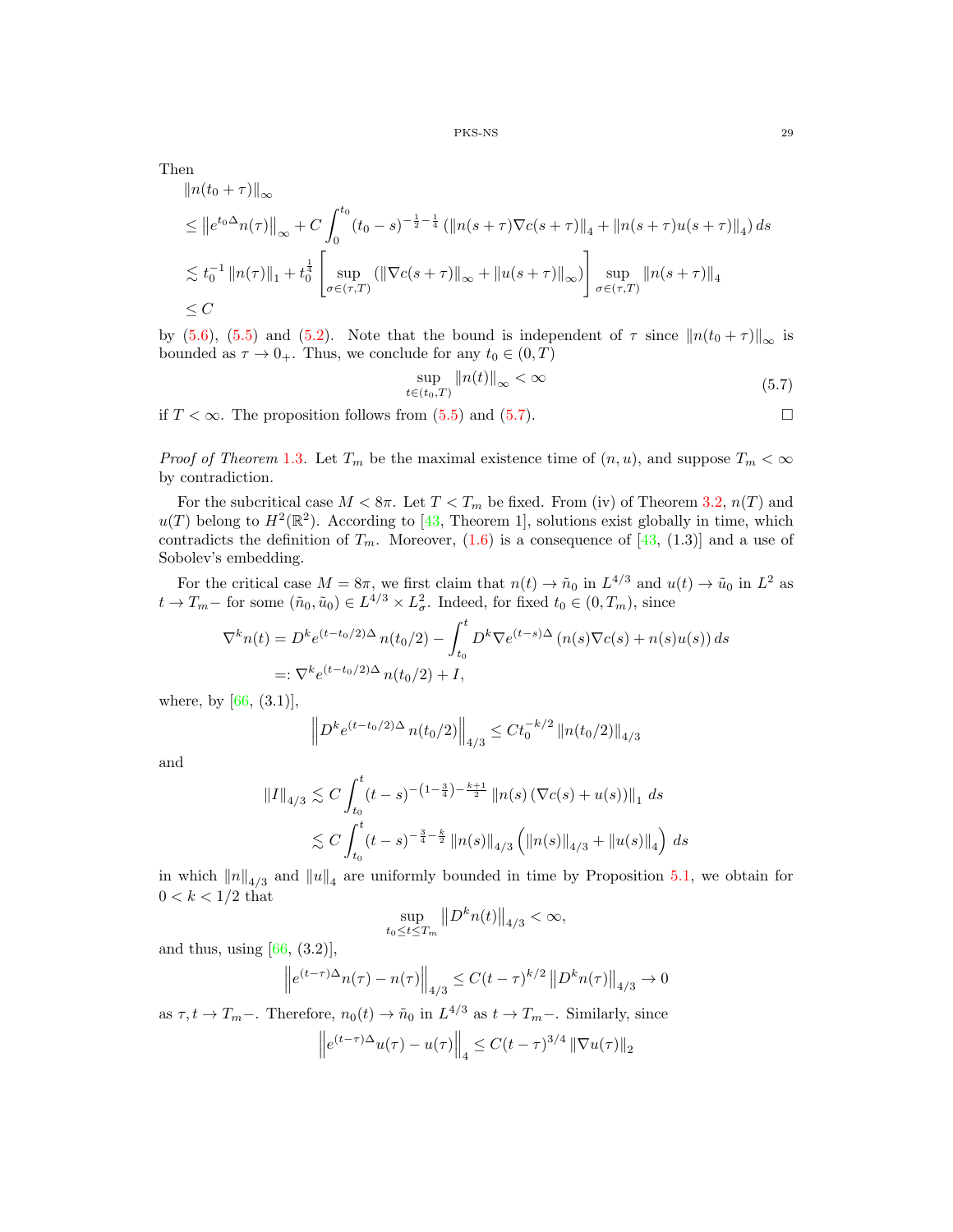in which  $\sup_{t\in(t_0,T)} \|\nabla u(t)\|_2 < \infty$  by [\(5.3\)](#page-27-0), we also have  $u_0 \to \tilde{u}_0$  in  $L^4$  as  $t \to T_m-$ . It is obvious that  $\tilde{n}_0 \in L^1 \cap L^{4/3}$  $\tilde{n}_0 \in L^1 \cap L^{4/3}$  $\tilde{n}_0 \in L^1 \cap L^{4/3}$  and  $\tilde{u}_0 \in L^2 \cap L^4$ . By Theorem 3.2 and Remark 3.[1,](#page-10-1) there exists a unique mild solution  $(\tilde{n}, \tilde{u})$  on  $[0, T_0)$ ,  $T_0 > 0$ , with initial data  $(\tilde{n}_0, \tilde{u}_0)$ , satisfying  $\tilde{n} \in BC([0, T_0); L^1 \cap L^{4/3})$  and  $\tilde{u} \in BC([0, T_0); L^2 \cap L^4)$ . Define  $(\hat{n}, \hat{u})$  by

$$
\hat{n}(t) = \begin{cases}\nn(t), & 0 \le t < T_m, \\
\tilde{n}(t - T_m), & T_m \le t < T_m + T_0, \\
u(t) = \begin{cases}\nu(t), & 0 \le t < T_m, \\
\tilde{u}(t - T_m), & T_m \le t < T_m + T_0.\n\end{cases}
$$

Then  $(n, u)$  is a mild solution on  $[0, T_m + T_0)$ , contradicting the choice of  $T_m$ . This proves the global-in-time existence. Finally, the  $L^{\infty}$ -boundedness [\(1.6\)](#page-3-4) follows from Proposition 5.[1.](#page-25-1)  $\square$ 

## Acknowledgements

The research of C. Lai is partially supported by  $\text{FYF } (\#6456)$  of Graduate and Postdoctoral Studies, UBC. The research of J. Wei is partially supported by the NSERC grant of Canada.

## **REFERENCES**

- <span id="page-29-12"></span>[1] Hyeong-Ohk Bae and Lorenzo Brandolese. On the effect of external forces on incompressible fluid motions at large distances. Ann. Univ. Ferrara Sez. VII Sci. Mat., 55(2):225–238, 2009.
- <span id="page-29-14"></span>[2] Hajer Bahouri, Mohamed Majdoub, and Nader Masmoudi. On the lack of compactness in the 2D critical Sobolev embedding. J. Funct. Anal., 260(1):208–252, 2011.
- <span id="page-29-15"></span>[3] William Beckner. Sharp Sobolev inequalities on the sphere and the Moser-Trudinger inequality. Ann. of Math. (2), 138(1):213–242, 1993.
- <span id="page-29-0"></span>[4] Jacob Bedrossian and Siming He. Suppression of blow-up in Patlak-Keller-Segel via shear flows. SIAM J. Math. Anal., 49(6):4722–4766, 2017.
- <span id="page-29-1"></span>[5] Jacob Bedrossian and Siming He. Erratum: Suppression of blow-up in Patlak-Keller-Segel via shear flows [ MR3730537]. SIAM J. Math. Anal., 50(6):6365–6372, 2018.
- <span id="page-29-7"></span>[6] Jacob Bedrossian and Nader Masmoudi. Existence, uniqueness and Lipschitz dependence for Patlak-Keller-Segel and Navier-Stokes in  $\mathbb{R}^2$  with measure-valued initial data. Arch. Ration. Mech. Anal., 214(3):717–801, 2014.
- <span id="page-29-13"></span>[7] Matania Ben-Artzi. Global solutions of two-dimensional Navier-Stokes and Euler equations. Arch. Rational Mech. Anal., 128(4):329–358, 1994.
- <span id="page-29-2"></span>[8] Piotr Biler. The Cauchy problem and self-similar solutions for a nonlinear parabolic equation. Studia Math., 114(2):181–205, 1995.
- <span id="page-29-4"></span>[9] Piotr Biler. Existence and nonexistence of solutions for a model of gravitational interaction of particles. III. Colloq. Math., 68(2):229–239, 1995.
- <span id="page-29-3"></span>[10] Piotr Biler. Local and global solvability of some parabolic systems modelling chemotaxis. Adv. Math. Sci. Appl., 8(2):715–743, 1998.
- <span id="page-29-5"></span>[11] Piotr Biler, Danielle Hilhorst, and Tadeusz Nadzieja. Existence and nonexistence of solutions for a model of gravitational interaction of particles. II. Colloq. Math., 67(2):297–308, 1994.
- <span id="page-29-9"></span>[12] Piotr Biler, Grzegorz Karch, Philippe Laurençot, and Tadeusz Nadzieja. The 8π-problem for radially symmetric solutions of a chemotaxis model in the plane. Math. Methods Appl. Sci., 29(13):1563-1583, 2006.
- <span id="page-29-6"></span>[13] Piotr Biler and Tadeusz Nadzieja. A nonlocal singular parabolic problem modelling gravitational interaction of particles. Adv. Differential Equations, 3(2):177-197, 1998.
- <span id="page-29-8"></span>[14] Piotr Biler and Jacek Zienkiewicz. Existence of solutions for the Keller-Segel model of chemotaxis with measures as initial data. Bull. Pol. Acad. Sci. Math., 63(1):41–51, 2015.
- <span id="page-29-10"></span>[15] Adrien Blanchet. On the parabolic-elliptic Patlak-Keller-Segel system in dimension 2 and higher. In  $Séminaire Laurent Schwartz—Equations aux dérivées partielles et applications. Année 2011–2012, Sémin.$ Équ. Dériv. Partielles, pages Exp. No. VIII, 26. École Polytech., Palaiseau, 2013.
- <span id="page-29-11"></span>[16] Adrien Blanchet, Eric A. Carlen, and José A. Carrillo. Functional inequalities, thick tails and asymptotics for the critical mass Patlak-Keller-Segel model. J. Funct. Anal., 262(5):2142–2230, 2012.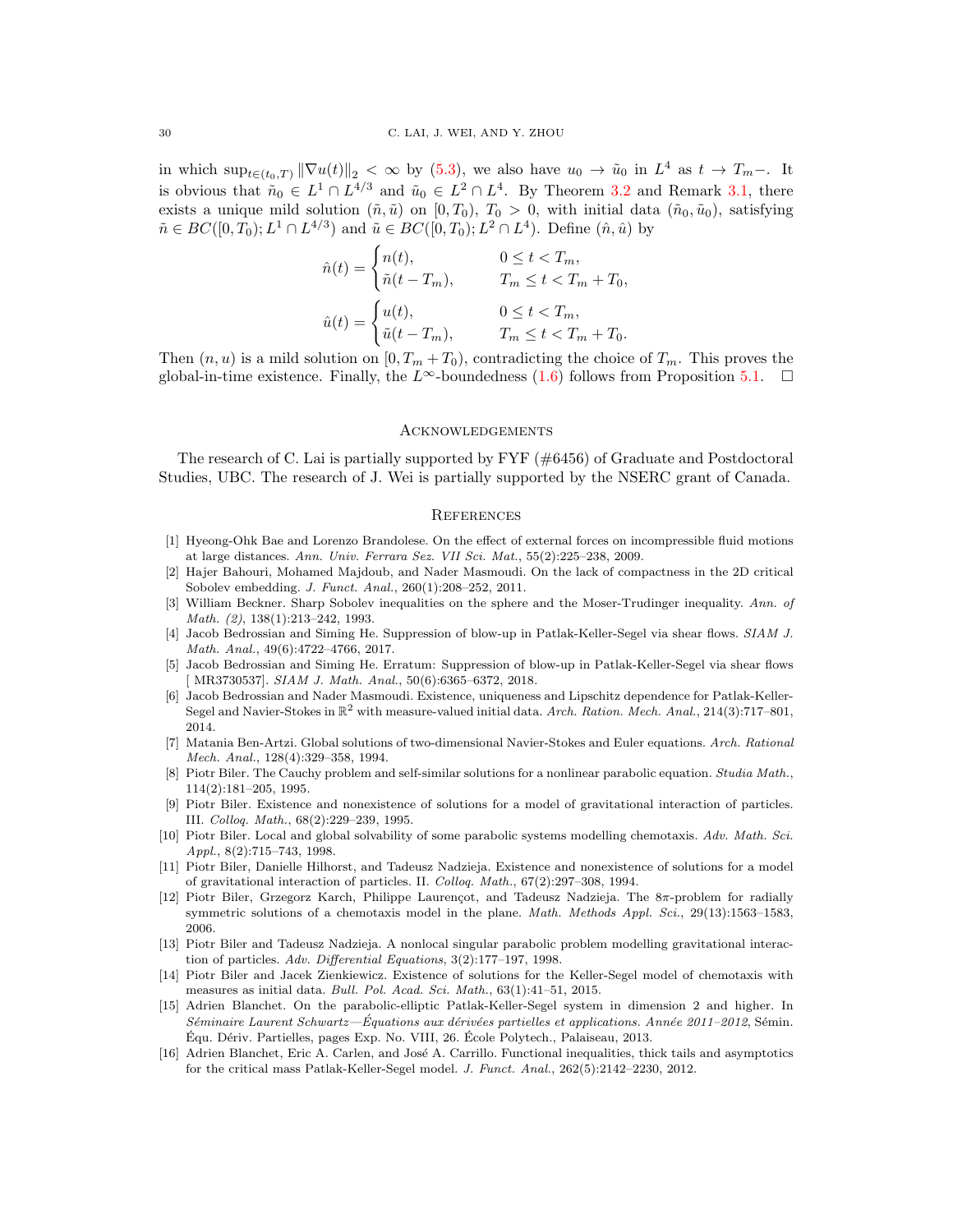- <span id="page-30-11"></span>[17] Adrien Blanchet, José A. Carrillo, and Nader Masmoudi. Infinite time aggregation for the critical Patlak-Keller-Segel model in  $\mathbb{R}^2$ . Comm. Pure Appl. Math., 61(10):1449-1481, 2008.
- <span id="page-30-7"></span>[18] Adrien Blanchet, Jean Dolbeault, Miguel Escobedo, and Javier Fernández. Asymptotic behaviour for small mass in the two-dimensional parabolic-elliptic Keller-Segel model. J. Math. Anal. Appl., 361(2):533–542, 2010.
- <span id="page-30-2"></span>[19] Adrien Blanchet, Jean Dolbeault, and Benoît Perthame. Two-dimensional Keller-Segel model: optimal critical mass and qualitative properties of the solutions. Electron. J. Differential Equations, pages No. 44, 32, 2006.
- <span id="page-30-16"></span>[20] Lorenzo Brandolese and Maria E. Schonbek. Large time behavior of the Navier-Stokes flow. In Handbook of mathematical analysis in mechanics of viscous fluids, pages 579–645. Springer, Cham, 2018.
- <span id="page-30-18"></span>[21] Haïm Brezis. Remarks on the preceding paper by M. Ben-Artzi: "Global solutions of two-dimensional Navier-Stokes and Euler equations" [Arch. Rational Mech. Anal. 128 (1994), no. 4, 329–358; MR1308857 (96h:35148)]. Arch. Rational Mech. Anal., 128(4):359–360, 1994.
- <span id="page-30-8"></span>[22] Juan F. Campos and Jean Dolbeault. Asymptotic estimates for the parabolic-elliptic Keller-Segel model in the plane. Comm. Partial Differential Equations, 39(5):806–841, 2014.
- <span id="page-30-24"></span>[23] E. Carlen and M. Loss. Competing symmetries, the logarithmic HLS inequality and Onofri's inequality on S <sup>n</sup>. Geom. Funct. Anal., 2(1):90–104, 1992.
- <span id="page-30-5"></span>[24] Jose A. Carrillo, Li Chen, Jian-Guo Liu, and Jinhuan Wang. A note on the subcritical two dimensional Keller-Segel system. Acta Appl. Math., 119:43–55, 2012.
- <span id="page-30-13"></span>[25] Pierre-Henri Chavanis and Clément Sire. Virial theorem and dynamical evolution of self-gravitating Brownian particles in an unbounded domain. I. Overdamped models. Phys. Rev. E (3), 73(6):066103, 16, 2006.
- <span id="page-30-9"></span>[26] Charles Collot, Tej-Eddine Ghoul, Nader Masmoudi, and Van Tien Nguyen. Refined description and stability for singular solutions of the 2d keller-segel system. arXiv preprint arXiv:1912.00721, 2019.
- <span id="page-30-23"></span>[27] Charles Collot, Tej-Eddine Ghoul, Nader Masmoudi, and Van Tien Nguyen. Refined description and stability for singular solutions of the 2d keller-segel system. arXiv preprint arXiv:1912.00721, 2019.
- <span id="page-30-1"></span>[28] Peter Constantin and Mihaela Ignatova. On the Nernst-Planck-Navier-Stokes system. Arch. Ration. Mech. Anal., 232(3):1379–1428, 2019.
- <span id="page-30-15"></span>[29] Juan Davila, Manuel del Pino, Jean Dolbeault, Monica Musso, and Juncheng Wei. Infinite time blow-up in the patlak-keller-segel system: existence and stability.  $a r X i v$  preprint  $a r X i v$ :1911.12417, 2019.
- <span id="page-30-6"></span>[30] Jean-Marc Delort. Existence de nappes de tourbillon en dimension deux. J. Amer. Math. Soc., 4(3):553– 586, 1991.
- <span id="page-30-12"></span>[31] Jesus Ildefonso Diaz, Toshitaka Nagai, and Jean-Michel Rakotoson. Symmetrization techniques on unbounded domains: application to a chemotaxis system on  $\mathbb{R}^{N}$ . J. Differential Equations, 145(1):156–183, 1998.
- <span id="page-30-3"></span>[32] Jean Dolbeault and Benoît Perthame. Optimal critical mass in the two-dimensional Keller-Segel model in  $\mathbb{R}^2$ . C. R. Math. Acad. Sci. Paris, 339(9):611-616, 2004.
- <span id="page-30-10"></span>[33] Jean Dolbeault and Christian Schmeiser. The two-dimensional Keller-Segel model after blow-up. Discrete Contin. Dyn. Syst., 25(1):109–121, 2009.
- <span id="page-30-4"></span>[34] Herbert Gajewski and Klaus Zacharias. Global behaviour of a reaction-diffusion system modelling chemotaxis. Math. Nachr., 195:77–114, 1998.
- <span id="page-30-17"></span>[35] G. P. Galdi. An introduction to the mathematical theory of the Navier-Stokes equations. Springer Monographs in Mathematics. Springer, New York, second edition, 2011. Steady-state problems.
- <span id="page-30-19"></span>[36] Isabelle Gallagher and Thierry Gallay. Uniqueness for the two-dimensional Navier-Stokes equation with a measure as initial vorticity. Math. Ann., 332(2):287–327, 2005.
- [37] Thierry Gallay and C. Eugene Wayne. Invariant manifolds and the long-time asymptotics of the Navier-Stokes and vorticity equations on  $\mathbb{R}^2$ . Arch. Ration. Mech. Anal., 163(3):209–258, 2002.
- <span id="page-30-20"></span>[38] Thierry Gallay and C. Eugene Wayne. Global stability of vortex solutions of the two-dimensional Navier-Stokes equation. Comm. Math. Phys., 255(1):97–129, 2005.
- <span id="page-30-14"></span>[39] Tej-Eddine Ghoul and Nader Masmoudi. Minimal mass blowup solutions for the Patlak-Keller-Segel equation. Comm. Pure Appl. Math., 71(10):1957–2015, 2018.
- <span id="page-30-21"></span>[40] Y. Giga, S. Matsui, and O. Sawada. Global existence of two-dimensional Navier-Stokes flow with nondecaying initial velocity. J. Math. Fluid Mech., 3(3):302–315, 2001.
- [41] Yoshikazu Giga, Tetsuro Miyakawa, and Hirofumi Osada. Two-dimensional Navier-Stokes flow with measures as initial vorticity. Arch. Rational Mech. Anal., 104(3):223–250, 1988.
- <span id="page-30-22"></span>[42] Yoshikazu Giga and Hermann Sohr. Abstract  $L^p$  estimates for the Cauchy problem with applications to the Navier-Stokes equations in exterior domains. J. Funct. Anal., 102(1):72–94, 1991.
- <span id="page-30-0"></span>[43] Yishu Gong and Siming He. On the 8π-subcritical mass threshold of a Patlak-Keller-Segel-Navier-Stokes system. arXiv preprint arXiv:2003.12174, 2020.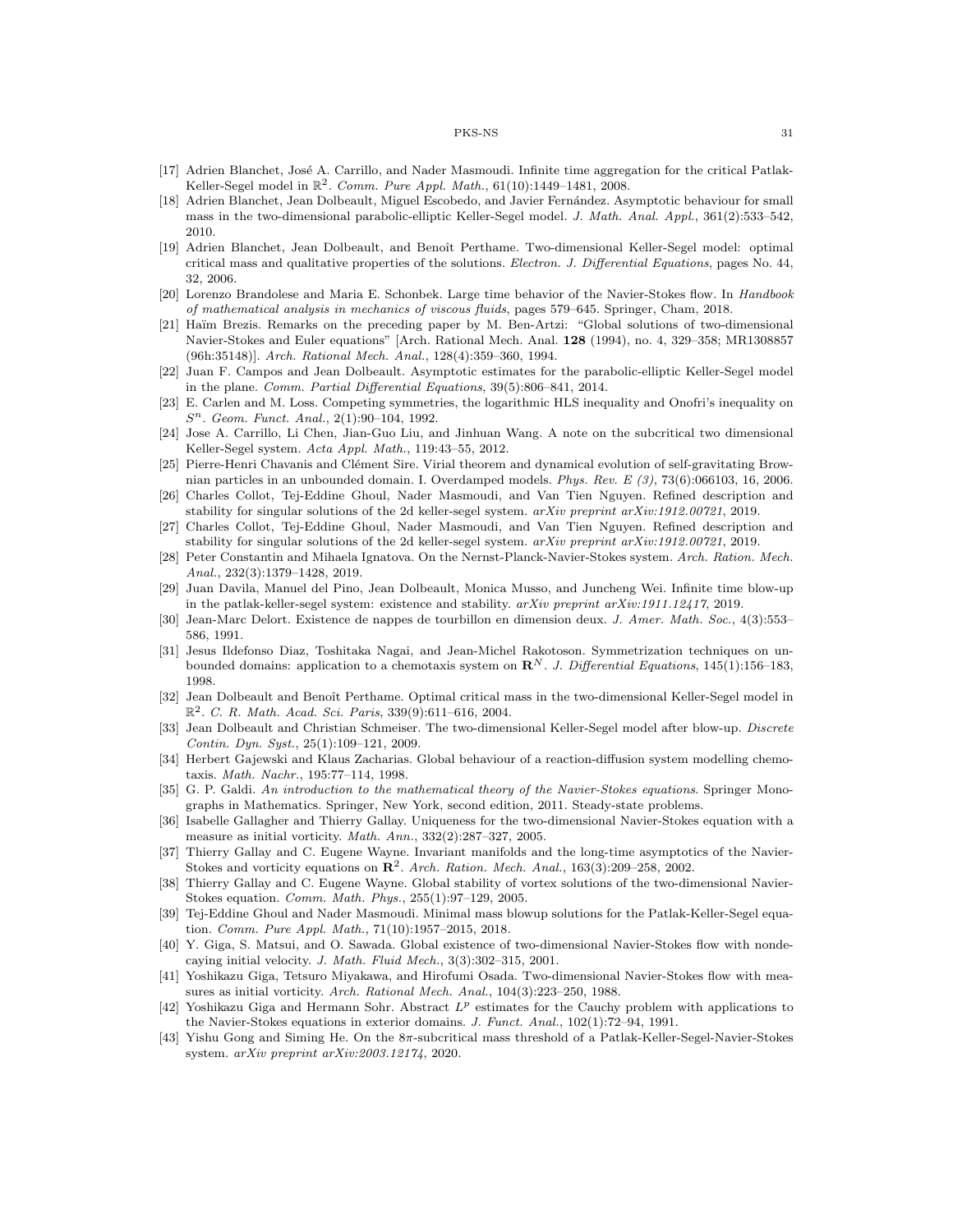- <span id="page-31-0"></span>[44] Siming He. Suppression of blow-up in parabolic-parabolic Patlak-Keller-Segel via strictly monotone shear flows. Nonlinearity, 31(8):3651–3688, 2018.
- <span id="page-31-8"></span>[45] Miguel A. Herrero and Juan J. L. Velázquez. Chemotactic collapse for the Keller-Segel model. J. Math. Biol., 35(2):177–194, 1996.
- [46] Miguel A. Herrero and Juan J. L. Velázquez. Singularity patterns in a chemotaxis model. Math. Ann., 306(3):583–623, 1996.
- <span id="page-31-9"></span>[47] Miguel A. Herrero and Juan J. L. Velázquez. A blow-up mechanism for a chemotaxis model. Ann. Scuola Norm. Sup. Pisa Cl. Sci. (4), 24(4):633–683 (1998), 1997.
- <span id="page-31-16"></span>[48] Eberhard Hopf. Über die Anfangswertaufgabe für die hydrodynamischen Grundgleichungen. Math. Nachr., 4:213–231, 1951.
- <span id="page-31-4"></span>[49] Dirk Horstmann. From 1970 until present: the Keller-Segel model in chemotaxis and its consequences. I. Jahresber. Deutsch. Math.-Verein., 105(3):103–165, 2003.
- <span id="page-31-5"></span>[50] Dirk Horstmann. From 1970 until present: the Keller-Segel model in chemotaxis and its consequences. II. Jahresber. Deutsch. Math.-Verein., 106(2):51–69, 2004.
- <span id="page-31-6"></span>[51] W. Jäger and S. Luckhaus. On explosions of solutions to a system of partial differential equations modelling chemotaxis. Trans. Amer. Math. Soc., 329(2):819–824, 1992.
- <span id="page-31-19"></span>[52] Tosio Kato. Strong  $L^p$ -solutions of the Navier-Stokes equation in  $\mathbb{R}^m$ , with applications to weak solutions. Math. Z., 187(4):471–480, 1984.
- <span id="page-31-20"></span>[53] Tosio Kato. The Navier-Stokes equation for an incompressible fluid in  $\mathbb{R}^2$  with a measure as the initial vorticity. Differential Integral Equations, 7(3-4):949–966, 1994.
- <span id="page-31-2"></span>[54] Evelyn F. Keller and Lee A. Segel. Initiation of slime mold aggregation viewed as an instability. J. Theoret. Biol., 26(3):399–415, 1970.
- <span id="page-31-22"></span>[55] Alexander Kiselev and Xiaoqian Xu. Suppression of chemotactic explosion by mixing. Arch. Ration. Mech. Anal., 222(2):1077–1112, 2016.
- <span id="page-31-23"></span>[56] Chen-Chih Lai, Juncheng Wei, and Yifu Zhou. Infinite time blow-up for the 2D PKS-NS system with critical mass. preprint, 2021.
- <span id="page-31-17"></span>[57] P. G. Lemarié-Rieusset. Recent developments in the Navier-Stokes problem, volume 431 of Chapman & Hall/CRC Research Notes in Mathematics. Chapman & Hall/CRC, Boca Raton, FL, 2002.
- <span id="page-31-15"></span>[58] Jean Leray. Sur le mouvement d'un liquide visqueux emplissant l'espace. Acta Math., 63(1):193–248, 1934.
- <span id="page-31-18"></span>[59] Pierre-Louis Lions. Mathematical topics in fluid mechanics. Vol. 1, volume 3 of Oxford Lecture Series in Mathematics and its Applications. The Clarendon Press, Oxford University Press, New York, 1996. Incompressible models, Oxford Science Publications.
- <span id="page-31-14"></span>[60] Julián López-Gómez, Toshitaka Nagai, and Tetsuya Yamada. The basin of attraction of the steady-states for a chemotaxis model in  $\mathbb{R}^2$  with critical mass. Arch. Ration. Mech. Anal., 207(1):159–184, 2013.
- <span id="page-31-12"></span>[61] S. Luckhaus, Y. Sugiyama, and J. J. L. Velázquez. Measure valued solutions of the 2D Keller-Segel system. Arch. Ration. Mech. Anal., 206(1):31–80, 2012.
- <span id="page-31-26"></span>[62] Noriko Mizoguchi. Global existence for the Cauchy problem of the parabolic-parabolic Keller-Segel system on the plane. Calc. Var. Partial Differential Equations, 48(3-4):491–505, 2013.
- <span id="page-31-24"></span>[63] Noriko Mizoguchi. Refined asymptotic behavior of blowup solutions to a simplified chemotaxis system. Communications on Pure and Applied Mathematics, 2020.
- <span id="page-31-10"></span>[64] Toshitaka Nagai. Blow-up of radially symmetric solutions to a chemotaxis system. Adv. Math. Sci. Appl., 5(2):581–601, 1995.
- <span id="page-31-11"></span>[65] Toshitaka Nagai. Blowup of nonradial solutions to parabolic-elliptic systems modeling chemotaxis in twodimensional domains. J. Inequal. Appl., 6(1):37–55, 2001.
- <span id="page-31-27"></span>[66] Toshitaka Nagai. Global existence and decay estimates of solutions to a parabolic-elliptic system of driftdiffusion type in  $\mathbb{R}^2$ . Differential Integral Equations, 24(1-2):29-68, 2011.
- <span id="page-31-25"></span>[67] Toshitaka Nagai and Takayoshi Ogawa. Brezis-Merle inequalities and application to the global existence of the Cauchy problem of the Keller-Segel system. Commun. Contemp. Math., 13(5):795–812, 2011.
- <span id="page-31-13"></span>[68] Toshitaka Nagai and Takayoshi Ogawa. Global existence of solutions to a parabolic-elliptic system of drift-diffusion type in  $\mathbb{R}^2$ . Funkcial. Ekvac., 59(1):67-112, 2016.
- <span id="page-31-7"></span>[69] Toshitaka Nagai, Takasi Senba, and Kiyoshi Yoshida. Application of the Trudinger-Moser inequality to a parabolic system of chemotaxis. Funkcial. Ekvac., 40(3):411–433, 1997.
- <span id="page-31-3"></span>Vidyanand Nanjundiah. Chemotaxis, signal relaying and aggregation morphology. Journal of Theoretical Biology, 42(1):63–105, 1973.
- <span id="page-31-21"></span>[71] Takayoshi Ogawa, Shubha V. Rajopadhye, and Maria E. Schonbek. Energy decay for a weak solution of the Navier-Stokes equation with slowly varying external forces. J. Funct. Anal., 144(2):325–358, 1997.
- <span id="page-31-1"></span>[72] Clifford S. Patlak. Random walk with persistence and external bias. Bull. Math. Biophys., 15:311–338, 1953.